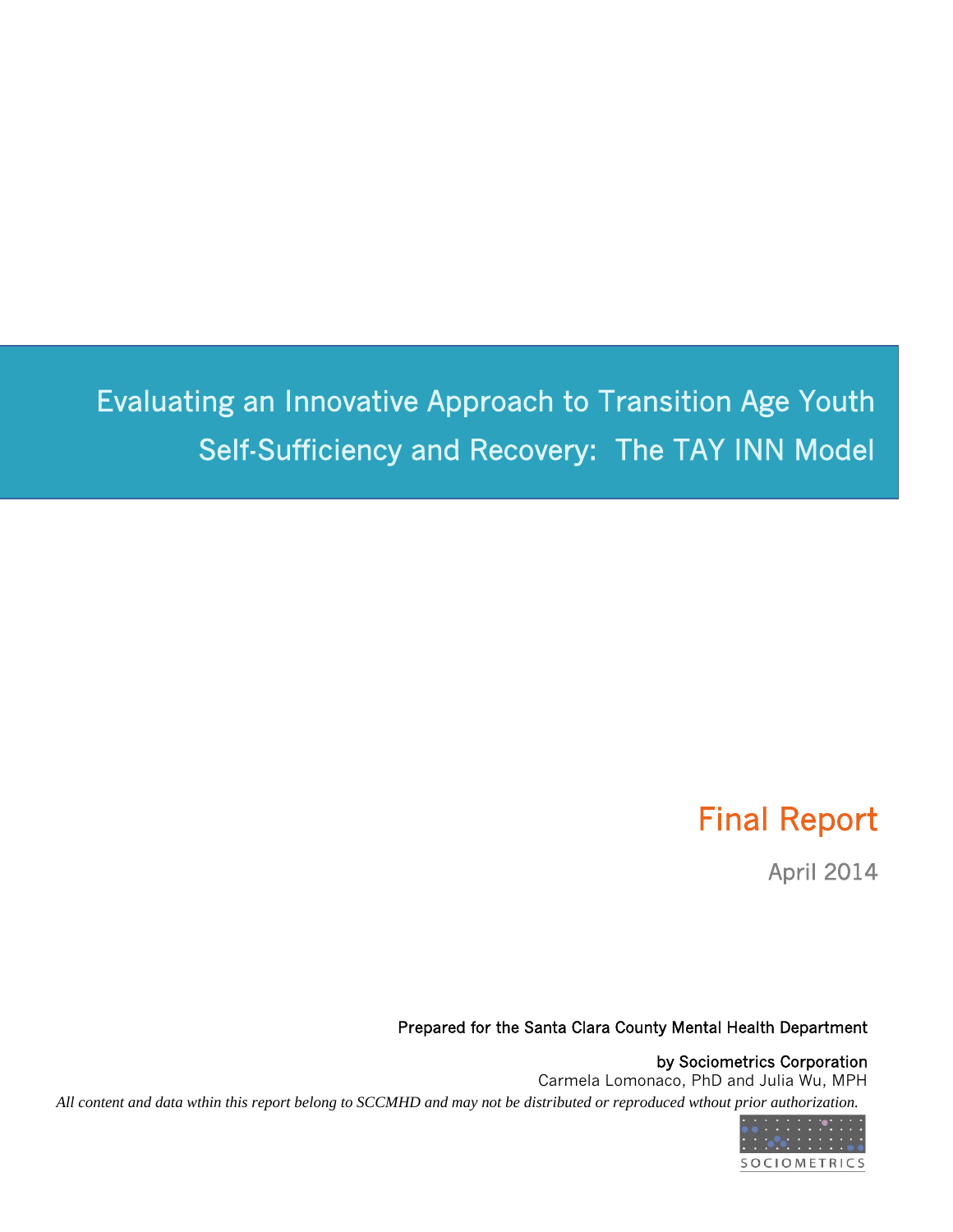## TABLE OF CONTENTS

| Santa Clara County Mental Health Department Innovation (INN 02) Plan  9 |  |
|-------------------------------------------------------------------------|--|
|                                                                         |  |
|                                                                         |  |
|                                                                         |  |
|                                                                         |  |
|                                                                         |  |
|                                                                         |  |
|                                                                         |  |
|                                                                         |  |
|                                                                         |  |
|                                                                         |  |
|                                                                         |  |
|                                                                         |  |
|                                                                         |  |
|                                                                         |  |
|                                                                         |  |
|                                                                         |  |
|                                                                         |  |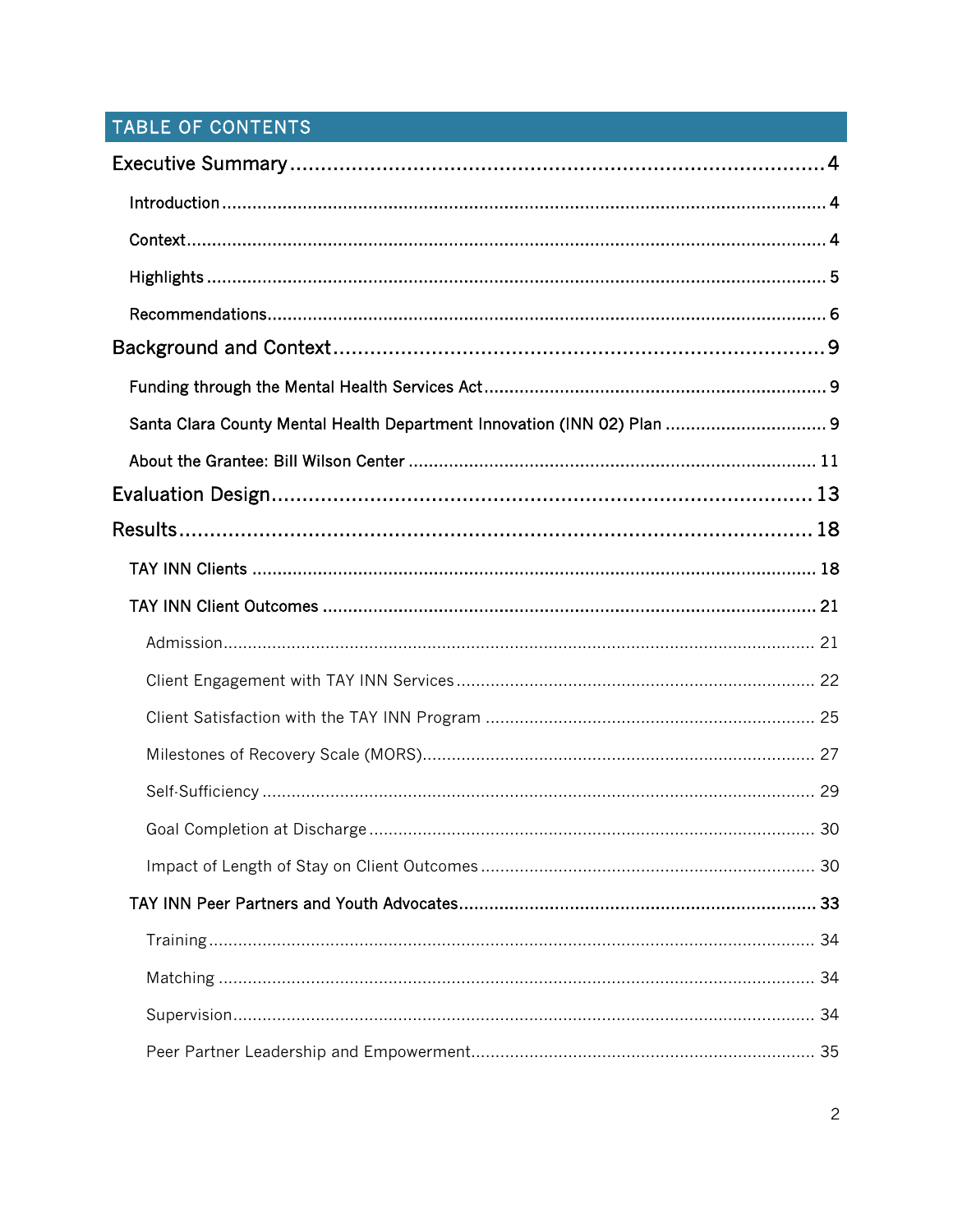| Establish Transparent Feedback, Grievance and Dispute Resolution Guidelines  44  |  |
|----------------------------------------------------------------------------------|--|
|                                                                                  |  |
|                                                                                  |  |
|                                                                                  |  |
| Establishing Appropriate Transitional or Continued Services After Discharge.  47 |  |
|                                                                                  |  |
|                                                                                  |  |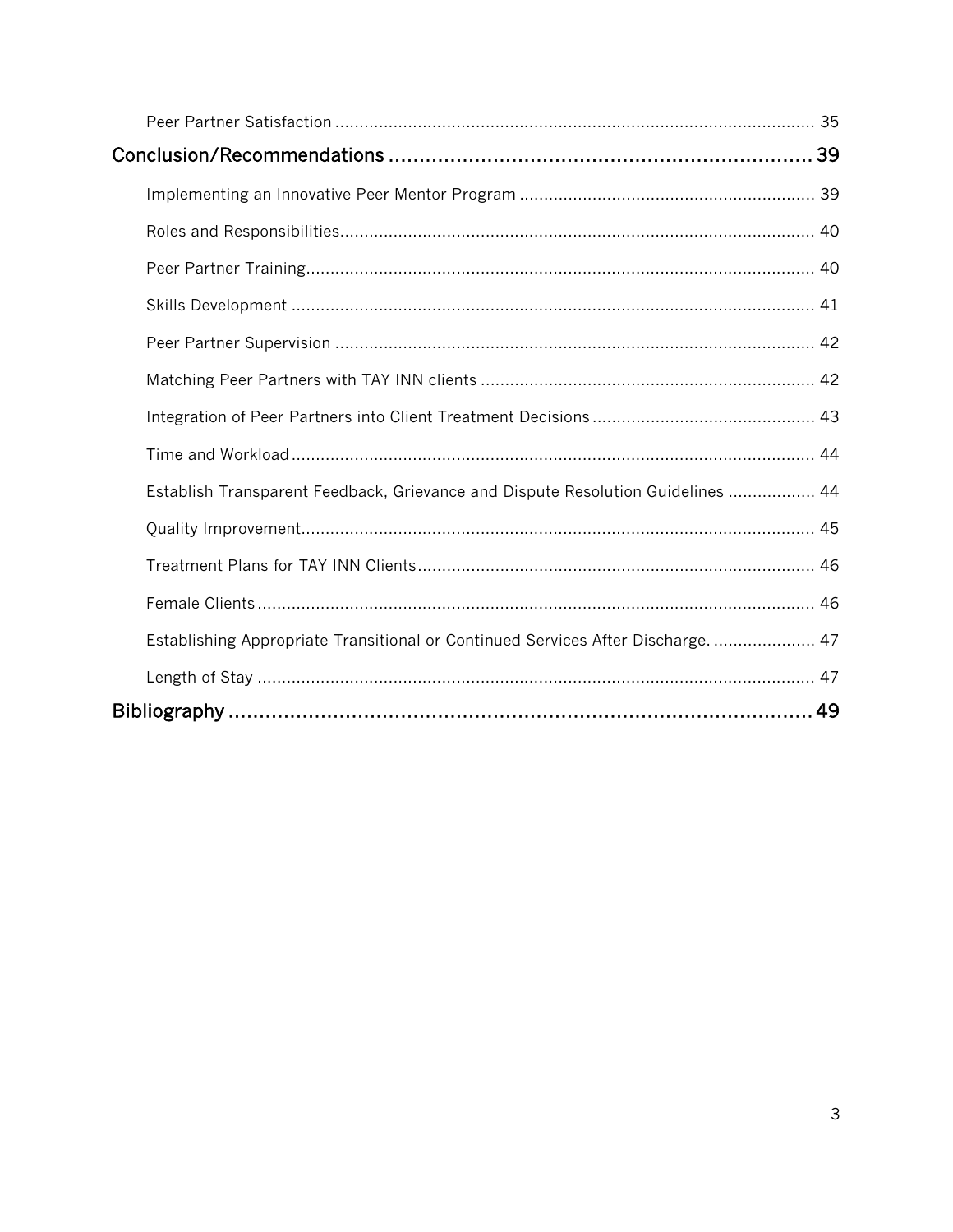## EXECUTIVE SUMMARY

#### INTRODUCTION

The transition from adolescence to adulthood is an important life stage that is characterized by major developmental changes and challenges. This transition period can be especially difficult for vulnerable youth, including those struggling with mental health issues, homelessness, or who find themselves in need of shelter as a result of a critical situation. Vulnerable youth who receive social services as adolescents often find that these services come to an abrupt end as they transition to adulthood, even if their need for services continues.

#### CONTEXT

The Santa Clara County Mental Health Department (SCCMHD) received funding through the Mental Health Services Act (MHSA) to establish INN (Innovation) projects as part of the county's Three Year Plan. Counties may use the funds for INN projects that address issues faced by children, transition age youth (TAY), adults, older adults, families neighborhoods, tribal and other communities, counties, multiple counties, or regions. INN projects may affect any aspect of mental health practices or assessment of a new application of a promising approach to solving persistent, seemingly intractable mental health challenges.

The Bill Wilson Center (BWC) was awarded to implement a peer-run program with the goal of providing a comprehensive, integrated range of services for TAY ages 18-25 that are experiencing homelessness, in need of temporary shelter as a result of a crisis situation, or who are at-risk of homelessness and at-risk of or experiencing mental illness. The peer-run program was to include shelter (TAY INN and Respite), outreach, mental health services, substance abuse treatment, basic needs, medical care, outreach, employment support, and leadership training.

This program had two learning objectives: (1) to develop a model to expand the leadership capacity of TAY Peer Partners in delivery of services in a voluntary 24-hour care setting to improve access and outcomes for high risk TAY residents; and (2) to help TAY clients stabilize and gain self-awareness and skills in a safe environment to serve as a bridge to entry into appropriate ongoing services and supports in the broader system of care. Additionally, SCCMHD sought to understand steps or program components necessary to replicate the TAY INN program.

The TAY INN program evaluation utilized a mixed-methods design to collect quantitative and qualitative data from key stakeholders involved in the Peer-Run TAY INN program including clients, Bill Wilson Center staff members, and Santa Clara County Mental Health Department staff.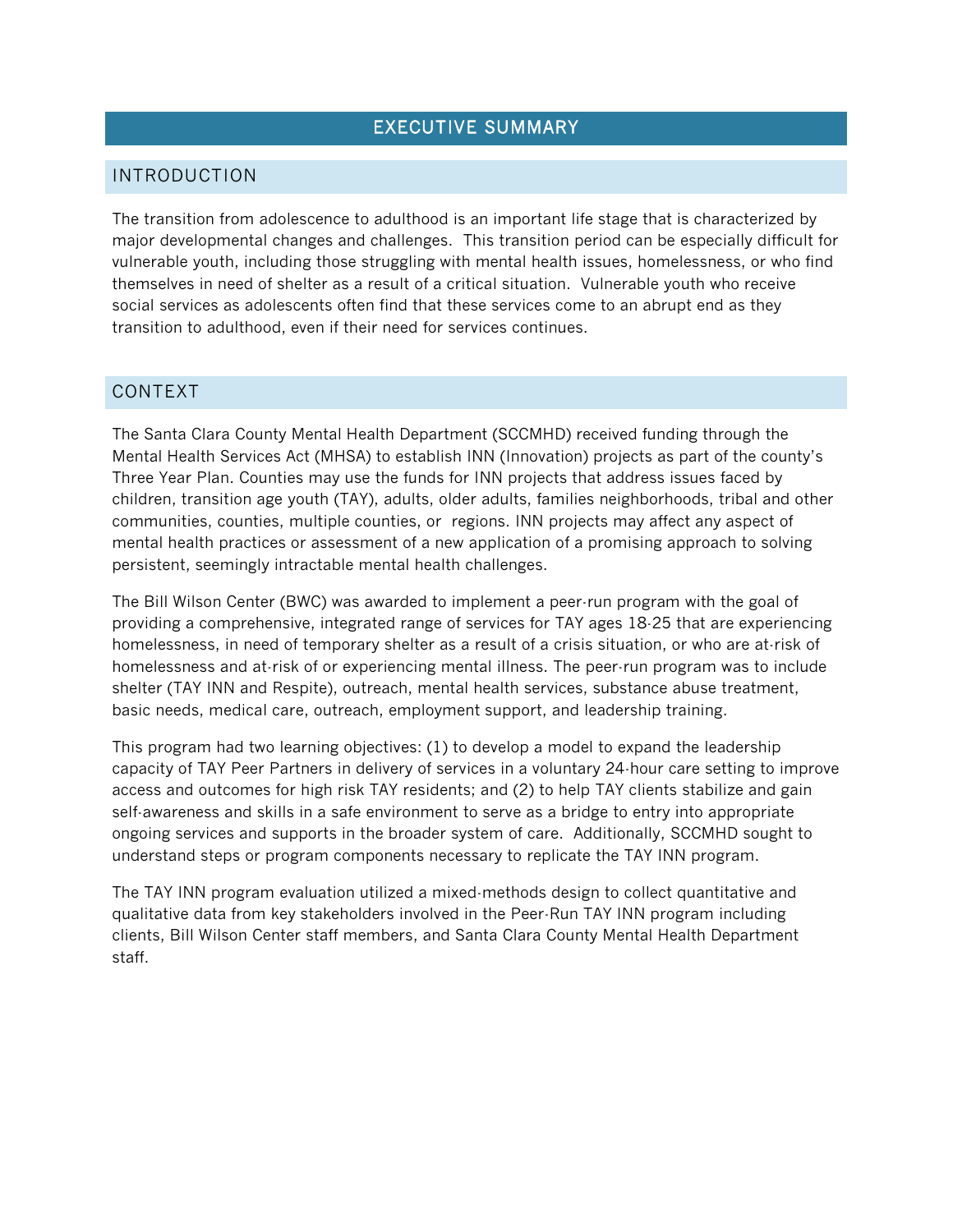#### HIGHLIGHTS

Based on 26 months of data (collected from December 2011 to January 2014), the evaluation of TAY INN found:

#### For TAY INN Delivery of Services to Clients

- $\triangleright$  TAY INN clients represented a diverse population of transition age youth, average age of 21 years, with more than 2/3 of the population from underserved ethnic and cultural communities.
- $\triangleright$  The TAY INN was functioning at capacity for the entire project period providing access to age-appropriate health, mental health, substance abuse, educational and vocational services to increase self-sufficiency and more stable housing. The average number of clients residing in TAY INN each month was 8.4.
- $\triangleright$  Screening and admission procedures streamlined and improved over time allowing for the program to maximize its resources by providing services to those most likely to benefit from them.
- $\triangleright$  Overall client satisfaction with TAY INN program was high in virtually all aspects of the program. Satisfaction improved over time between the first and the second year. The three areas of highest client satisfaction included: 1) client participation in their own treatment; 2) the ability of clients' to choose their own treatment goals; and 3) satisfaction with the overall support received at the TAY INN.
- $\triangleright$  Clients also experienced positive trends in recovery and self-sufficiency. Nearly half (49%) of all discharged clients showed improvement in the mental health and recovery process when leaving the program. One-third of the clients completed their goals within their stay at TAY INN.
- $\triangleright$  The average length of stay was approximately 60 days, with stays ranging from 2 days to 120 days. Length of stay seemed to consistently arise as a factor that either mediated or influenced clients' outcomes and experience with the program.

#### For Peer Partners and Youth Advocates

- $\triangleright$  Peer Partner approach marked an innovation to service delivery for TAY that holds promise for recovery and self-sufficiency for TAY INN clients. The approach can provide benefits to the Peer Partners as well as developing their professional experience and leadership skills.
- $\triangleright$  Several aspects of the Peer Partner model of TAY INN, if consistently and rigorously applied and nurtured, can create positive trends for both Partners and clients. They include: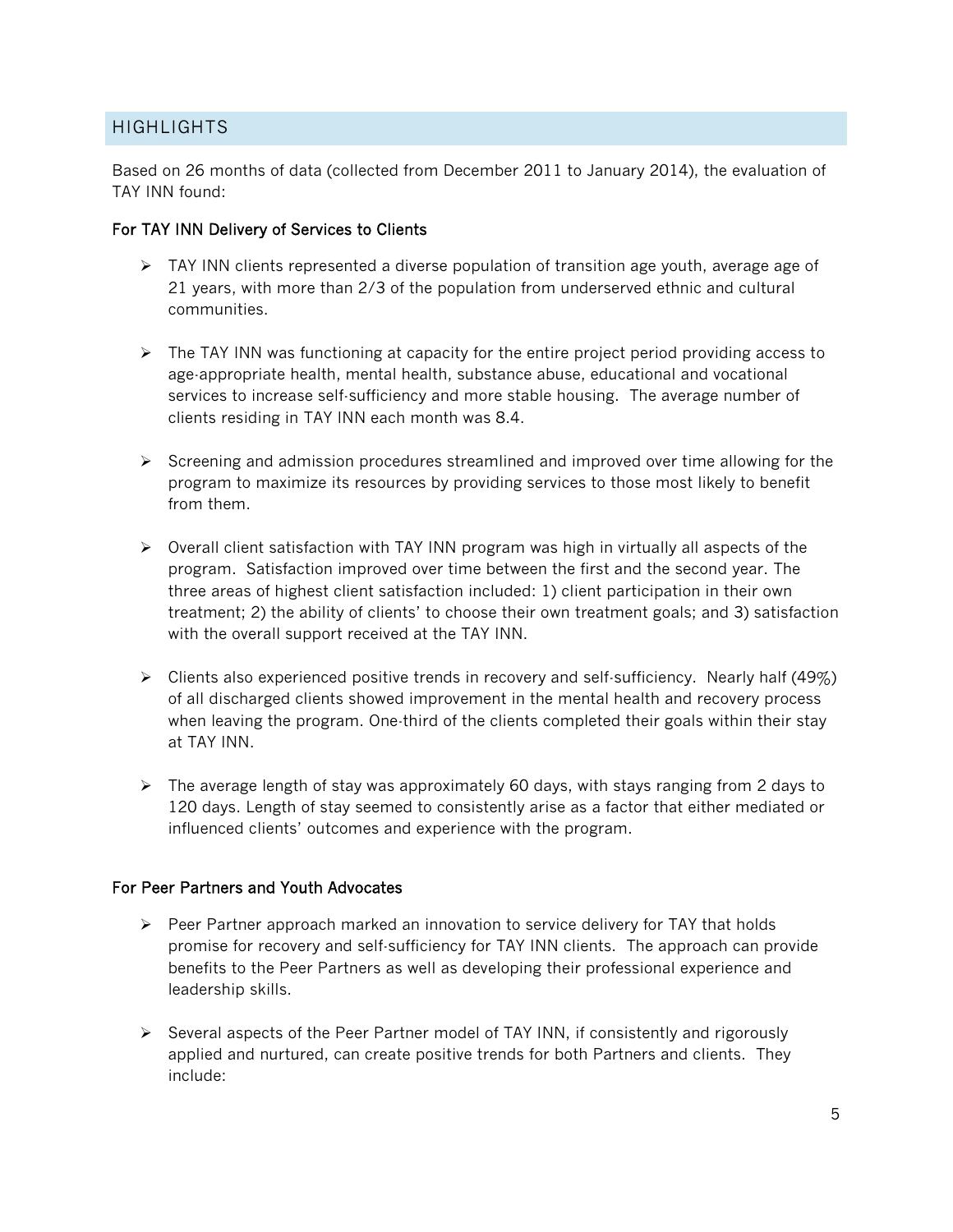- o Ongoing and consistent training and supervision;
- o Appropriate peer-to-peer matching
- $\triangleright$  Peer Partner leadership and empowerment is affected by communication challenges and transparent formal and informal mechanisms to provide feedback and address grievances.
- $\triangleright$  Role overlap, ambiguity and hierarchy between Peer Partners and Youth Advocates also contributed to Peer Partner job satisfaction and the overall effect on TAY INN service provision.
- $\triangleright$  Peer Partner satisfaction with the TAY INN program was high. The top five items that received the highest mean scores included the following: 1) enjoyment of their job; 2) that they are learning valuable skills and good experience for the future; 3) that the program is sensitive to cultural, ethnic, and gender differences among clients; 4) that the program offers ample opportunities for clients to participate in treatment and services; and 5) that they are making a difference in the life of TAY clients. Satisfaction for Peer Partners, however, started to decline over time.

#### RECOMMENDATIONS

The following recommendations are meant to assist in program replication and underscore necessary best practices and considerations. The recommendations are divided into two categories. One category focuses on steps to take to fully utilize the unique qualities of peermentor models to service provision and circumvent these challenges to positive Peer Partner experiences. The second category focuses on increasing program success to help TAY clients stabilize and gain self-awareness and skills in a safe environment serving to bridge entry into appropriate ongoing services and supports in the broader system of care.

| -# | AREA                                 | <b>RECOMMENDATION</b>                                                                                                                                                                                                                                            |
|----|--------------------------------------|------------------------------------------------------------------------------------------------------------------------------------------------------------------------------------------------------------------------------------------------------------------|
|    | Peer Partners and Youth<br>Advocates | Determine the type of peer mentor approach to use e.g. developmental (relational/psychological),<br>instrumental (specific skills) or blended and ensure that the roles and responsibilities of TAY INN staff<br>reflect this approach.                          |
| 2  | Peer Partners and Youth<br>Advocates | Roles and responsibilities should be discussed and clarified for all early. The role of Youth Advocates, if<br>present in a TAY INN program, must not inadvertently undermine the role of the Peer Partners.                                                     |
| 3  | Peer Partners and Youth<br>Advocates | It is important to ensure all involved develop shared goals and buy-in to the mission of the program.<br>Paramount here is the inclusiveness of Peer Partners in developing and realizing these goals.                                                           |
| 4  | Peer Partners and Youth<br>Advocates | Formal pre-employment training is required with core curricula covering all aspects of the Peer Partner<br>responsibilities, appropriate mentor-mentee relationships and any key program concepts or skills<br>development related to service provision for TAY. |
| 5  | Peer Partners and Youth<br>Advocates | Yearly booster training for Peer Partners and Youth Advocates is needed to ensure retention of fidelity to<br>core program components and staff roles and responsibilities.                                                                                      |
| 6  | Peer Partners and Youth<br>Advocates | All new and relief staff must be required to receive the same level of training.                                                                                                                                                                                 |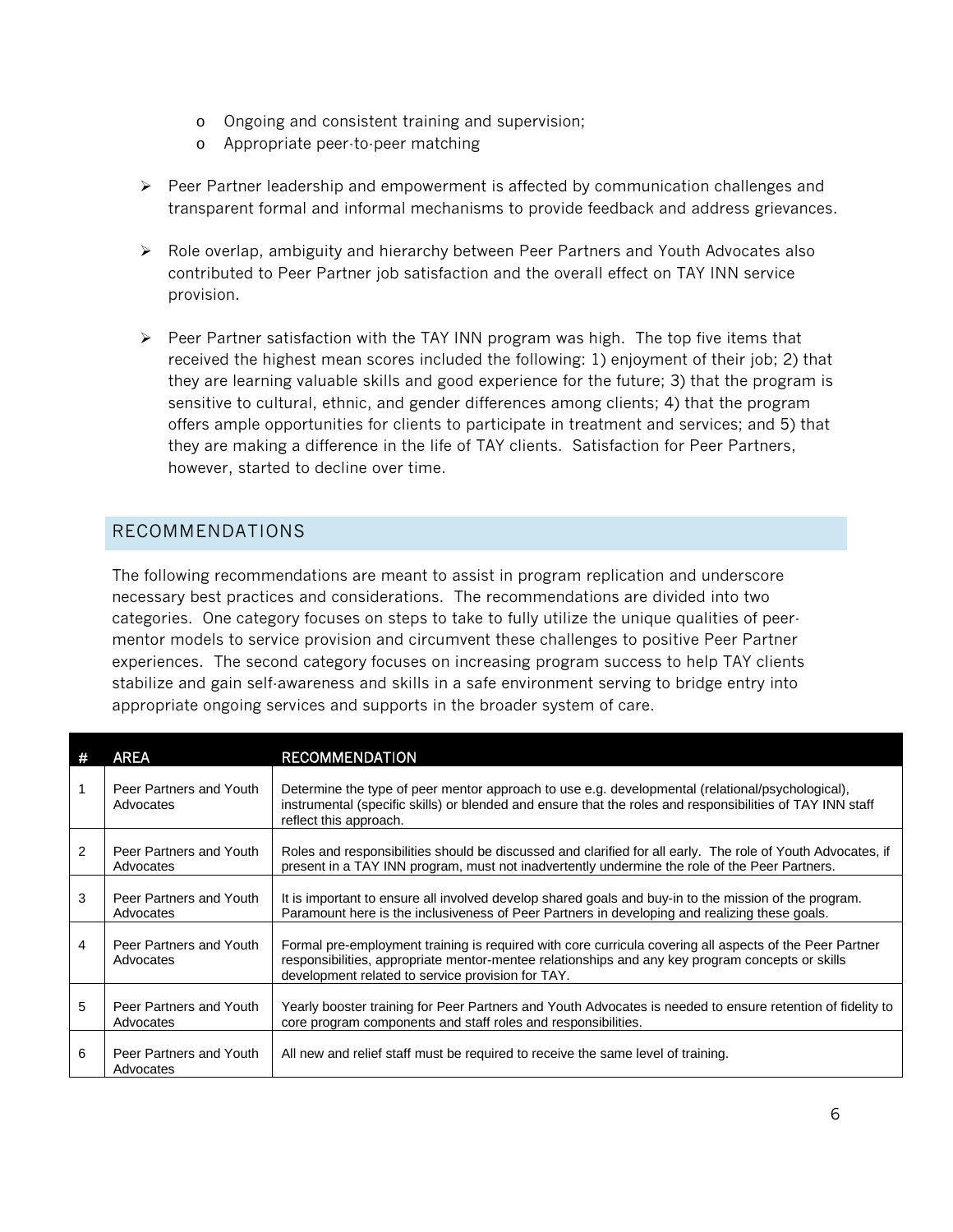| #  | <b>AREA</b>                          | <b>RECOMMENDATION</b>                                                                                                                                                                                                                                                                                                                                                                                                                                            |
|----|--------------------------------------|------------------------------------------------------------------------------------------------------------------------------------------------------------------------------------------------------------------------------------------------------------------------------------------------------------------------------------------------------------------------------------------------------------------------------------------------------------------|
| 7  | Peer Partners and Youth<br>Advocates | Regular meetings for all TAY INN staff will provide balanced opportunities for group learning, building<br>staff morale and to provide two-way feedback between staff and management.                                                                                                                                                                                                                                                                            |
| 8  | Peer Partners and Youth<br>Advocates | TAY INN management must identify and use mechanisms to keep relief and night staff informed and<br>involved in the provision of the TAY INN services.                                                                                                                                                                                                                                                                                                            |
| 9  | Peer Partners and Youth<br>Advocates | Create in-service learning and training opportunities for Peer Partners and Youth Advocates on topics<br>related to their work: setting boundaries within the peer partner-client relationship; confidentiality;<br>diagnoses types and treatment options.                                                                                                                                                                                                       |
| 10 | Peer Partners and Youth<br>Advocates | Job shadowing is an important part of the skills development process for Peer Partners and Youth<br>Advocates. However, job shadowing should complement rather than take the place of formal training.                                                                                                                                                                                                                                                           |
| 11 | Peer Partners and Youth<br>Advocates | Identify an individual with the necessary core competencies and experience to supervise the Peer<br>Partners. This position is key to the success of the Peer Partner model and is an integral part of<br>delivering services within this type of environment.                                                                                                                                                                                                   |
| 12 | Peer Partners and Youth<br>Advocates | Establish a consistent systematic approach to matching Peer Partners with clients based on the<br>program's characteristics, goals and mentor approach (relational, instrumental or blended). This should<br>be part of the intake process for every TAY INN client.                                                                                                                                                                                             |
| 13 | Peer Partners and Youth<br>Advocates | Develop activities and opportunities for all Peer Partners to connect with non-mentee clients.                                                                                                                                                                                                                                                                                                                                                                   |
| 14 | Peer Partners and Youth<br>Advocates | Create opportunities for team meetings to discuss treatment options and recovery opportunities with<br>TAY INN staff, including how Peer Partners can provide input as well as support recovery for clients.<br>Importance must be placed on closing the feedback loop with Peer Partners to indicate how the input<br>was used and why decisions were made.                                                                                                     |
| 15 | Peer Partners and Youth<br>Advocates | Successful implementation of peer-led programs requires adequate staff resource allocations that take<br>into account the challenging nature of the work and the potential for high staff turnover.                                                                                                                                                                                                                                                              |
| 16 | Peer Partners and Youth<br>Advocates | Expectations for program implementation and goal completion must be tempered by the nature and<br>experience of the workforce and work.                                                                                                                                                                                                                                                                                                                          |
| 17 | Peer Partners and Youth<br>Advocates | Create both formal and informal feedback, grievance and dispute resolution guidelines and mechanisms.<br>Consider using a neutral third party committee to assist in the mediation of grievances and the conduct<br>of dispute resolutions. These guidelines and mechanisms should be communicated and reinforced<br>frequently with TAY INN staff and clients.                                                                                                  |
| 18 | Peer Partners and Youth<br>Advocates | Develop multiple avenues for quality improvement from informal "suggestion boxes" to quality<br>improvement task forces or 360 reviews.                                                                                                                                                                                                                                                                                                                          |
| 19 | <b>TAY INN Clients</b>               | In order to be effective, eligibility guidelines for TAY entering the INN must be documented clearly and<br>disseminated to all key stakeholders including potential clients, Peer Partners and management, as well<br>as colleagues or referees in participating systems. Eligible TAY are identified and appropriately<br>enrolled only if screening and assessment are standardized, conducted with qualified personnel<br>reflecting the program components. |
| 20 | <b>TAY INN Clients</b>               | TAY clients will have a single, individualized treatment plan based on his or her needs rather than filling<br>workshop or course seats.                                                                                                                                                                                                                                                                                                                         |
| 22 | <b>TAY INN Clients</b>               | A single Youth Advocate and Peer Partner will be assigned to each client.                                                                                                                                                                                                                                                                                                                                                                                        |
| 23 | <b>TAY INN Clients</b>               | Clients should be assigned same sex Peer Partners.                                                                                                                                                                                                                                                                                                                                                                                                               |
| 24 | <b>TAY INN Clients</b>               | Rules and training should be articulated and enforced to Peer Partners and clients to provide female<br>clients with a private, secure and stable setting during their INN stay.                                                                                                                                                                                                                                                                                 |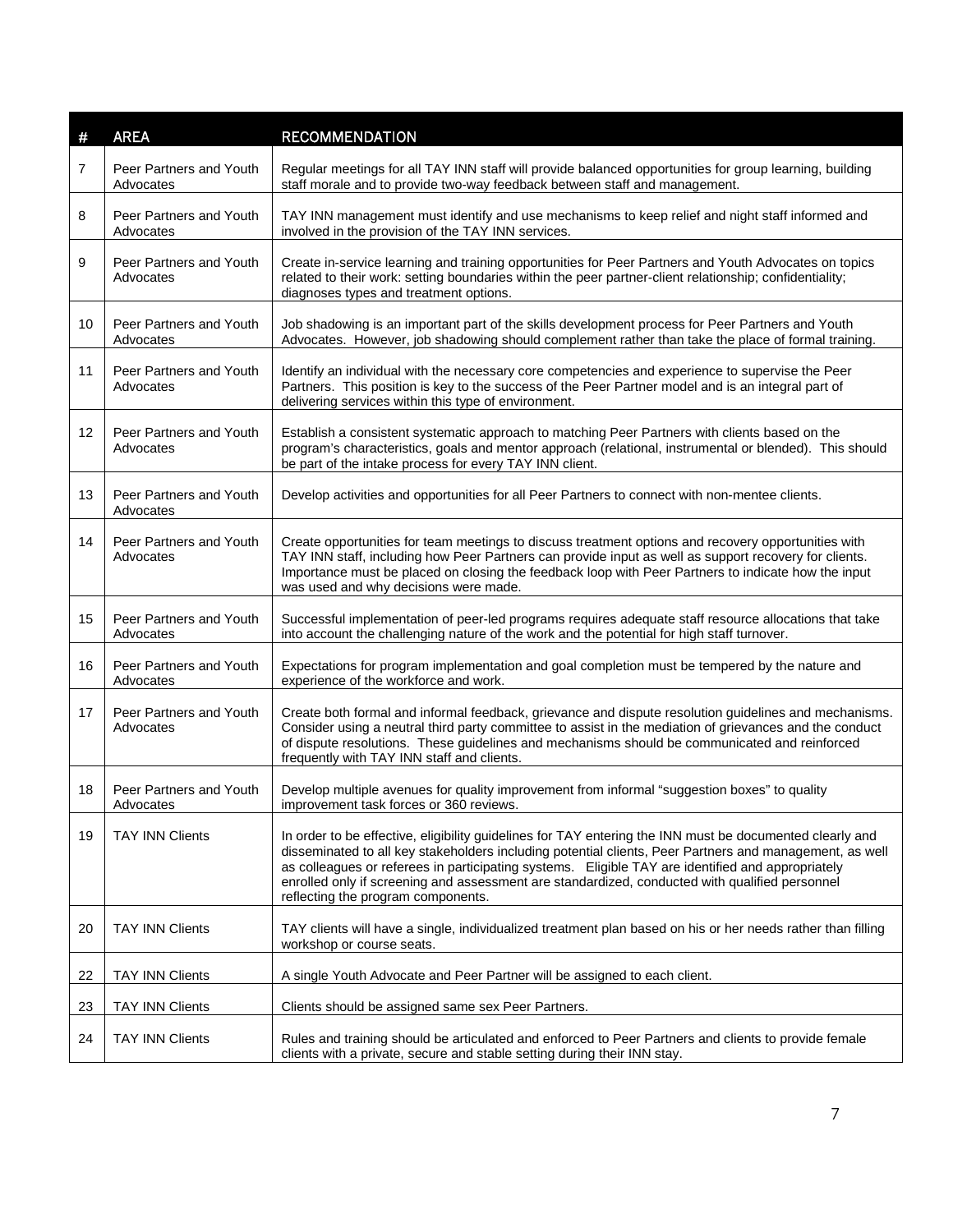|    | <b>AREA</b>            | <b>RECOMMENDATION</b>                                                                                                                                                                                                 |
|----|------------------------|-----------------------------------------------------------------------------------------------------------------------------------------------------------------------------------------------------------------------|
| 25 | <b>TAY INN Clients</b> | Identify the transitional services or care needed for clients prior to discharge. Formalize transitional<br>services for clients post-discharge to increase probably of sustained stability and self-sufficiency.     |
| 27 | <b>TAY INN Clients</b> | Allow greater flexibility in changing the maximum length of stay limits for the program. Monitor and<br>revisit length of time in light of client's goal completion. Extend clients stay to complete goals if needed. |
| 28 | <b>TAY INN Clients</b> | Create a housing and employment specialist position to assist Youth Advocates and Peer Partners.                                                                                                                      |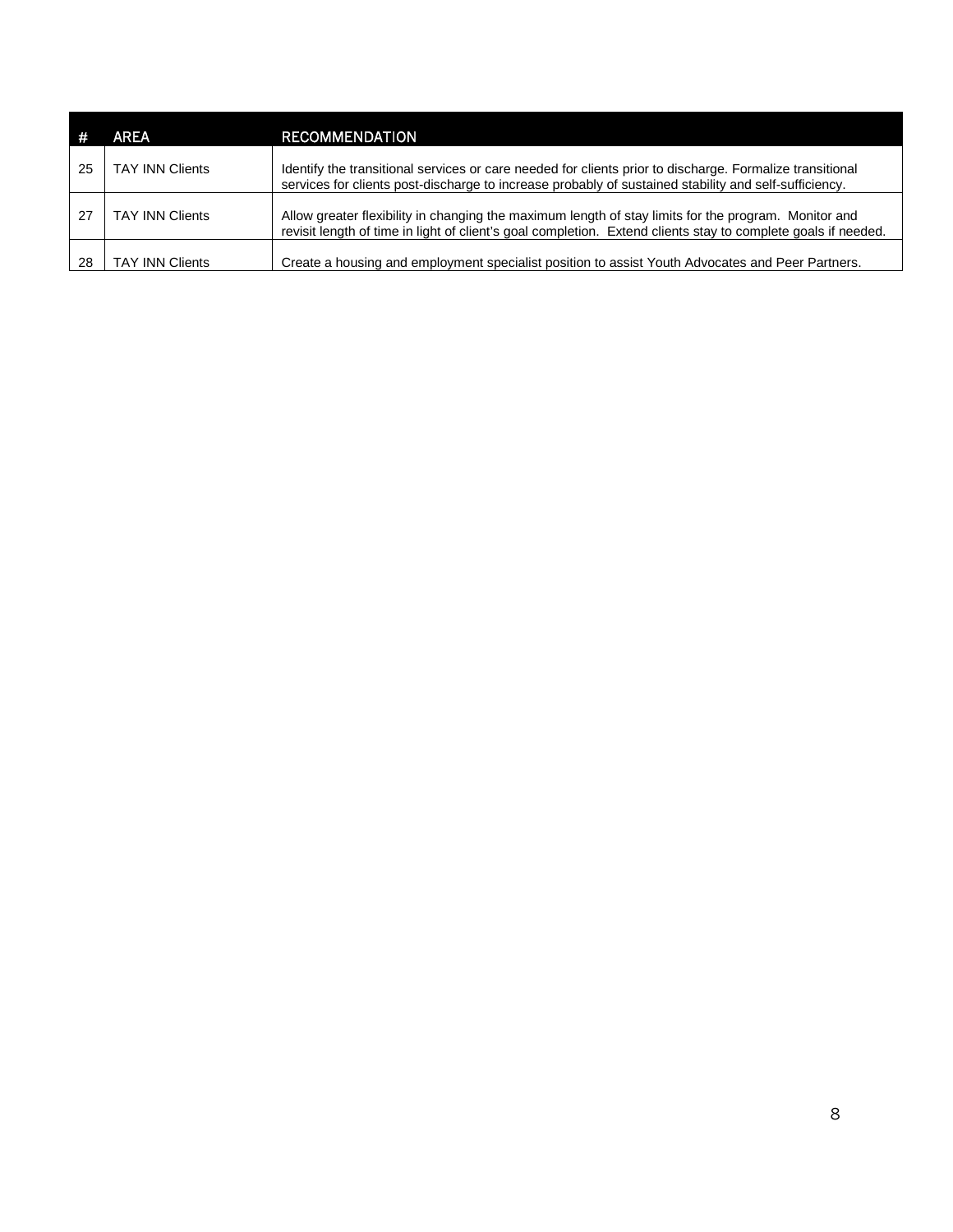#### BACKGROUND AND CONTEXT

The transition from adolescence to adulthood is an important life stage that is characterized by major developmental changes and challenges. This transition period can be especially difficult for vulnerable youth, including those struggling with mental health issues, homelessness, or who find themselves in need of shelter as a result of a critical situation. Vulnerable youth who receive social services as adolescents often find that these services come to an abrupt end as they transition to adulthood, even if their need for services continues. At-risk Transition Age Youth (TAY), between the ages of 18 and 25, who phase out of existing systems of care, stand to benefit from integrated, age-appropriate services and care that support their successful transitions to independent adulthood (Osgood, Foster, & Courtney, 2010).

#### FUNDING THROUGH THE MENTAL HEALTH SERVICES ACT

The Santa Clara County Mental Health Department (SCCMHD) received funding through the Mental Health Services Act (MHSA) to establish Innovation (INN) projects that are novel, creative and/or ingenious mental health practices/ approaches that contribute to learning and that are developed within communities through a process that is inclusive and representative of unserved, underserved and inappropriately served individuals. Innovation projects address one of the following as its primary purpose: (1) increase access to underserved groups (2) increase the quality of services including measurable outcomes (3) promote interagency and community collaborations, and (4) increase access to services. The intent of INN projects is to make changes to existing mental health practices or approaches, including, but not limited to, adaption for a new setting or community. This intent further includes new applications of a promising approach to address persistent, seemingly intractable mental health challenges.

## SANTA CLARA COUNTY MENTAL HEALTH DEPARTMENT INNOVATION (INN 02) PLAN

Among the seven INN projects funded by the SCCMHD, the INN-02 Peer-Run TAY INN project (TAY INN) was designed to increase access to services and improve outcomes for high-risk Transitional Aged Youth. The project met MHSA Innovations guidelines by adapting the existing mental health approach.

The project has two Innovative elements. First, the project placed TAY Peer Partners in key decision-making roles. Peer Partners were expected to significantly manage the day-to-day operations of the Inn and have primary responsibility for developing and designing program services. Second, Peer Partners were to be the primary support and service provider for Inn residents. The project examined whether the experience of receiving services in an environment chiefly designed and offered by peers improved engagement of and outcomes (symptom management, relationships; living situation; school/work and service satisfaction) for TAY.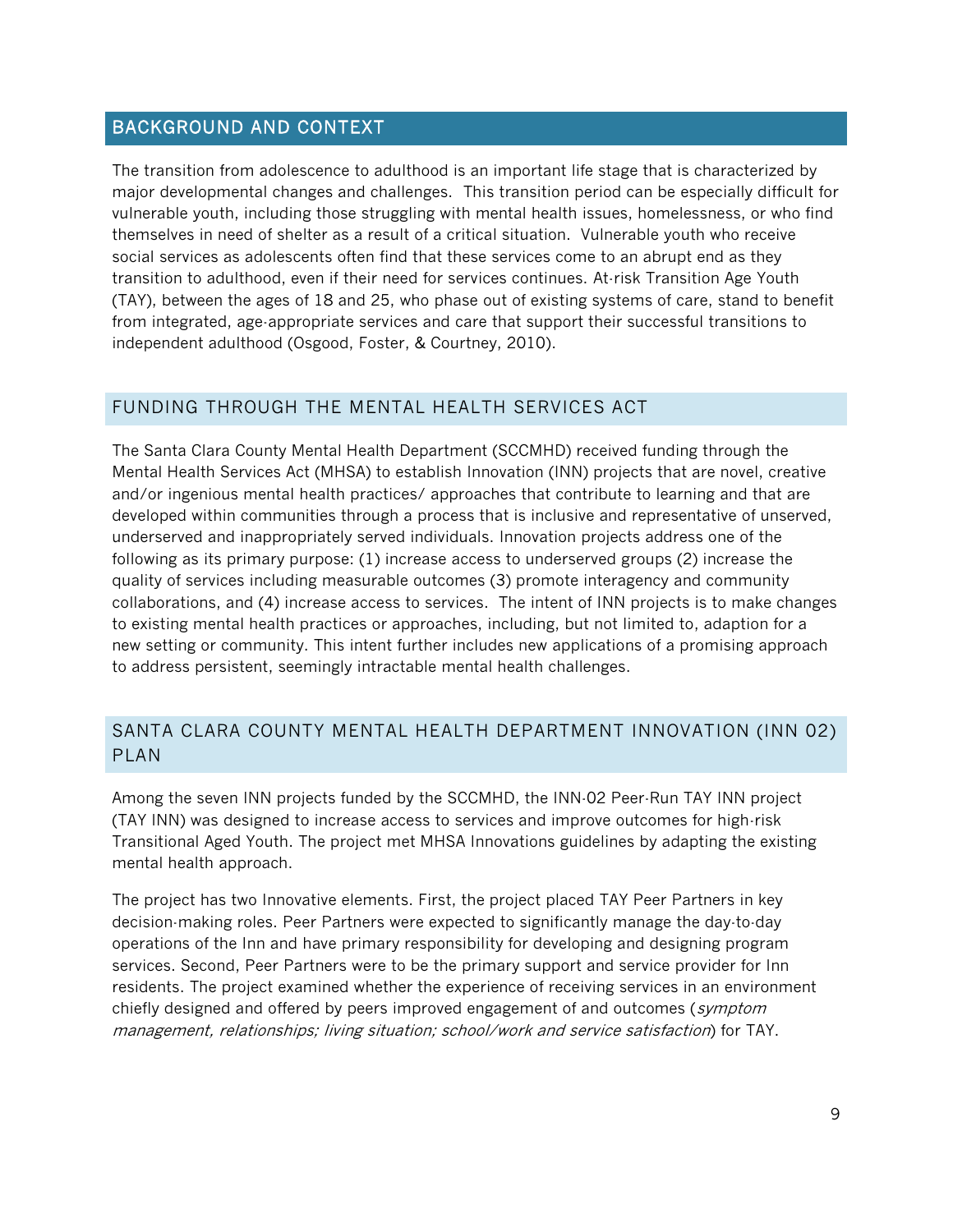#### Table 1. The TAY INN Program Target Population and Inclusionary Criteria

| <b>Target Population</b>                                                                                                                                                                                                                       | <b>Inclusionary Criteria</b><br>$(1 \text{ or more})$                                                                                                                                                    |
|------------------------------------------------------------------------------------------------------------------------------------------------------------------------------------------------------------------------------------------------|----------------------------------------------------------------------------------------------------------------------------------------------------------------------------------------------------------|
| Serve TAY Ages 18-25                                                                                                                                                                                                                           | • Have an Axis I mental illness                                                                                                                                                                          |
| TAY who are homeless, in need of temporary shelter as a result of a<br>crisis situation, or who are at risk of homelessness.                                                                                                                   | • Experiencing the onset of mental<br>illness                                                                                                                                                            |
| TAY clients from underserved ethnic and cultural communities including<br>Latino, Native American, Asian, African American and Lesbian, Gay,<br>Bisexual, and Transgender (LGBT) communities should be specifically<br>targeted for engagement | • At-greater risk for developing mental<br>illness because of current or previous<br>involvement in the dependency.<br>juvenile justice, criminal justice, drug<br>and alcohol, or mental health systems |
|                                                                                                                                                                                                                                                |                                                                                                                                                                                                          |

Specifically, the project called for the significant involvement of Peer Partners to deliver services in a 24-hour voluntary, temporary housing setting for TAY who are homeless or who find themselves in need of shelter as a result of a critical situation. Peer Partners are individuals with lived experiences that are relatable to at-risk TAY and would serve as TAY INN staff for the program.

The TAY INN also integrates MHSA general standards represented in Figure 1.

| <b>Community</b>                                                                                                                                         | <b>Culture</b>                                                                                                                                                                            | Family                                                                                                                                                                                                | <b>Wellness</b>                                                                                                                                   | <b>Housing</b>                                                                                                                                                                                                            |
|----------------------------------------------------------------------------------------------------------------------------------------------------------|-------------------------------------------------------------------------------------------------------------------------------------------------------------------------------------------|-------------------------------------------------------------------------------------------------------------------------------------------------------------------------------------------------------|---------------------------------------------------------------------------------------------------------------------------------------------------|---------------------------------------------------------------------------------------------------------------------------------------------------------------------------------------------------------------------------|
| Community<br>Collaboration, where<br>systems of care<br>providers work<br>together to create an<br>open process to refer<br>TAY youth to the TAY<br>INN. | Cultural<br>Competence, where<br><b>TAY INN will utilize</b><br>linguistically and<br>culturally competent<br>practices to aide in<br>achieving wellness,<br>recovery, and<br>resilience. | <b>Family Driven</b><br>Services, where<br>supportive services<br>include encouraging<br>TAY clients to<br>connect with family<br>members and friends<br>in achieving recovery<br>and wellness goals. | Wellness, where<br>strength-based age-<br>appropriate<br>approaches --<br>Recovery and<br>Resilience – inform<br>the TAY INN program<br>and goals | Short-Term<br><b>Housing Services</b><br>for a minimum of 6<br>clients daily, each<br>with a bed, no<br>more than 2 per<br>room, 3 daily<br>meals, shower,<br>hygiene, laundry,<br>computers,<br>internet, and<br>phones. |

#### Figure 1. MHSA Standards

#### **Integrated & Client Driven Services**

*Integrated Service Experience*, where all providers in the TAY system of care may refer TAY clients and additionally serve as a bridge for entry into other services and supports for TAY currently in-residence at TAY INN and upon departure. These in-residence services supports should be offered on site and in a coordinated manner. .

*Client Driven Services*, where peer mentors are involved in the TAY INN infrastructure and service system including: staffing, implementation, evaluation, and dissemination of lessons learned. Likewise, TAY clients are involved in identifying their needs, choosing their services, and assessing the effectiveness of services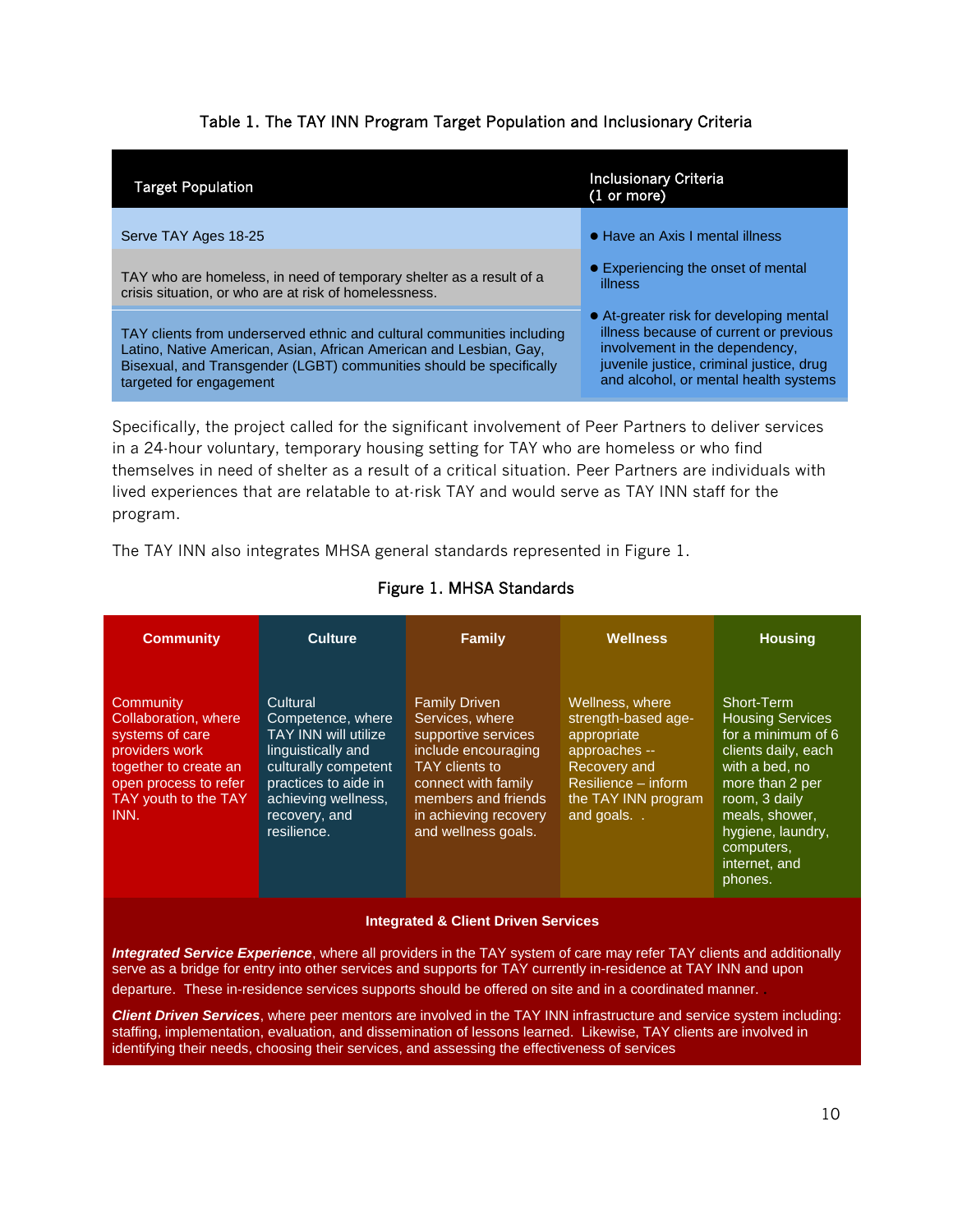The TAY INN was a 36-month program, envisioned to create age-appropriate services and supports within the broader system of care for TAY in crisis to improve quality of life. TAY INN was expected to contain ongoing program development and periodic modification throughout the project period.

Additionally, the contractor responsible for TAY INN was required to attend and assist the SCCMHD with meetings of the project's Learning Advisory Committee (LAC). The LAC consists of approximately 12 stakeholders, including consumers, family members, and system partners, who support the success of the project by refining the design of program services, reviewing program progress and reports, and recommending solutions and improvements. The LAC serves in an advisory capacity to the SCCMHD. The Peer Partners were expected to participate on the project's LAC.

#### ABOUT THE GRANTEE: BILL WILSON CENTER

The Bill Wilson Center (BWC) responded to the RFP proposing a program with the goal of providing a comprehensive, integrated range of services for TAY ages 18-25 that are experiencing homelessness, in need of temporary shelter as a result of a crisis situation, or who are at-risk of homelessness and at-risk of or experiencing mental illness. The program was to be peer-run, and include shelter (TAY INN and Respite), outreach, mental health services, substance abuse treatment, basic needs, medical care, outreach, employment support, and leadership training.

BWC has an extensive history and vetted experience (over 30 years) in providing services that successfully help at-risk TAY make and sustain changes and conditions in their lives, moving them to stability and permanency. BWC specializes in addressing the needs of runaway, homeless, street youth, youth experiencing mental illness, and youth having difficulty in making the transition into adulthood and has developed specific programs and services that address the unmet needs of this population. Their goal is to reduce the number of homeless TAY by providing a continuum of care and a comprehensive approach to solving the complex problems such as substance abuse, mental health issues, and legal issues that led to their homelessness and lack of self-sufficiency.

They have programs specifically designed for the TAY population including: Transitional Housing program for at-risk or homeless single, pregnant, and parenting youth ages 18 - 25, and youth who have aged out of foster care; *Drop-In Center* for homeless youth ages 12-25, providing safetynet basic needs to full comprehensive services; and TAY Mental Health Services providing for immediate response to young individuals (16 to 25 years of age) experiencing serious psychiatric issues or early on-set of symptoms. BWC's Transition-Age Youth Mental Health Services, Youth and Family Mental Health Services and Therapeutic Behavioral Services are designed to provide integrated community outreach support to individuals who are homeless, at risk of homelessness, and who have a serious mental illness. BWC targets underserved and unserved ethnic populations: Asian/Pacific Islanders, African Americans, Latinos, and Native Americans. Additional unserved and underserved youth include those from the Lesbian, Gay, Bisexual, Transgender, and Questioning (LGBTQ) population, and youth in or from foster care and the juvenile justice system.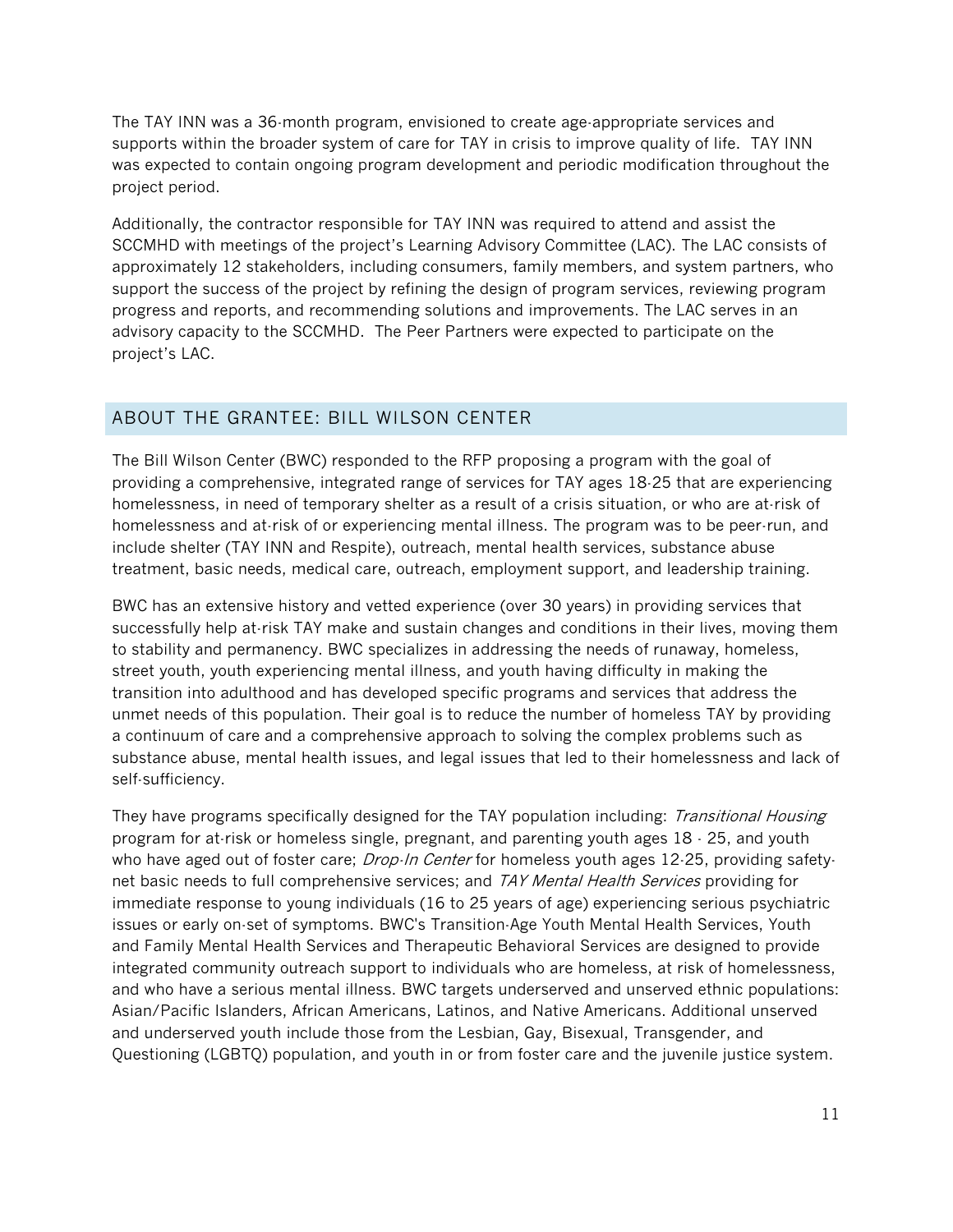Under this grant, BWC committed to providing services to no less than 70 youth annually and providing Respite as an extension of the TAY INN. If the TAY INN is at full capacity, Respite provides a safe place for youth with access to all services in which they wish to participate. Peer Partners were to take the lead in the program with Youth Advocates (mental health specialists) also playing vital role.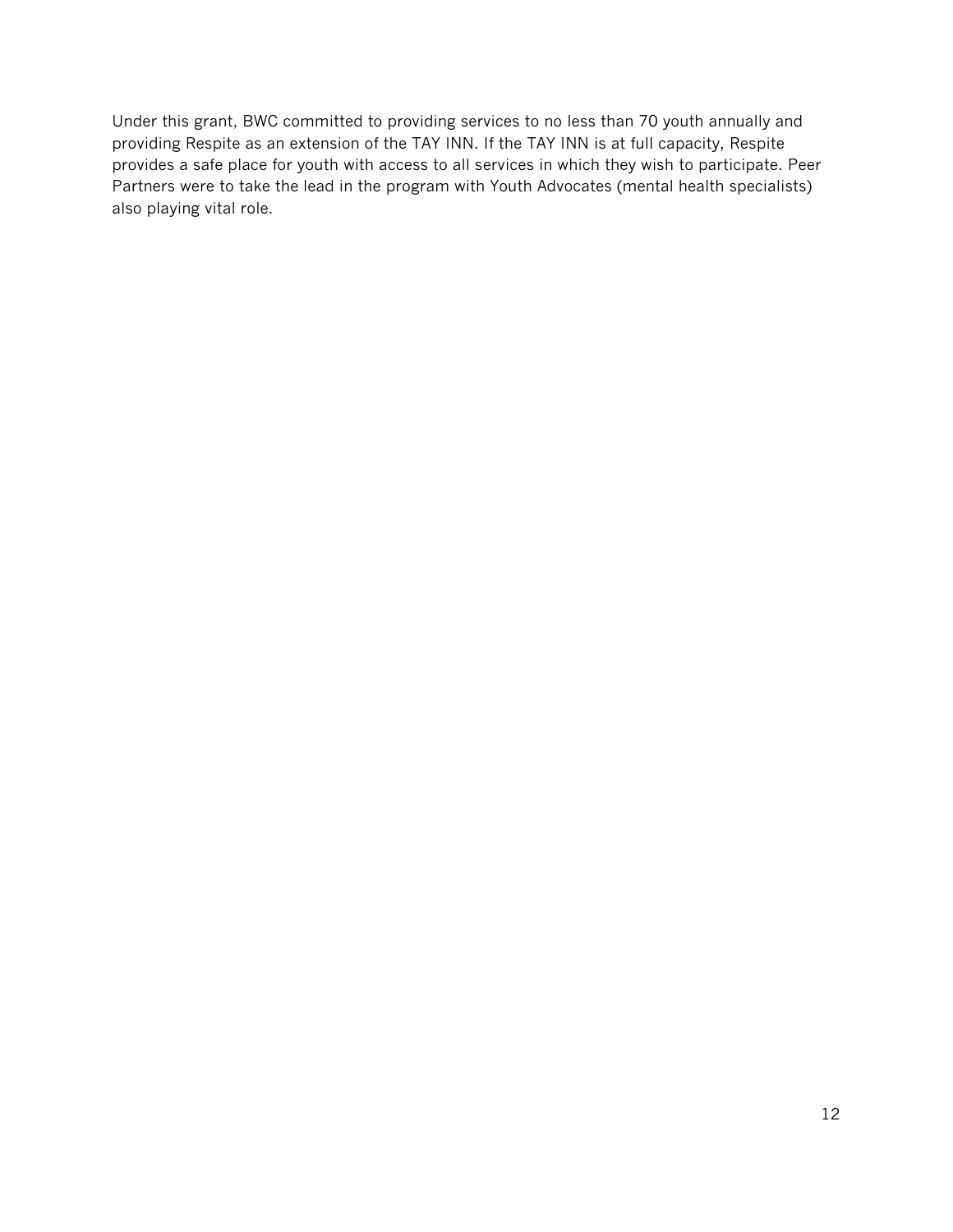## EVALUATION DESIGN

The TAY INN program evaluation utilized a mixed-methods design to collect quantitative and qualitative data from key stakeholders involved in the TAY INN program including clients, Bill Wilson Center staff members, and Santa Clara County Mental Health Department staff. From December 2011 to January 2014, TAY INN's professional staff compiled all intake and discharge forms, functional assessments, and Peer Partner activity logs. They also collected all survey data. Table 1 describes the program evaluation research questions.

| Question             |                                                                                                                                                                                                                                            |
|----------------------|--------------------------------------------------------------------------------------------------------------------------------------------------------------------------------------------------------------------------------------------|
| Process 1            | How does playing a lead role in designing, managing and evaluating a<br>peer-run program impact the leadership and decision-making<br>capabilities of Peer Partners? What allows the Peer Partners to<br>successfully fulfill their roles? |
| Process 2            | How does serving as the primary service provider for TAY clients<br>impact Peer Partners' leadership skills, decision-making and<br>effectiveness in serving clients?                                                                      |
| Process <sub>3</sub> | How does "participation in a peer-run program" impact the recovery of<br>TAY residents?                                                                                                                                                    |
| Process 4            | How does the peer-to-peer relationship (peer partner as primary<br>service provider) impact the recovery of residents?                                                                                                                     |
| Outcome 1            | What is the impact of peer partner designed services on functional<br>change of TAY residents in symptom management, quality of<br>relationships, living situation, and school/work?                                                       |
| Outcome 2            | What is the impact of peer-run and designed services in a 24-hour<br>voluntary setting on increasing access and engagement of high-risk<br>TAY?                                                                                            |

#### Table 1. TAY INN Program Evaluation Research Questions

Moreover, the learning objectives established for the TAY INN program were as follows:

- 1. To develop a model to expand the leadership capacity of TAY Peer Partners in delivery of services in a voluntary 24-hour care setting to improve access and outcomes for high risk TAY residents.
- 2. To help TAY clients stabilize and gain self-awareness and skills in a safe environment and serve as a bridge to entry into appropriate ongoing services and supports in the broader system of care.

The evaluation is predicated on an assumption for how the TAY INN program components lead to the desired outcomes. The TAY INN logic model (Figure 2) allows an understanding of the relationships between program components; resources that are available for program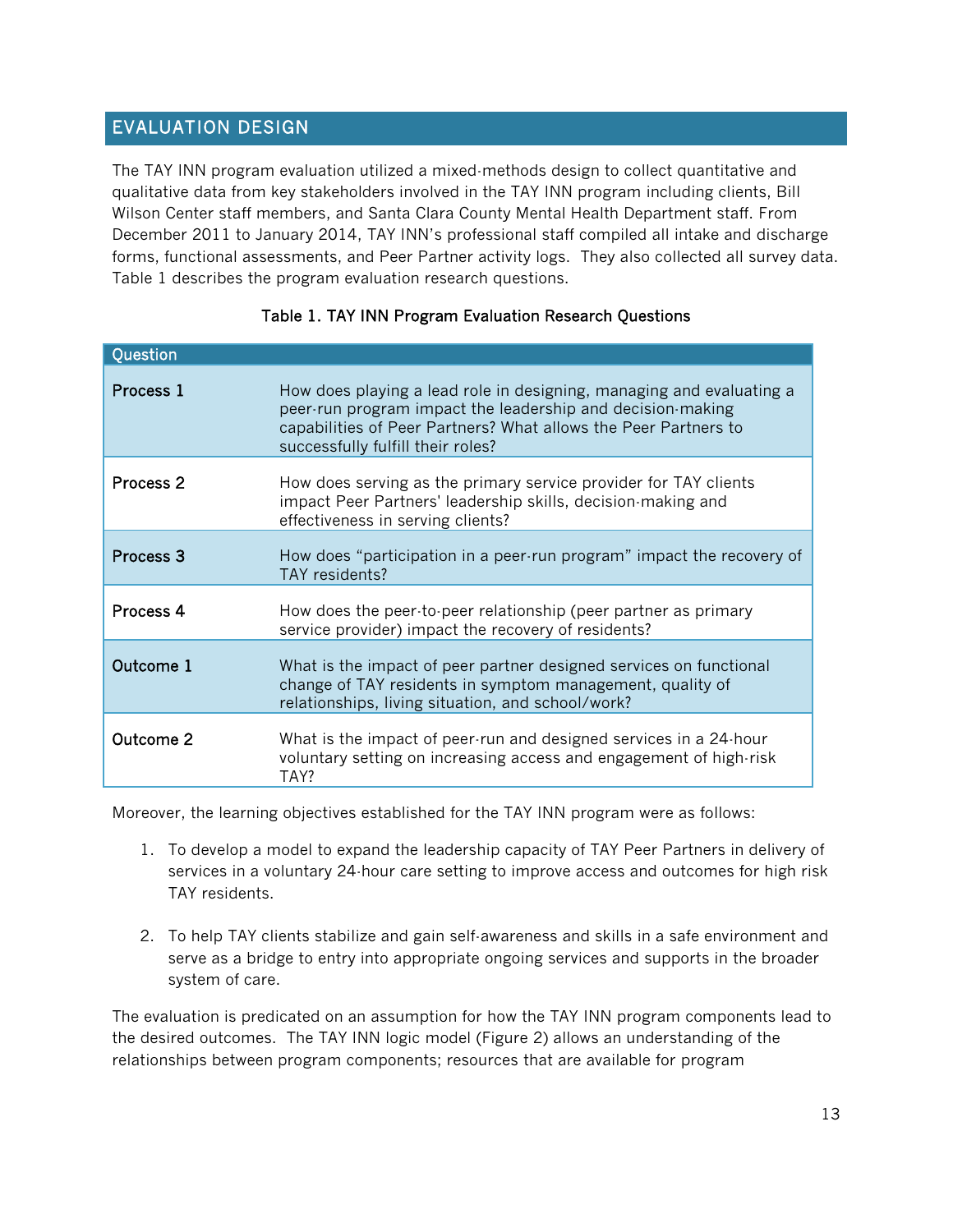implementation; and activities or services implemented. If these activities are implemented successfully, a logic model also describes the expected outputs and outcomes in order to determine program effectiveness. The TAY INN logic model can be found on the following page.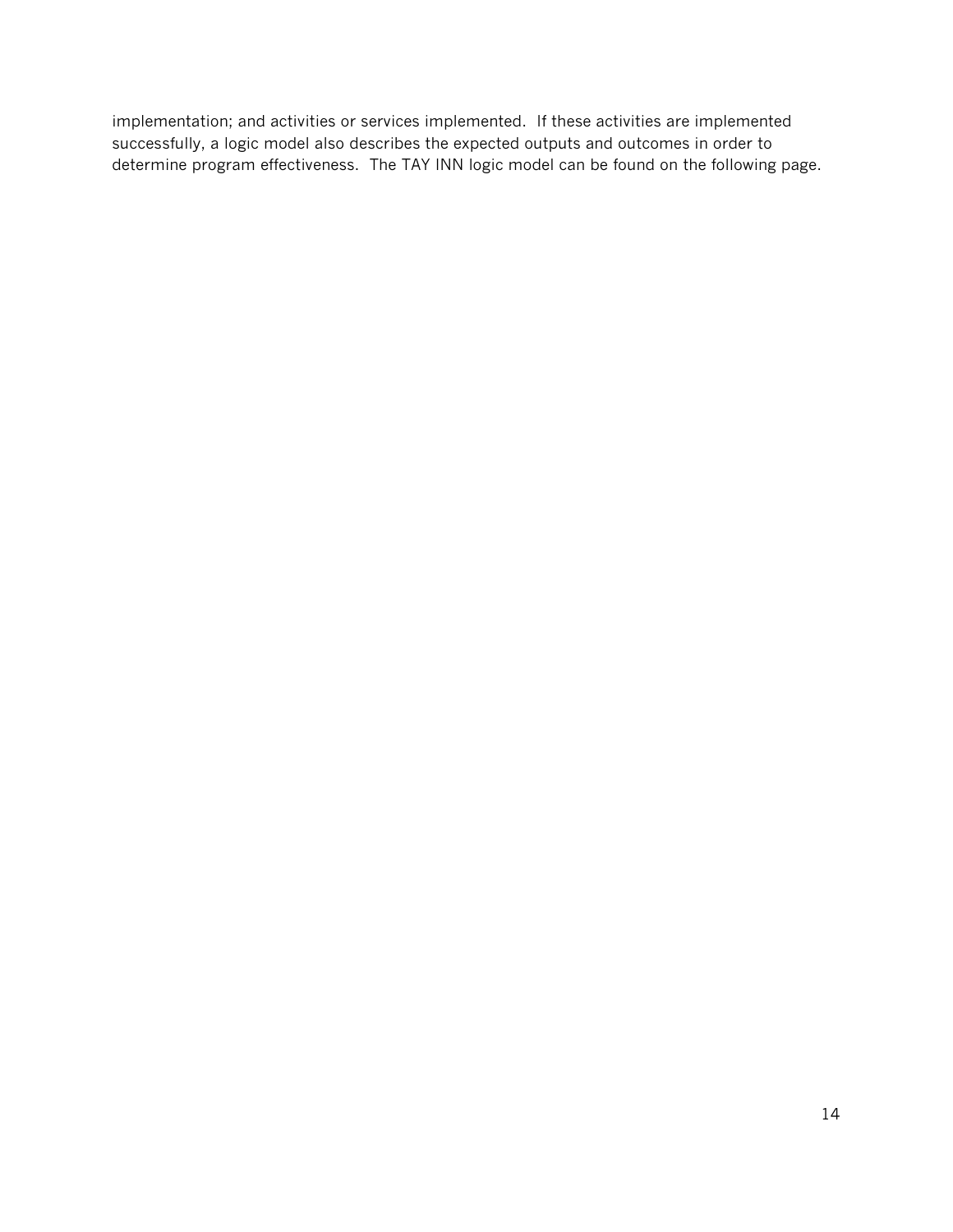# Figure 2. TAY INN PROGRAM LOGIC MODEL



OUTCOMES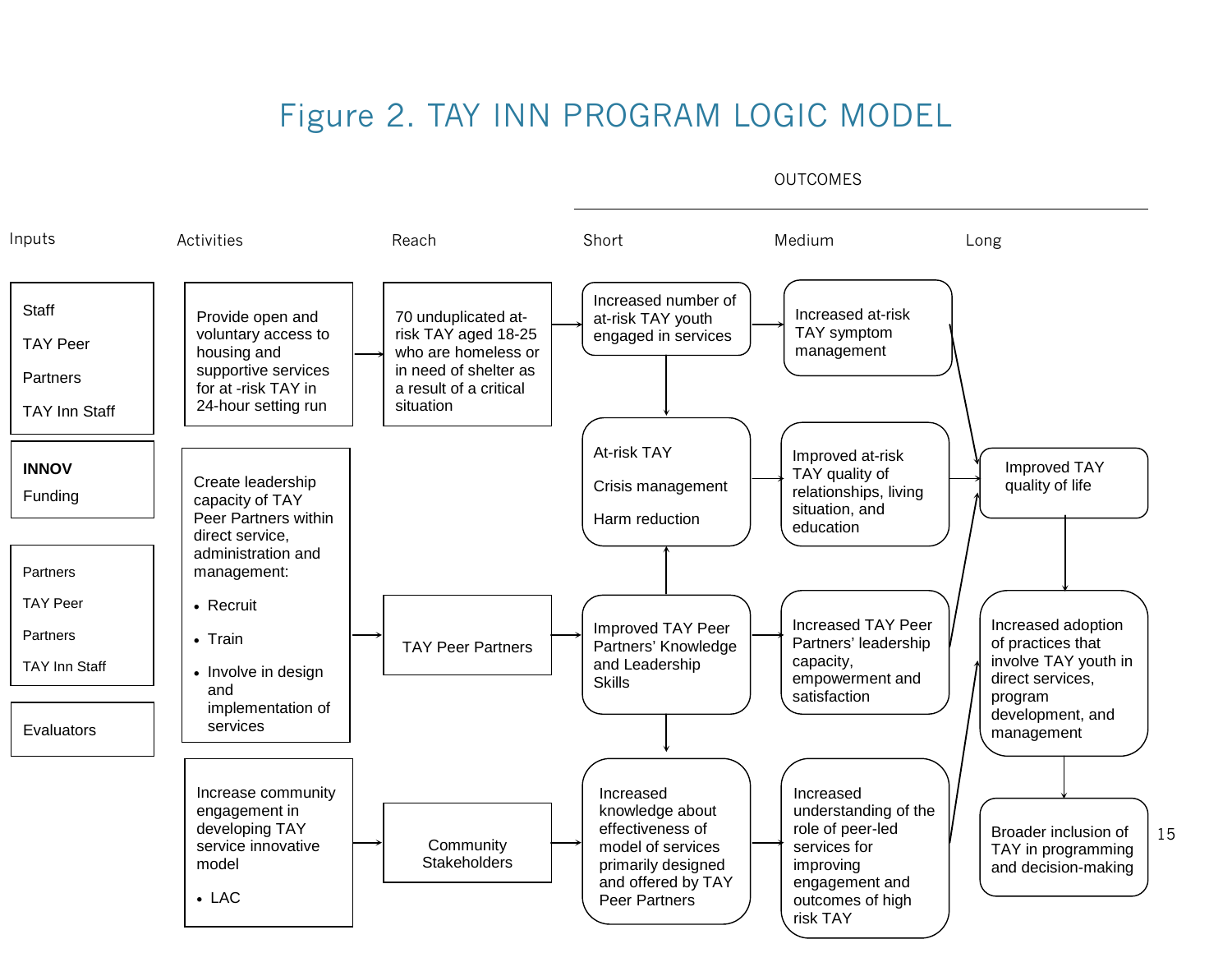The primary client outcomes for the evaluation included:

- Admission
- Client engagement with TAY INN services
- Client satisfaction with the TAY INN program
- Milestones of Recovery Scale (MORS)
- Self-Sufficiency
- Impact of length of stay on client outcomes Discharge

The primary Peer Partner and Youth Advocate outcomes for the evaluation included:

- Training
- Peer-to-Peer Matching
- Supervision
- Leadership and Empowerment
- Satisfaction

Data collection from all key stakeholders (TAY clients, Peer Partners and Other Staff) was a central component of the evaluation design. The evaluation used both quantitative (surveys and validated instruments) and qualitative methods (focus groups and interviews) to address the main evaluation questions (See Table 1). To increase the validity of the results, standardized instruments (i.e., Milestones of Recovery Scale or MORS) assessed outcomes pre- and postintervention (i.e., at intake and discharge). Recognizing the need to minimize the burden on participants' time and increase the efficiency of the collection process, the data collection took advantage of natural points in the service cycle and coordinated with existing data collection measures and processes.

Univariate statistics were used to examine the frequency and distributions of all study variables. Paired samples t-tests were conducted to test client stage of recovery and self-sufficiency from admission to discharge. Additionally, independent samples t-tests were conducted to test for significant differences in Peer Partner and staff satisfaction between the first and second years of the program. Statistical significance was set at  $p < 0.05$ . All data analyses were performed using SPSS Version 17.0. Qualitative data collected through interview and focus groups were coded and analyzed using a grounded theory approach to identify emergent themes and relations between themes.

Table 2 (below) provides descriptions of the data collection methods used, frequency of data collection and data indicators for the evaluation. Evaluation data were collected over a 26-month period beginning December 1, 2011 through January 31, 2014.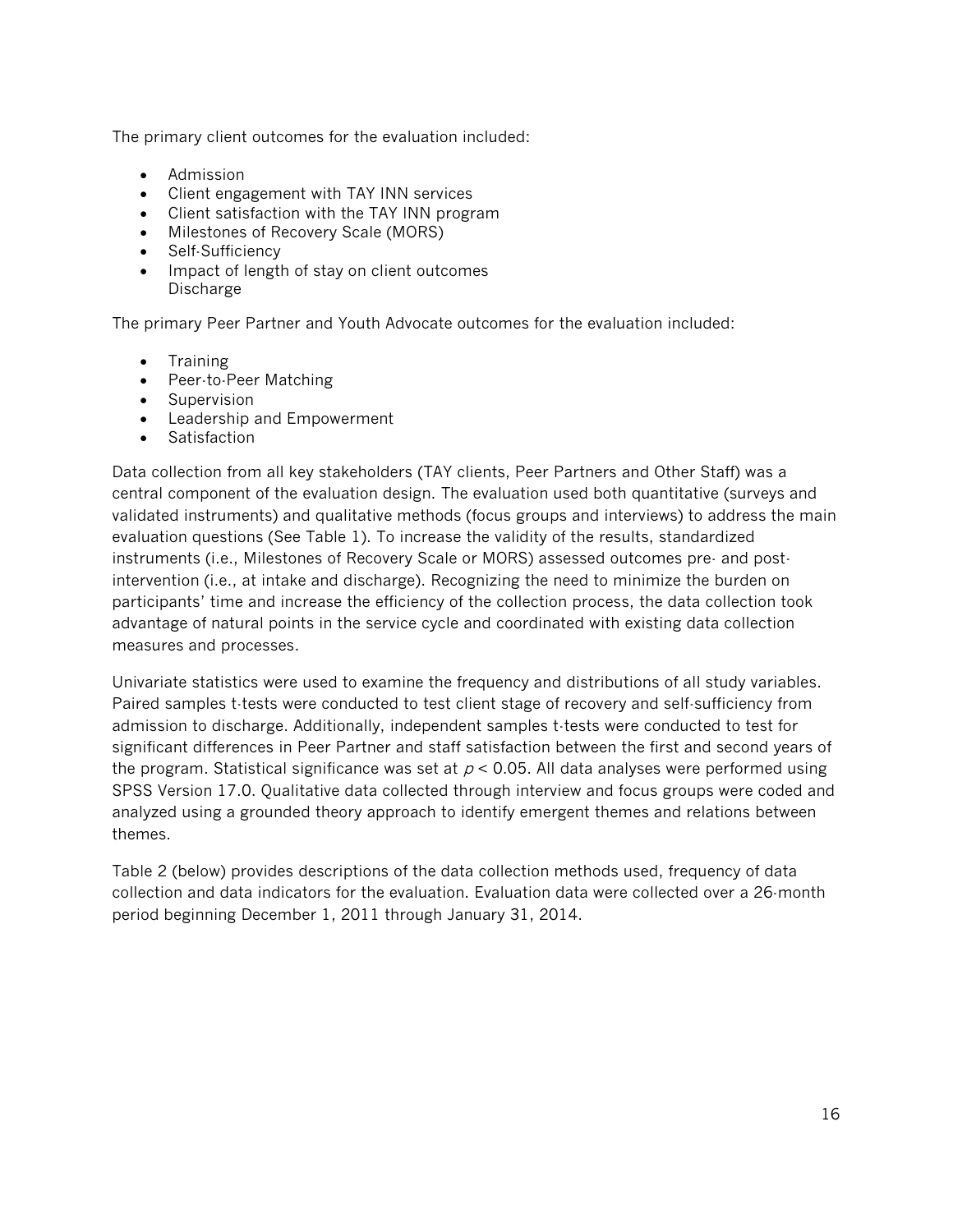| <b>Data Collection Methods</b>                                        | <b>Frequency of Data</b><br><b>Collection</b> | <b>Data Indicators</b>                                                                                                                                                                                                                                                   |  |  |
|-----------------------------------------------------------------------|-----------------------------------------------|--------------------------------------------------------------------------------------------------------------------------------------------------------------------------------------------------------------------------------------------------------------------------|--|--|
| <b>Clients</b>                                                        |                                               |                                                                                                                                                                                                                                                                          |  |  |
| <b>Client Intake and Discharge</b><br><b>Forms</b>                    | At client admission<br>and discharge          | Age<br>$\bullet$<br>Gender<br>Race/ethnicity<br>$\bullet$<br>DSM Axis I mental disorder diagnosis<br>Length of stay<br>$\bullet$<br>Medi-Cal coverage<br>$\bullet$<br>Reason for client discharge<br>$\bullet$<br>Housing plans following program discharge<br>$\bullet$ |  |  |
| <b>Client Daily Participation</b><br><b>Tracking Sheets</b>           | Daily                                         | Number of TAY INN services received<br>$\bullet$<br>Number of Youth Works Academy and TAY INN After Dark<br>$\bullet$<br>workshops attended<br>Number of community meetings attended<br>$\bullet$<br>Number of referrals to non-BWC services and supports<br>$\bullet$   |  |  |
| <b>Client Satisfaction Survey</b>                                     | Once per month                                | Client satisfaction with program services<br>$\bullet$                                                                                                                                                                                                                   |  |  |
| <b>Milestones of Recovery Scale</b><br>(MORS)                         | At client admission<br>and discharge          | Stage of recovery using milestones that range from extreme risk<br>$\bullet$<br>to advanced recovery                                                                                                                                                                     |  |  |
| <b>Self-Sufficiency Matrix</b>                                        | At client admission<br>and discharge          | 17 domains measuring self-sufficiency scored on a 5-point scale<br>$\bullet$<br>from "in crisis" to "thriving"                                                                                                                                                           |  |  |
| <b>Client Focus Groups</b>                                            | Twice annually                                | Level of client satisfaction<br>$\bullet$<br>Perceived impact of Peer Partner relationship on recovery<br>$\bullet$                                                                                                                                                      |  |  |
| <b>BWC Staff</b>                                                      |                                               |                                                                                                                                                                                                                                                                          |  |  |
| Peer Partner & Staff<br><b>Empowerment and Satisfaction</b><br>Survey | Twice annually                                | Peer partner and staff level of job satisfaction and level of<br>$\bullet$<br>involvement in the program<br>Perceived impact of Peer Partner relationship on recovery<br>$\bullet$                                                                                       |  |  |
| Peer Partner and Youth Advocate<br><b>Focus Groups</b>                | Twice annually                                | Barriers to full program implementation<br>$\bullet$<br>Peer Partners' level of job satisfaction<br>$\bullet$                                                                                                                                                            |  |  |
| <b>BWC Management Staff Focus</b><br>Groups                           | Twice annually                                | Program characteristics<br>$\bullet$<br>Successes and challenges in program implementation<br>$\bullet$<br>Lessons learned<br>$\bullet$                                                                                                                                  |  |  |
| <b>SCCMHD Staff</b>                                                   |                                               |                                                                                                                                                                                                                                                                          |  |  |
| Interview with SCCMHD staff                                           | One time during the<br>evaluation period      | History and Rationale for Program<br>$\bullet$<br>Program Oversight and Implementation<br>$\bullet$                                                                                                                                                                      |  |  |

## Table 2. TAY INN Program Evaluation Data Collection Methods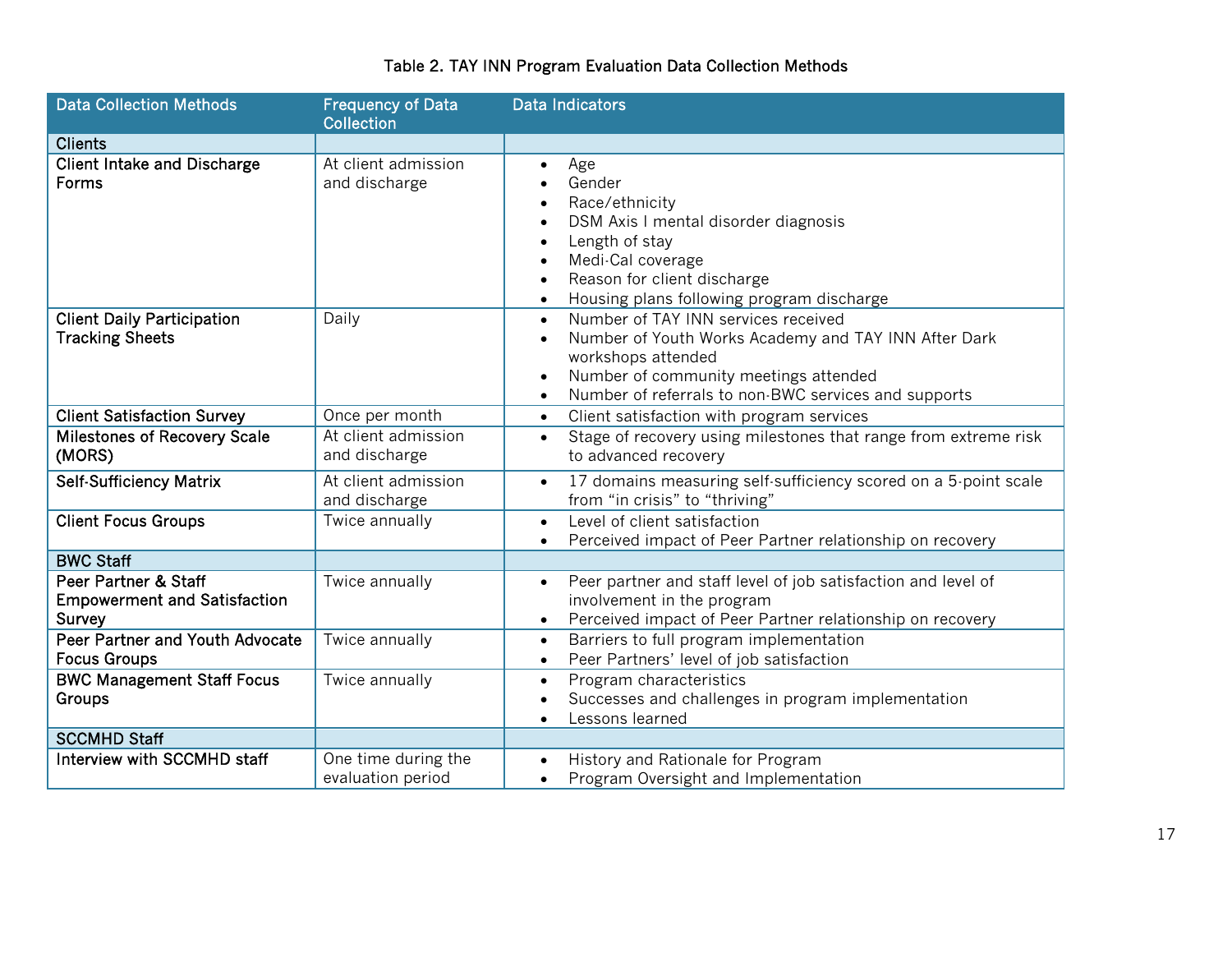## RESULTS

Quantitative data were collected for 100 unduplicated TAY clients enrolled in the TAY INN program from December 2011 to January 2014. Six out of 100 were repeat clients who returned to participate in the program a second time. Additionally, qualitative data from focus groups was collected at three time points with 16 clients with varying lengths of TAY INN program participation (ranging from three days to two months).

## TAY INN CLIENTS

At-risk transition age youth who were interested in seeking admission into the TAY INN program were either referred to the program by service providers or initiated contact themselves through the TAY INN 24-hour hotline. The admission and assessment process did change to become refined over time. The process is that all youth who sought admission into the TAY INN program were assessed via an initial telephone screening to determine eligibility for the program, followed by a face-to-face screening. During the face-to-face screening, youth met with a TAY INN Youth Advocate, Peer Partner(s), and, if deemed necessary, a Program Manager to receive a thorough review of the program and allow staff to assess youth's ability to excel in the program . Transition Age Youth ages 18 through 25 years old were eligible to participate if they met at least one of the following criteria:

- Previously diagnosed with an Axis I mental disorder classification based on the American Psychiatric Associations' Diagnostic and Statistical Manual (DSM)
- At-risk for developing mental illness due to their current or previous involvement in the dependency juvenile justice, criminal justice, drug and alcohol, or mental health systems
- At-risk of homelessness or in need of temporary shelter as a results of a crisis situation. A crisis situation was defined as a critical circumstance that can be measured by resulting disability, serious life impact, or a mental health diagnosis which requires access to voluntary services for stabilization

Youth who were determined to be ineligible for the TAY INN program received appropriate referrals.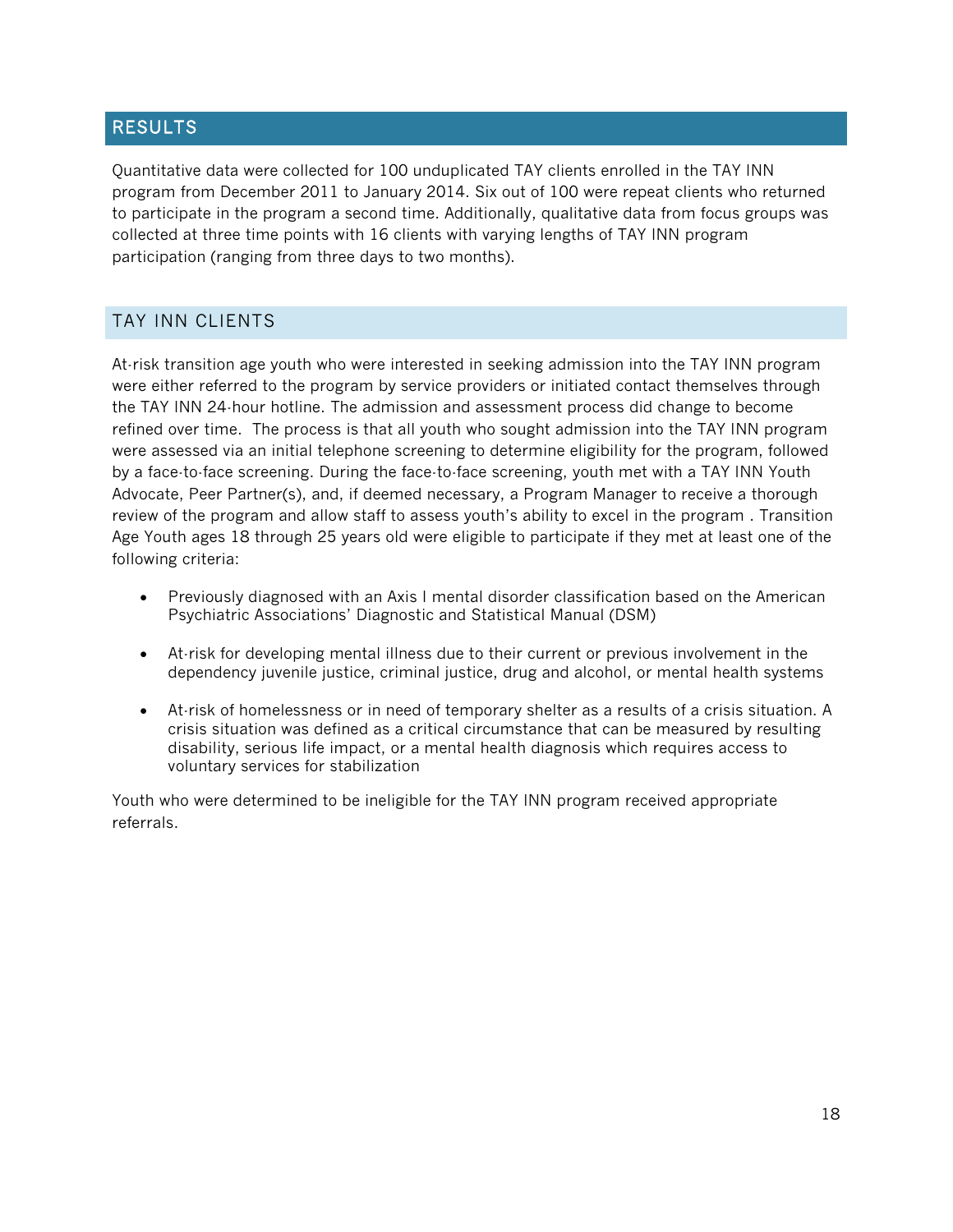| Characteristic                   | Percent      |  |  |
|----------------------------------|--------------|--|--|
| Gender                           |              |  |  |
| Male                             | 64           |  |  |
| Female                           | 36           |  |  |
| Race/Ethnicity                   |              |  |  |
| Asian                            | 4            |  |  |
| <b>Black or African American</b> | 34           |  |  |
| Hispanic or Latino               | 30           |  |  |
| Native American                  | $\mathbf{1}$ |  |  |
| White                            | 17           |  |  |
| Two or more races                | 11           |  |  |
| Other                            | 3            |  |  |
| Receive Medi-Cal Insurance       |              |  |  |
| Yes                              | 79           |  |  |
| No                               | 20           |  |  |
| Missing                          | 1            |  |  |

Table 3. TAY Inn Client Demographic Characteristics (N=100 unduplicated clients)

Client Demographics. Table 3 above provides a snapshot of TAY INN clients. TAY INN clients represented a diverse population of transition aged youth, with approximately one-third of the clients being female and with an average age of 21 years. More than two-thirds of clients were from underserved ethnic and cultural communities including Black /African American (34%), Latino (30%), Asian (4%), and Native American (1%).

Figure 3 provides the distribution of the DSM Axis I diagnoses for all clients (N=106; includes duplicate clients; some of who had different diagnoses during their second stay in the program). The most common diagnosed DSM Axis I mental disorder among clients was depressive disorder NOS (52%).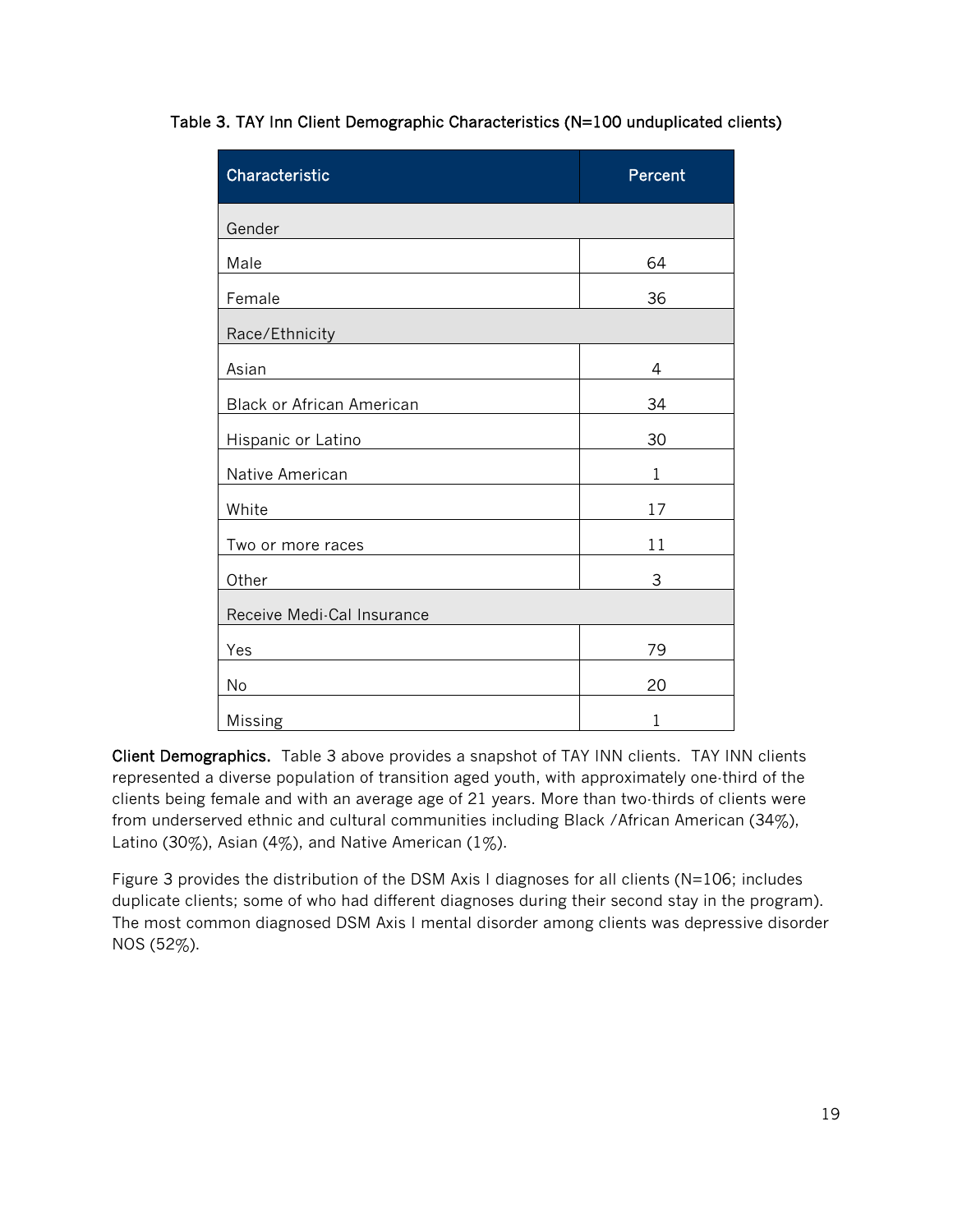

#### **Figure 3: Clients' Axis I Diagnoses (N=106)a**

The average length of stay was approximately 60 days, with stays ranging from 2 days to 120 days. Although the program policy limits clients' length of stay to a maximum of 90 days, 11 clients received waivers and were approved by the SCCMHD to exceed the maximum length of stay.

Over the course of the program implementation period (December 2011 to January 2014), the average number of clients residing in TAY INN each month was 8.4, while an average of 4.2 clients were admitted and 3.9 clients were discharged each month.



<sup>a</sup> Includes duplicate clients some of whom had different diagnoses during their second stay in the program.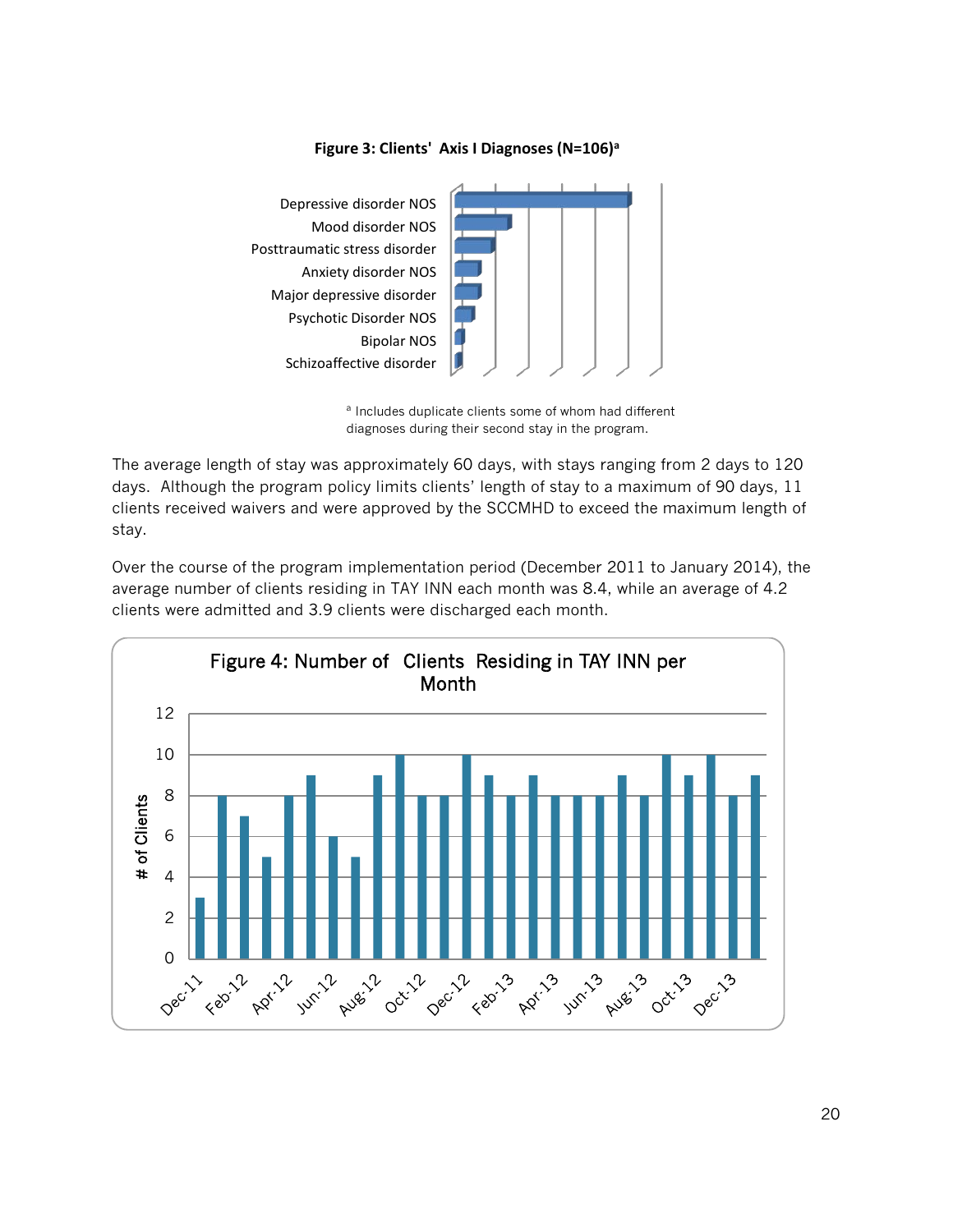These data illustrate that the TAY INN was functioning at capacity throughout the project period (see Figure 4). Moreover, Figure 5 below shows the continuity and consistency in keeping the TAY INN functioning at capacity. Thus, despite being a new program, the TAY INN served TAY from the beginning of the program period to the end.



## TAY INN CLIENT OUTCOMES

Program goals for the TAY INN program centered on improving TAY clients' access to ageappropriate health, mental health, substance abuse, educational, and vocational services; and increasing TAY clients' emotional, mental, and spiritual well-being, physical health, stable and long-term or permanent housing, supportive relationships and meaningful work or other daily activity.

## ADMISSION

BWC was required to identify eligibility criteria for enrollment to the TAY INN program including the definition and measurement of clients "crisis situations." These criteria formed the framework for eligibility and yet still allowed for flexibility to enroll TAY not specifically matching all criteria on a case-by-case basis, to be determined at the discretion of BWC management and TAY INN staff.

Screening for eligibility increased in efficiency and standardization as the program continued. During the first year of the program, clients who stayed less than one month in the TAY INN were more common possibly suggesting that the improvements in screening processes over time led to improvements in identifying clients who would benefit from the program. By the end of the program period, these screening processes were more consistent.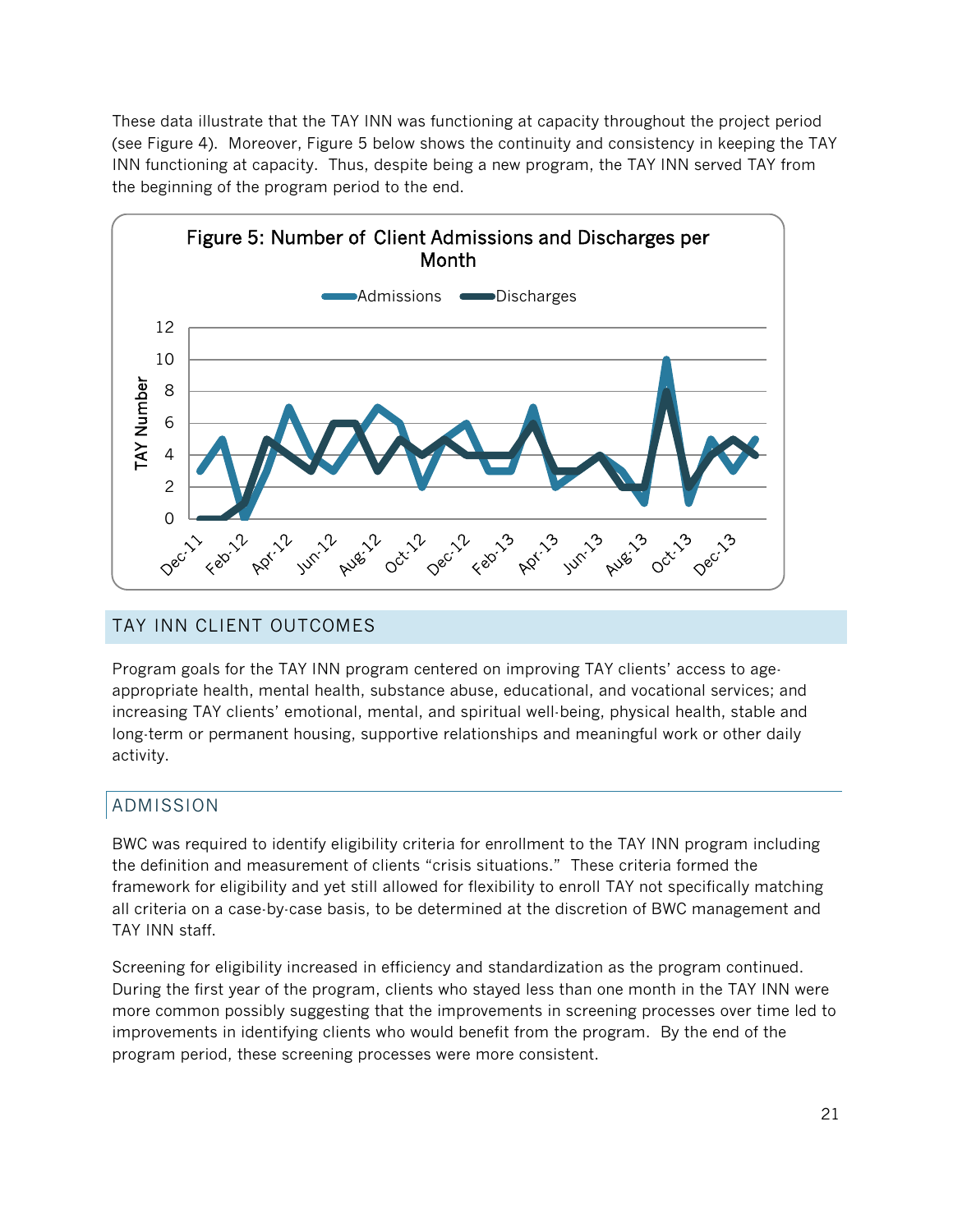Once admitted, the orientation and introduction of clients into the program should ensure clients understand program expectations and the integration of their input into their wellness plan. Both clients and Peer Partner staff indicated that this was a disjointed process which caused many Peer Partners to express concerns about how this affected their knowledge and ability to interact with newly admitted clients, particularly clients who required medications. Standardizing and regulating meetings allow Peer Partners to receive important briefings that improve their abilities to support clients.

## CLIENT ENGAGEMENT WITH TAY INN SERVICES

The program was envisioned to provide alternatives for TAY youth in crisis, and assist through active engagement of the clients and encouragement of their peers in building self-awareness and empower the clients to reach their own life goals. Upon entry into the TAY INN program, each client worked with a Youth Advocate to develop an individualized plan with specific goals that clients planned to work on while at TAY INN, including weekly schedules of workshops and activities that the client was interested in attending. This goal planning process was based on a Transition to Independence Process (TIP) Model. This TIP model engages youth in their own futures planning process, as well as providing developmentally appropriate services and supports, in order to assist clients with increasing their skills for handling challenges in their lives and guiding them towards self-sufficiency and stability. Clients were encouraged to explore goals across different transition domains such as: personal effectiveness and well-being; employment and career; living situation; educational opportunities; and community life functioning. Youth Advocates worked with clients to identify TAY INN services, workshops, and referral sources that would be individualized to address each client's specific needs.

For the purposes of the evaluation project, only a subgroup of services were selected to be tracked for client participation in order to minimize the burden on TAY INN staff for data collection. Data were collected on sessions with Youth Advocates and Peer Partners, medical appointments, and mental health appointments. Referrals provided additional community resources for housing, mental health services, medical services, employment, education, and vocational training. Finally, workshops were provided through the Youth Works Academy and the TAY INN After Dark. Youth Works Academy workshops took place during weekday mornings and afternoons and focused on developing clients' employment readiness and maintaining emotional wellness. TAY INN After Dark consisted of a series of workshops, community meetings, and pro-social, leisure activities that took place in the evenings. The goal of TAY INN After Dark was to increase independent living and pro-social skills through a wide range of creative activities for clients. Of particular note, to assist clients through assessment of substance abuse and referring for treatment, Pathways services, provided by Pathway Society Inc. provided substance abuse counseling, which was an important aspect of the original plans for TAY INN and client recovery efforts but seemed to shift and change over the program implementation period.

These data were collected continuously throughout the project period and are reported over the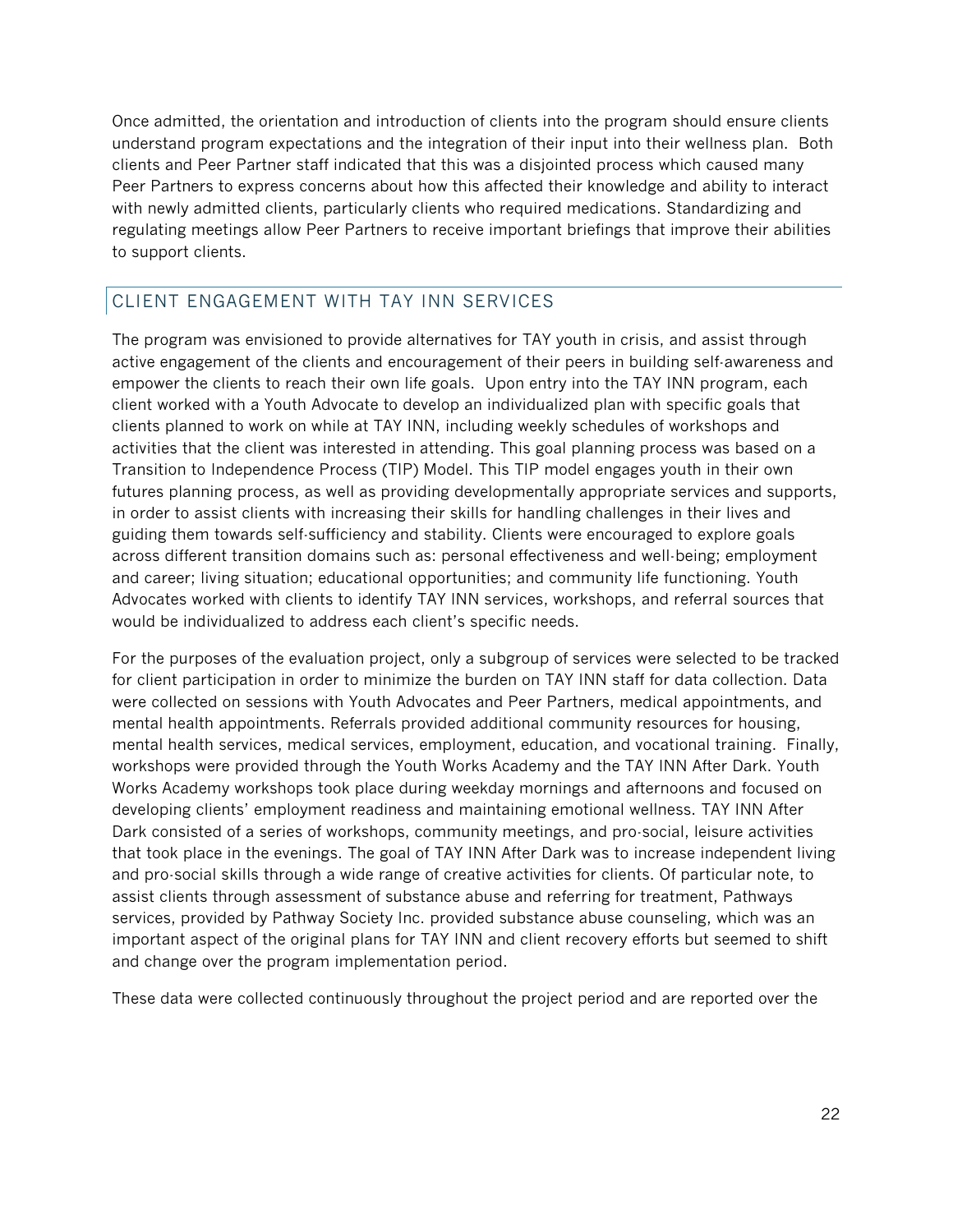entire period as well as by program year.<sup>[1](#page-22-0)</sup> Note that the reported numbers count clients more than one time if they had received more than one service during their participation in the program. Based on the data collected (Table 4), clients most frequently received Youth Advocate Sessions and one-on-one coaching with Peer Partners, followed by mental health appointments and medical appointments.

| <b>TAY INN Service</b>                 | $Dec 2011 -$<br>Jan 2013 | $Feb 2013 -$<br>Jan 2014 | Total |
|----------------------------------------|--------------------------|--------------------------|-------|
| <b>Youth Advocate Sessions</b>         | 77                       | 138                      | 215   |
| One-On-One Coaching with Peer Partners | 11                       | 96                       | 107   |
| <b>Medical Appointments</b>            | 6                        | 9                        | 15    |
| <b>Mental Health Appointments</b>      | 32                       | 43                       | 75    |

Table 4. Total Number of Times Clients Participated in each Tay Inn Service<sup>a</sup>

<sup>a</sup> Includes clients who may have received more than one service

Despite the high number of referrals provided to clients throughout the program period (see Table 5), clients and Peer Partner staff reported not having access to enough referrals, especially for stable, long-term housing for clients after their stay at TAY INN. In fact, staff reported very few housing options for this population as many of these options require income thresholds or age limitations. All report feeling pressure to find housing, especially given the maximum length of stay of 90 days at TAY INN.

l

<span id="page-22-0"></span> $<sup>1</sup>$  Peer Partners and Youth Advocates collected this information across the entire program period. Data</sup> collection on number of clients receiving services was less consistent at the beginning of the program. However, after additional training in data collection, the Peer Partners collected data more consistently on all relevant services. Therefore, the counts of services are likely more reflective of the program service provision in the last year of the program compared to the prior year.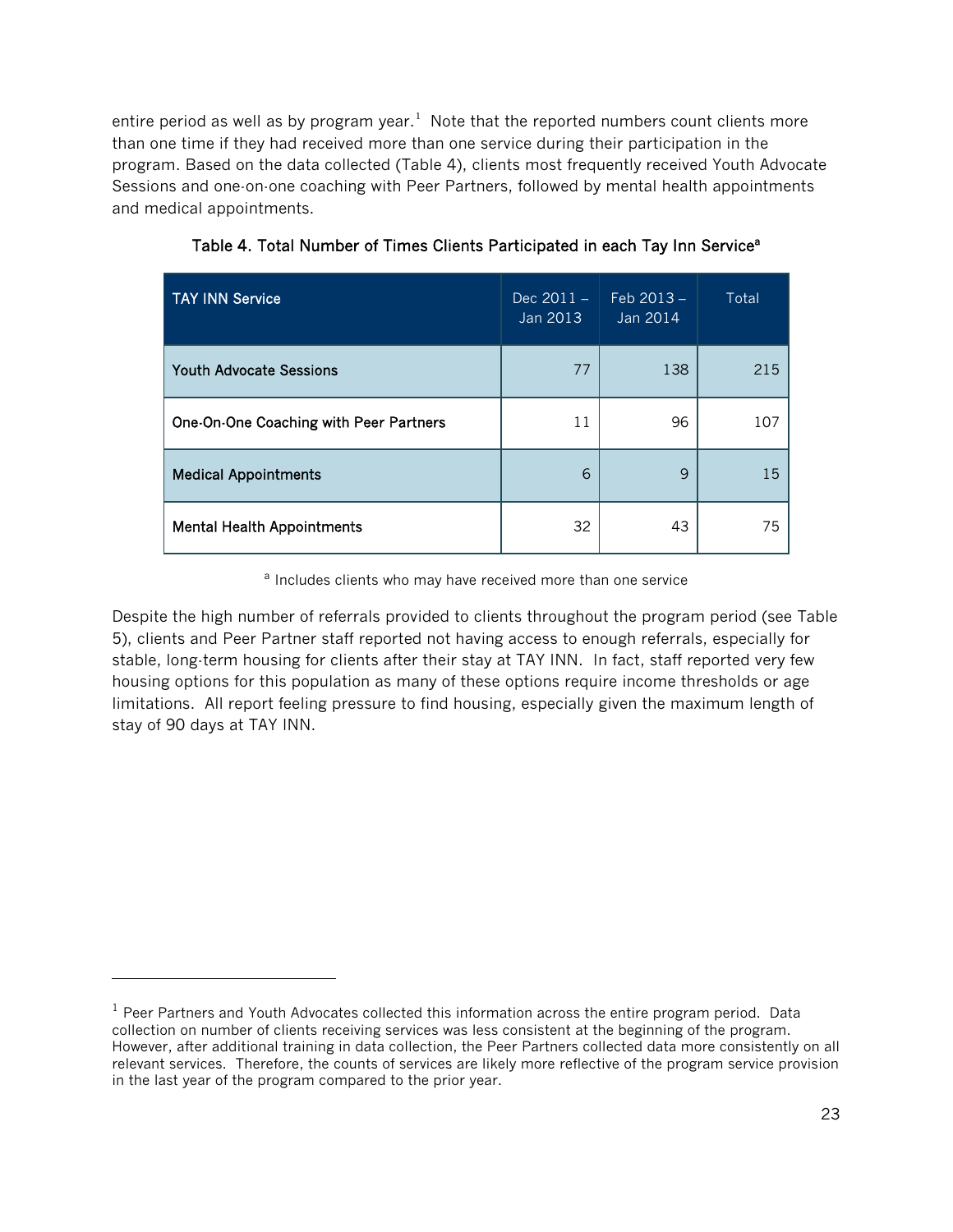| <b>Referral or Supporting Service</b> | $Dec 2011 -$<br>Jan 2013 | $Feb 2013 -$<br>Jan 2014 | Total        |
|---------------------------------------|--------------------------|--------------------------|--------------|
| Housing                               | 94                       | 77                       | 171          |
| <b>Mental Health</b>                  | 30                       | 108                      | 138          |
| Medical                               | 8                        | 21                       | 29           |
| Employment                            | 74                       | 77                       | 151          |
| Education                             | 31                       | 21                       | 52           |
| Vocation Training Outside of BWC      | $\mathbf 0$              | 24                       | 24           |
| <b>Other Government Agency</b>        | $\Omega$                 | 43                       | 43           |
| <b>Substance Abuse</b>                | 35                       | 43                       | 78           |
| Daycare                               | $\mathbf{1}$             | $\mathbf 0$              | $\mathbf{1}$ |

#### Table 5. Number of Referrals and Supporting Services Provided to Clients

The number of workshops and activities attended by TAY INN clients gives insight into the scope of services provided to assist them in self-sufficiency and the ability to create stable living conditions for themselves. Table 6 below illustrates that Youth Works Academy and TAY INN After Dark workshops were well-attended by clients. The Wellness and Recovery Series of workshops ranks the highest in the number of client attendance, with the 7 Challenges Group as the most popular workshop in this series. For TAY INN After Dark, Community Meetings on Wednesdays and Sundays were the most well attended evening activities by clients.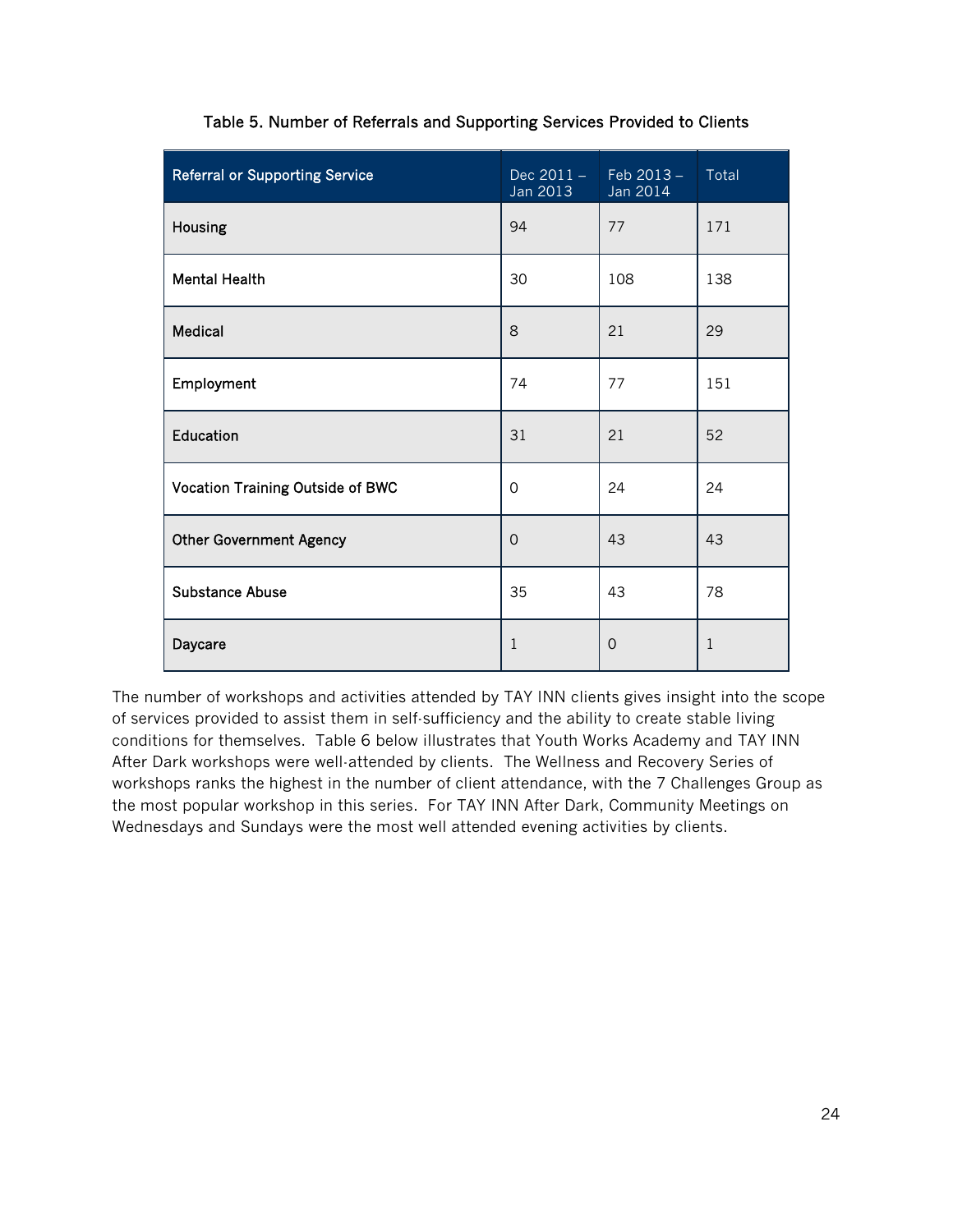| <b>Workshop Series</b>                        | Number of Clients per Workshop |
|-----------------------------------------------|--------------------------------|
|                                               |                                |
| <b>TAY INN After Dark</b>                     | 846                            |
| Youth Works Academy                           | 1,100                          |
| <b>Wellness and Recovery Series</b>           | 591                            |
| <b>Social and Relationships Series</b>        | 293                            |
| <b>Life Skills Series</b>                     | 109                            |
| <b>Employment Series</b>                      | 84                             |
| <b>Education Series</b>                       | 23                             |
| <b>Activities and Services Outside of BWC</b> | 29                             |

#### Table 6. Number of Times Clients Attended TAY INN Workshop Series<sup>a</sup>

<sup>a</sup> Includes clients who may have attended more than one workshop

## CLIENT SATISFACTION WITH THE TAY INN PROGRAM

l

Overall client satisfaction with the TAY INN program and its services was high with all aspects of

the program averaging scores of 3.9 or higher (on a 1 to 5 scale in which 1 represents "strongly disagree" and 5 represents "strongly agree") when analyzing all client satisfaction surveys received during the entire program period from December [2](#page-24-0)011 through January 2014 (N=107)<sup>2</sup>. The top three areas of highest client satisfaction included: 1) client participation in their own treatment (mean=4.41); the ability of clients' to choose their own treatment goals (mean=4.40); and 3) satisfaction with the overall support received at the TAY INN (mean=4.36). The three lowest client satisfaction scores included: 1) the clients' perception of their mastery of doing better

"I like how everyone who works with us have been in similar situations and can relate to the clients," TAY INN client

in school (mean=3.90); 2) clients' perception of their mastery of doing better at work (mean=4.06); and 3) in improved relationships with family or others in their support networks (mean=3.85). The results overwhelmingly illustrate positive levels of satisfaction with program services and treatment goals.

When analyzing mean scores by year, client satisfaction was higher in second year versus the first year of the program. However, these mean differences were small and were not found to be statistically significant. Specifically, scores increased for 18 out of 19 items in the Client

<span id="page-24-0"></span> $2$  Client satisfaction surveys were administered every three months in the first year of the program and on a monthly basis during the second year of the program. Note that individual clients may have completed the survey more than one time if they stayed in the program for longer than 30 days.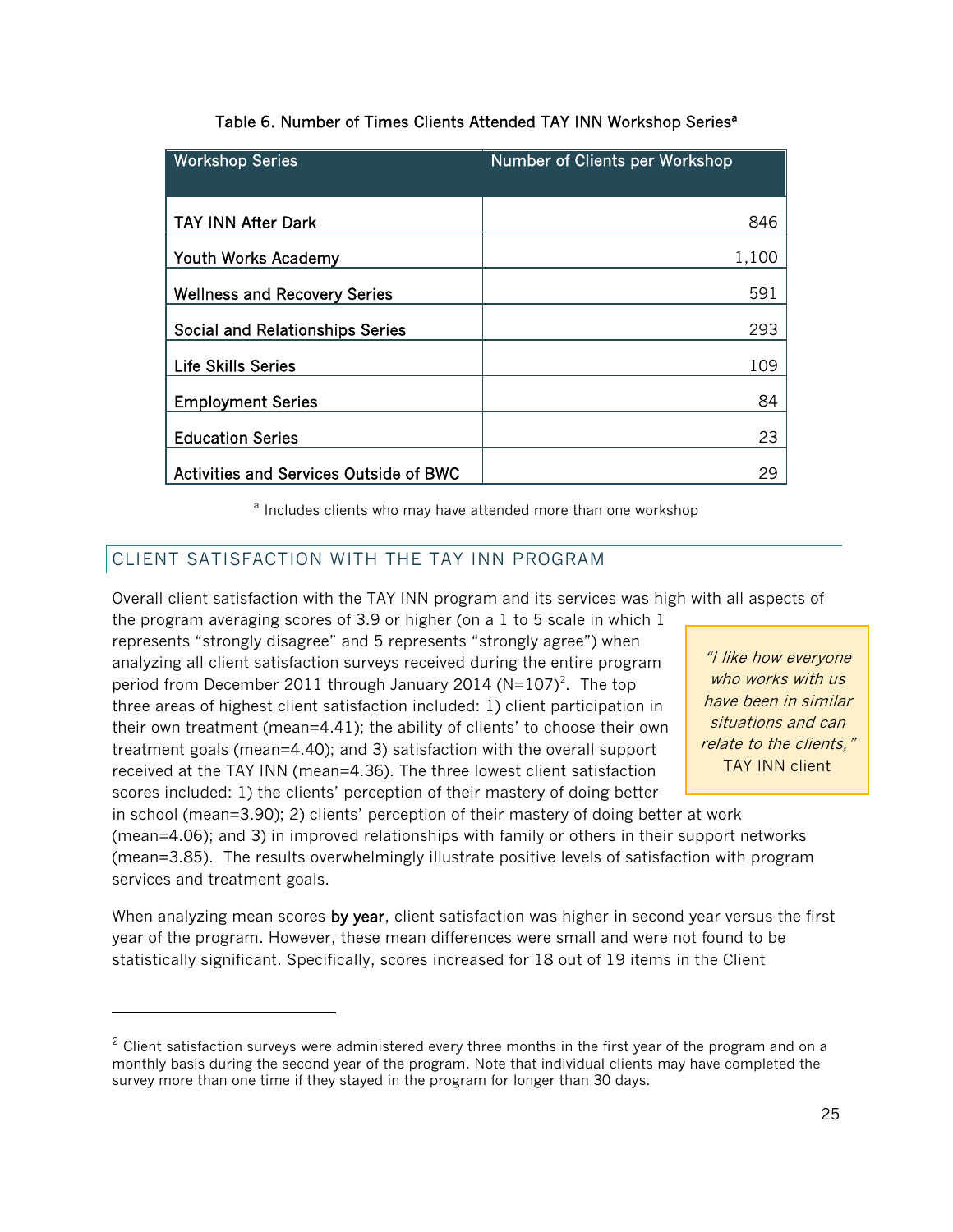Satisfaction Survey (see Table 7). Scores stayed about the same for one item (doing better in school) and decreased for one item (treatment goals). It is notable that client satisfaction with Peer Partners increased from year 1 to year 2.

The following table displays the average scores per year. Any changes, where the scores either rose or fell, are noted.

|                                                          | Dec. 2011 - Jan 2013 |             | Feb. 2013 - Jan. 2014 |             | Change in<br>Mean |
|----------------------------------------------------------|----------------------|-------------|-----------------------|-------------|-------------------|
| Item                                                     |                      | Mean (SD)   | ${\sf N}$             | Mean (SD)   | <b>Scores</b>     |
| I chose the services I received                          | ${\mathsf N}$<br>37  | 4.14(1.08)  | 69                    | 4.28(1.03)  | ♠                 |
|                                                          |                      |             |                       |             |                   |
| I chose my treatment goals                               | 38                   | 4.45 (0.86) | 69                    | 4.38(0.81)  | ₩                 |
| I participated in my treatment                           | 38                   | 4.32(0.81)  | 69                    | 4.46 (0.74) | ♠                 |
| Peer mentors and I worked well together                  | 38                   | 3.87(1.04)  | 69                    | 4.39(0.77)  | ♠                 |
| Peer mentors were supportive                             | 38                   | 3.87(1.07)  | 69                    | 4.42 (0.78) | ↟                 |
| I had someone to talk to when I needed                   | 38                   | 3.97(1.00)  | 69                    | 4.42 (0.86) | ↟                 |
| I received as much support as I needed                   | 37                   | 4.16(0.96)  | 69                    | 4.30 (0.98) | ♠                 |
| Staff at Inn treated me with respect                     | 38                   | 4.16(0.92)  | 69                    | 4.38 (0.89) | ♠                 |
| Staff communicated in a way I understood                 | 38                   | 4.21 (0.84) | 69                    | 4.41 (0.83) | ♠                 |
| Staff respected by religious and/or spiritual<br>beliefs | 34                   | 4.03(1.09)  | 63                    | 4.30 (0.98) | ♠                 |
| Staff sensitive to my cultural/ethnic<br>background      | 35                   | 4.06(1.06)  | 65                    | 4.34 (0.94) | ♠                 |
| Staff sensitive to gender preferences                    | 34                   | 4.09(1.08)  | 60                    | 4.40 (0.92) | ♠                 |
| I feel I am better at handling daily life                | 37                   | 4.08 (0.98) | 68                    | 4.25 (0.98) | ♠                 |
| I am doing better in school                              | 23                   | 3.57(1.12)  | 44                    | 4.07 (1.09) | ♠                 |
| I am doing better at work                                | 29                   | 3.79(1.05)  | 56                    | 4.20 (1.00) | ♠                 |
| I have better coping skills                              | 36                   | 4.06(0.92)  | 66                    | 4.35(0.89)  | ♠                 |

#### Table 7. Client Satisfaction Survey Results by Year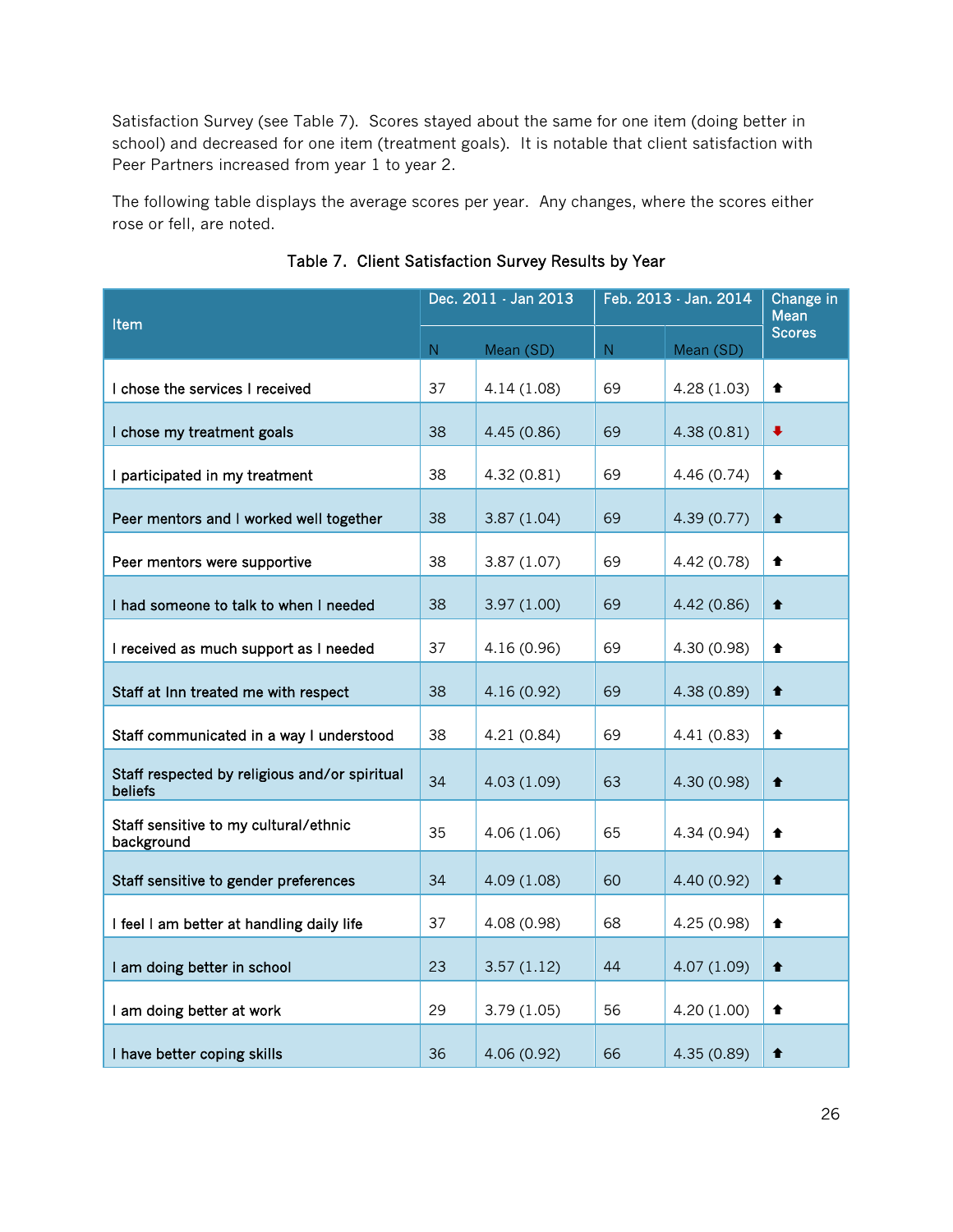| improved my relationship with family<br>and/or others in my supportive network | 33 | 3.48(1.20) | 62 | 4.05(1.03) |  |
|--------------------------------------------------------------------------------|----|------------|----|------------|--|
| am better able to achieve my goals                                             | 38 | 4.18(0.90) | 69 | 4.36(0.86) |  |
| Overall, I am satisfied with support received<br>at the Inn                    | 38 | 4.21(0.81) | 69 | 4.43(0.83) |  |

Program amenities such as the housing and food ranked highly for TAY INN clients, followed by

the focus on their goals. There were also clients noting that they liked everything about the program (n=5). On the other hand, the following aspects of the program were liked least: too many scheduled services; the house hours; staff communication and favoritism. The perception of preferential treatment by management for some clients and not others was also mentioned in each client focus group. It is notable that the item liked least that received the most votes was "nothing."

"Having my own personal space too, not just achieve my goals but to try and live my life, also to get stable to live," TAY INN client

## MILESTONES OF RECOVERY SCALE (MORS)

-

Administered at both intake and discharge, the Milestones of Recovery Scale (MORS)<sup>[3](#page-26-0)</sup> was utilized to track mental health and recovery for TAY INN clients. Figure 6 displays the percentages of each stage at both intake and discharge across the clients. Ideally, a client should progress through the recovery stages and at the conclusion of the program, there should be an increase in the number of clients in the later stages of the MORS (Building and Mastery, Active Recovery) and a decrease in the number of clients in the initial MORS stages (Risk, Discovery and Engagement) at discharge. This shift indicates steps towards recovery. Overall, there was a positive trend observed in which nearly half (49%) of all discharged clients showed improvement in the recovery process when leaving the program.

<span id="page-26-0"></span> $33$  The MORS scale was used slightly different than it is in practice in one key area. MORS is usually administered consistently throughout a person's recovery, not just at intake and discharge time points as done in this evaluation.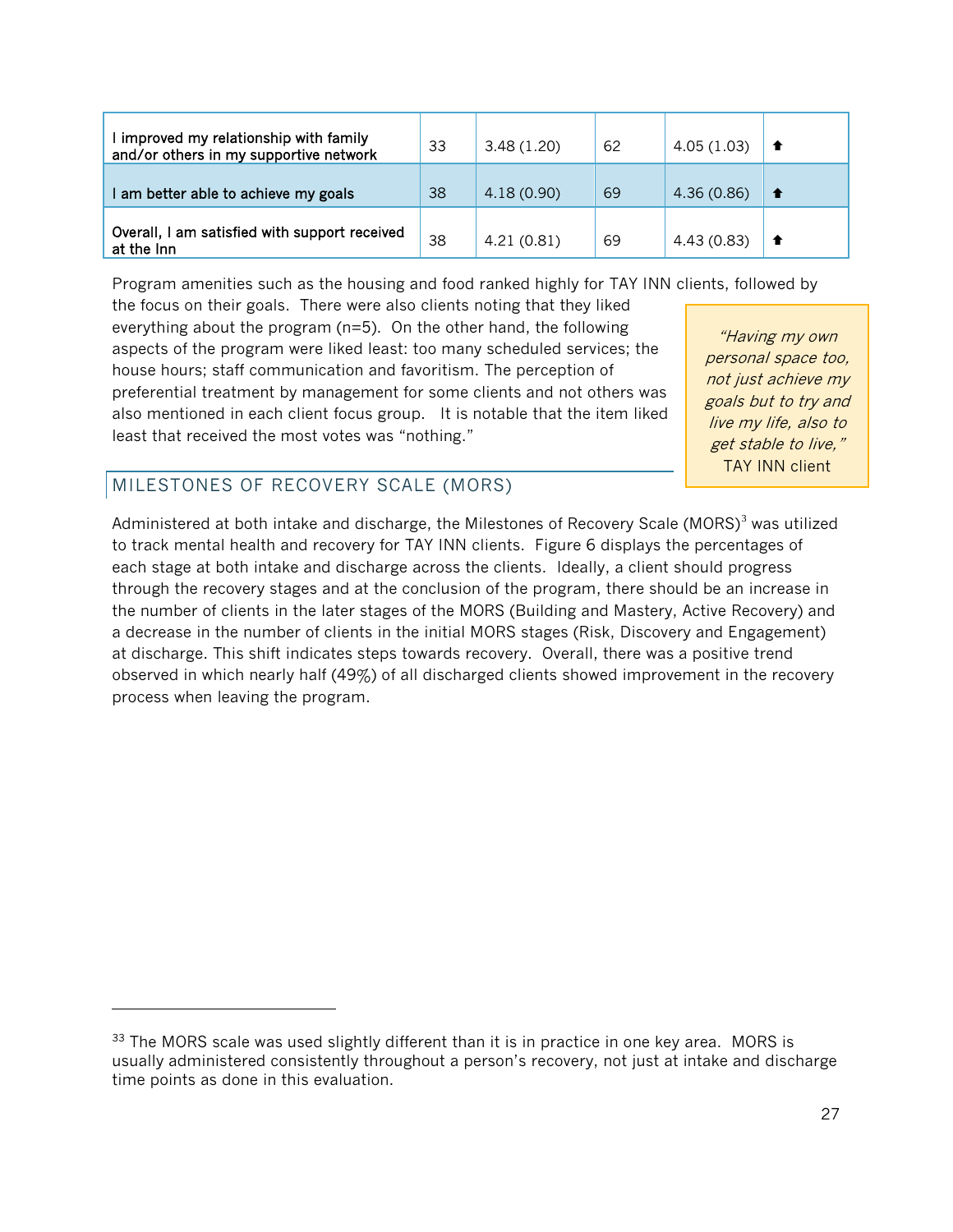

Figure 7 displays the MORS stages for the clients at both intake and discharge in a slightly different manner by highlighting the actual percentages by stage at both time points.

|                       | Figure 7. MORS Recovery Stages |                                    |                                                  |                                      |  |  |  |  |  |
|-----------------------|--------------------------------|------------------------------------|--------------------------------------------------|--------------------------------------|--|--|--|--|--|
| <b>Time Point</b>     | Risk(1)                        | Discovery &<br>Engagement<br>(2,4) | <b>Building &amp;</b><br><b>Mastery</b><br>(3,5) | Active<br><b>Recovery</b><br>(6,7,8) |  |  |  |  |  |
| Intake<br>$(N=85)$    | 0%                             | 66%                                | 32%                                              | 2%                                   |  |  |  |  |  |
| Discharge<br>$(N=85)$ | $0\%$                          | 37%                                | 34%                                              | 29%                                  |  |  |  |  |  |

Specifically, 37 clients showed improvement by moving to a higher recovery stage, while 42 clients remained at the same stage and 6 clients moved to a lower recovery stage. These six clients are not necessarily the ones that did not access housing that was more stable than when they entered the program. One client went from the highest stage "Active Recovery" to a lower stage, "Building and Mastery." At intake, this person had been diagnosed with Anxiety Disorder NOS and stayed at the Inn for 92 days. At discharge, this person had completed all his/her goals and had found long-term or temporary housing. The remaining 5 clients that moved to a lower recovery stage went from "Building and Mastery" to "Discovery and Engagement." Many of their characteristics (e.g., age, race, reason for discharge and diagnoses at intake) were not unlike the other clients. They did, however, tend to more likely be female, and admitted between the months from April 2012 through September 2013. They also had, on average, a shorter length of stay than the other clients (54.6 instead of 60 days). Only two of these clients were homeless at the time of discharge.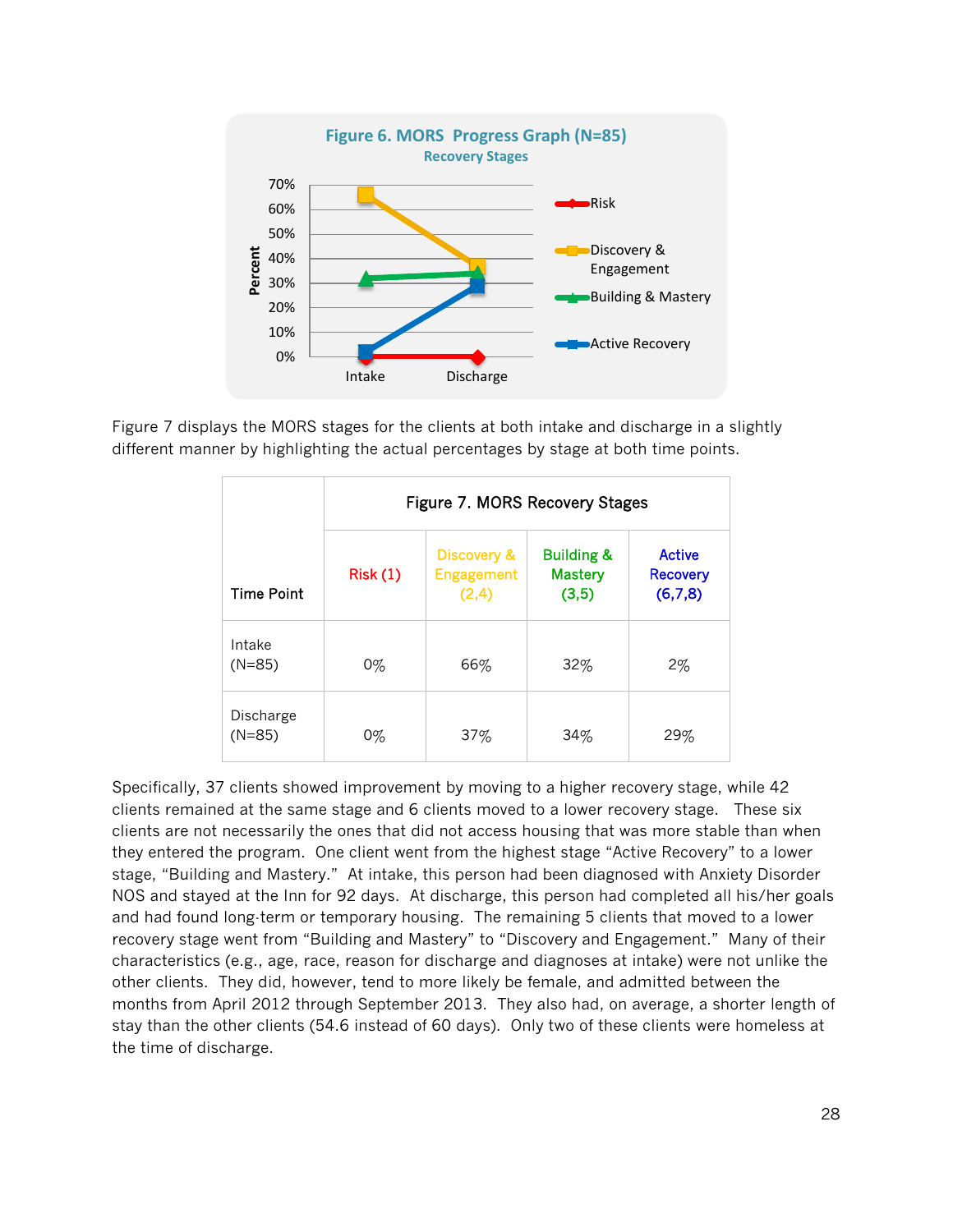## SELF-SUFFICIENCY

An important aspect of the TAY INN program was the ability to help clients develop skills and capacity to stabilize their living situations. Clients' self-sufficiency, assessed in areas such as life skills, employment, housing, interpersonal relationships and support and mental health, provides another marker to determine if the TAY INN program improved clients' life stability and treatment goals. In fact, 10 out of 17 domains showed statistically significant improvements ( $p < 0.5$ ) for clients from intake to discharge (see Table 8). Each domain was assessed on a 5-point scale from 1=In Crisis to 5 = Thriving. Table 8 displays the ten statistically significant domains, with the mean score using the 5-point scale at intake and discharge and significance score (p-value).

| <b>Self-Sufficiency Domain</b>         | Intake    |            | <b>Discharge</b> |             | p-value |
|----------------------------------------|-----------|------------|------------------|-------------|---------|
|                                        |           |            |                  |             |         |
|                                        | ${\sf N}$ | Mean (SD)  | ${\sf N}$        | Mean (SD)   |         |
| Housing                                | 89        | 1.10(0.34) | 89               | 2.42(1.42)  | 0.00    |
| Food                                   | 89        | 2.17(1.13) | 89               | 2.94(1.02)  | 0.00    |
| Income                                 | 89        | 1.63(0.77) | 89               | 2.30(1.05)  | 0.00    |
| <b>Access to Services</b>              | 87        | 2.64(0.88) | 87               | 3.23(0.91)  | 0.00    |
| Employment                             | 89        | 1.49(0.77) | 89               | 2.06 (0.93) | 0.00    |
| <b>Interpersonal Relations</b>         | 89        | 1.84(0.78) | 89               | 2.36(0.93)  | 0.00    |
| Mobility                               | 88        | 2.65(1.20) | 88               | 2.99(1.14)  | 0.01    |
| <b>Community Involvement</b>           | 86        | 2.66(1.48) | 86               | 2.99(1.38)  | 0.01    |
| <b>Adult Education</b>                 | 88        | 2.85(1.24) | 88               | 3.07(1.16)  | 0.00    |
| <b>Physical Health and Health Care</b> | 87        | 2.47(1.10) | 87               | 2.66(1.22)  | 0.01    |

#### Table 8. Self-Sufficiency Domains with Statistically Significant Improvements between Intake and Discharge

Substance abuse was the only domain (out of 17) that showed a statistically significant decline from intake to discharge. However, this mean difference is small (0.24), in which the average score was 3.55 at intake and the average score decreased to 3.31 at discharge. The other six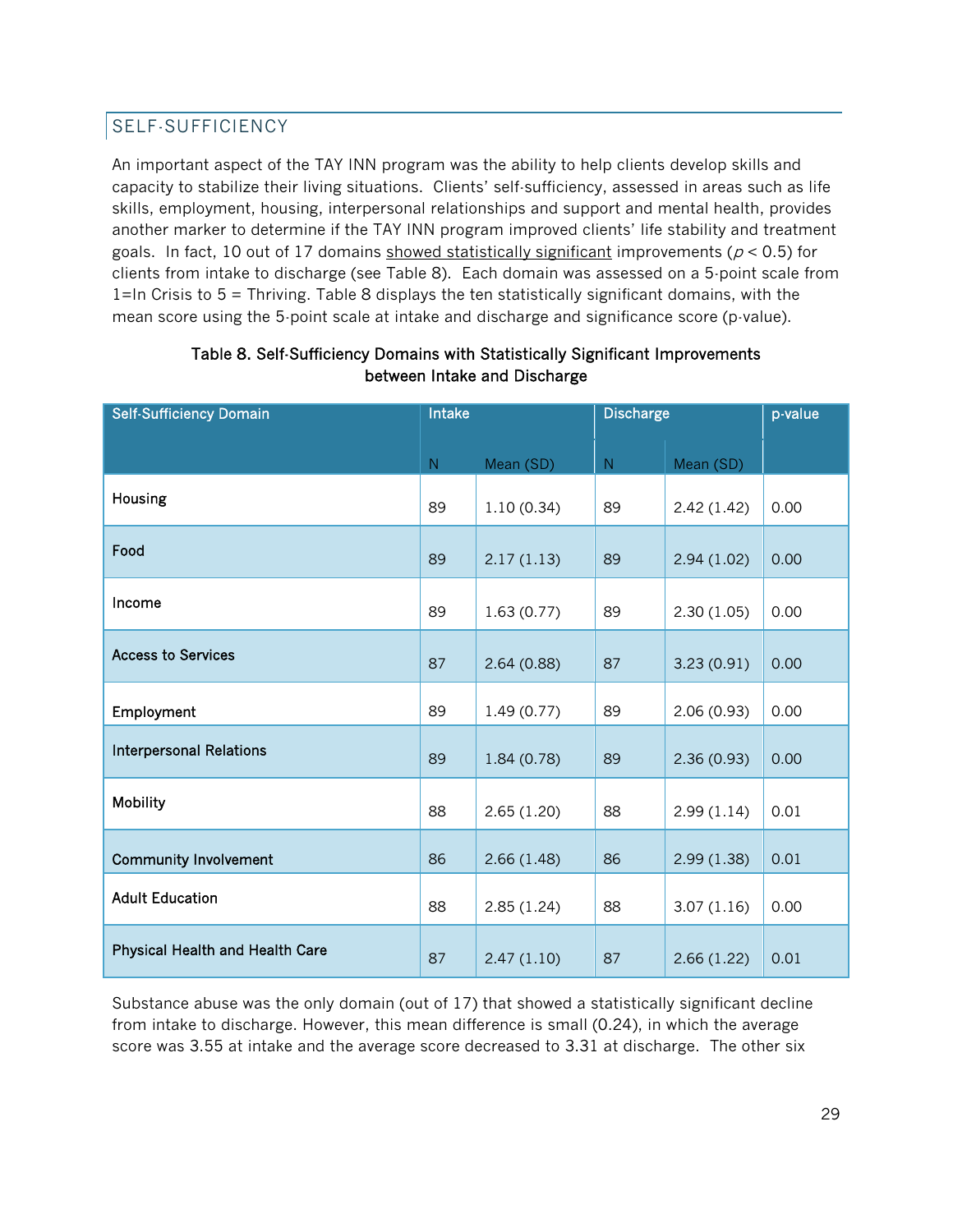domains (life skills, mental health, legal, parenting and child care) showed no statistically significant differences from intake to discharge.

One point is worth highlighting in particular with housing. Not surprising, 97.8% of all participants at intake were "in crisis" or "vulnerable" with the average level for clients at intake being 1.10 (In Crisis). Their average level did rise to 2.42 (vulnerable) but almost 60% of all clients were still "in crisis" or "vulnerable" at discharge.

By adding each individual domain score, a total self-sufficiency score was calculated for each client. Almost 50% of the TAY INN clients stayed the same or did worse on their total selfsufficiency score at discharge. For the top 25% of clients who saw the biggest improvements in self-sufficiency, they tended to stay in the TAY INN longer than those that did not and not surprisingly, many also completed their goals. When reviewing the characteristics that may impact self-sufficiency, length of stay suggests to be a factor that affects client outcomes.

## GOAL COMPLETION AT DISCHARGE

Approximately one-third of the clients (n=36) were discharged because they had completed all of the goals set for them at the beginning of the stay at the TAY INN. Thirty-nine percent of the clients (n=42) were discharged based on a decision by either TAY INN staff or the client and those who also did not complete their goals. Additionally, 4 clients only partially completed their goals and only 14 clients were discharged without their goals completed because of the length of time constraints set. $4$  At the time of discharge, 39 clients were still homeless or their location was unknown.<sup>[5](#page-29-1)</sup> Forty-eight clients were either in long-term/temporary housing or living with family/friends or roommates.

## IMPACT OF LENGTH OF STAY ON CLIENT OUTCOMES

One consistent theme throughout this evaluation has been the effect of program length of stay (a maximum of 90 days) on the experiences of clients, Peer Partners, and Youth Advocates in the program. Specifically, the duration caused anxiety and stress for Peer Partners, Youth Advocates and clients. Given the lack of suitable housing alternatives and the time necessary to secure employment for this population, the duration did not seem sufficient. And although waivers were received and granted to allow 11 clients to stay longer than three months, the majority of the clients stayed in the program for less than their allowable time.

<span id="page-29-0"></span><sup>&</sup>lt;sup>4</sup> The reasons for discharge are missing for 10 clients because they were still participating in the program at the time that data collection ended ( $n=9$ ) or the data was not collected ( $n=1$ ).

<span id="page-29-1"></span> $5$  The large numbers of those where the client's location is unknown or the client is homeless may be driven by length of stay. Additionally, the conflation of unknown and homelessness may distort the findings as the category should technically be kept separate as "unknown" or "homeless" given that they are distinct categories.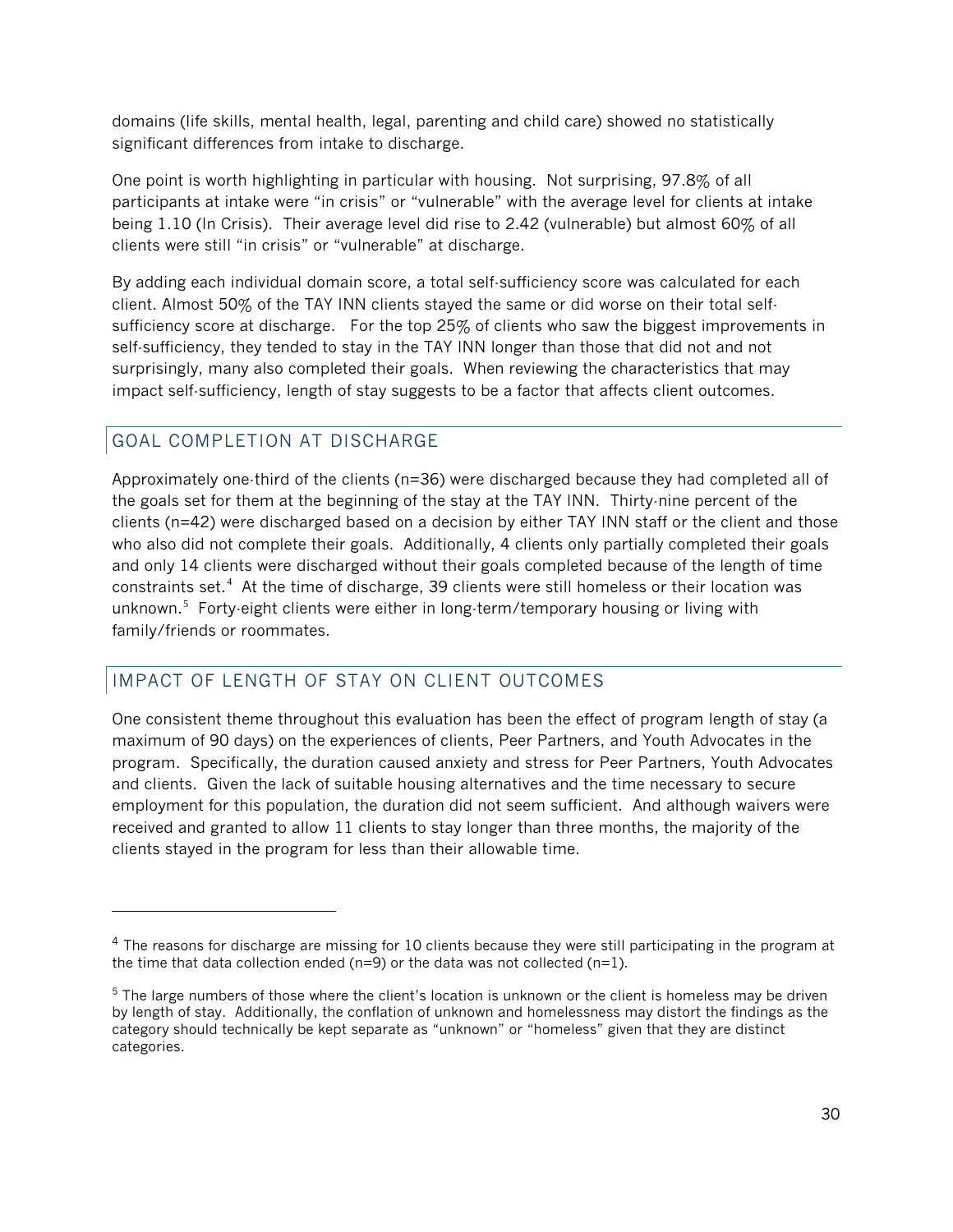At intake, each client developed recovery and stability goals to fulfill while at the TAY INN. These goals serve as one of the metrics used to determine progress towards recovery for each client. More broadly, the ability of clients to meet their goals also serves as an indicator of the overall program's strength in serving TAY youth. At discharge, TAY INN staff recorded in each client's discharge summary form whether each client completed his or her goals. Staff also recorded whether the decision to leave the TAY INN program was: 1) a mutual (bilateral) decision by the client and staff; 2) a decision by the client only; or 3) a decision made by TAY INN staff only. In addition, staff also recorded the type of housing that the client planned to stay in after leaving the TAY INN program (e.g., permanent housing, living with family or fried, unknown or homeless status).

Length of stay affected the proportion of goal completion by clients and may have been a factor as to why 17% of clients did not complete their goals when leaving the TAY INN. In table 9, what stands out in the last two columns that parse out those clients that did not complete their goals is that length of stay for them was much shorter  $(\sim 1 \text{ month})$  than the average compared to clients who completed their goals (~2 months). 26 clients (90%) who left TAY INN because of TAY INN's decision had unknown or homeless status at discharge. Moreover, a majority of all those who did not complete goals (regardless of reason) also had unknown/homeless status at discharge compared to clients who completed or partially completed their goals.

|                                                  | <b>All Clients</b> | Goals<br>Completed<br>& Mutual<br>Decision to<br>End<br>Program | Goals<br>Partially<br>Completed<br>& Client<br>Decision to<br>End<br>Program | <b>Goals</b><br>Partially<br>Completed<br>& Mutual<br><b>Decision</b><br><b>End</b><br>Program | <b>Goals</b><br><b>Partially</b><br>Completed<br>Due to<br>Length of<br>Time &<br><b>Mutual</b><br>Decision to<br>End<br>Program | <b>Goals Not</b><br>Completed &<br><b>TAY INN</b><br>Decision to<br><b>End Program</b> | <b>Goals Not</b><br><b>Completed &amp;</b><br><b>Client</b><br>Decision to<br><b>End Program</b> |
|--------------------------------------------------|--------------------|-----------------------------------------------------------------|------------------------------------------------------------------------------|------------------------------------------------------------------------------------------------|----------------------------------------------------------------------------------------------------------------------------------|----------------------------------------------------------------------------------------|--------------------------------------------------------------------------------------------------|
| Sample size<br>(n)                               | 106                | 36                                                              | 1                                                                            | 3                                                                                              | 14                                                                                                                               | 29                                                                                     | 13                                                                                               |
| Mean length<br>of stay<br>(days)                 | 60.6               | 75.9                                                            | 54                                                                           | 90.67                                                                                          | 83.5                                                                                                                             | 39.3                                                                                   | 32.46                                                                                            |
| % unknown/<br>homeless<br>status at<br>discharge | 37%                | 6%                                                              | $0\%$                                                                        | $0\%$                                                                                          | 21%                                                                                                                              | 90%                                                                                    | 62%                                                                                              |

#### Table 9. Comparing Length of Stay and Unknown/Homeless Status at Discharge with Client Goal Completion Status at Discharge<sup>a</sup>

a Reasons for discharge categories did not provide sufficient detail to explain the circumstances leading to the decision.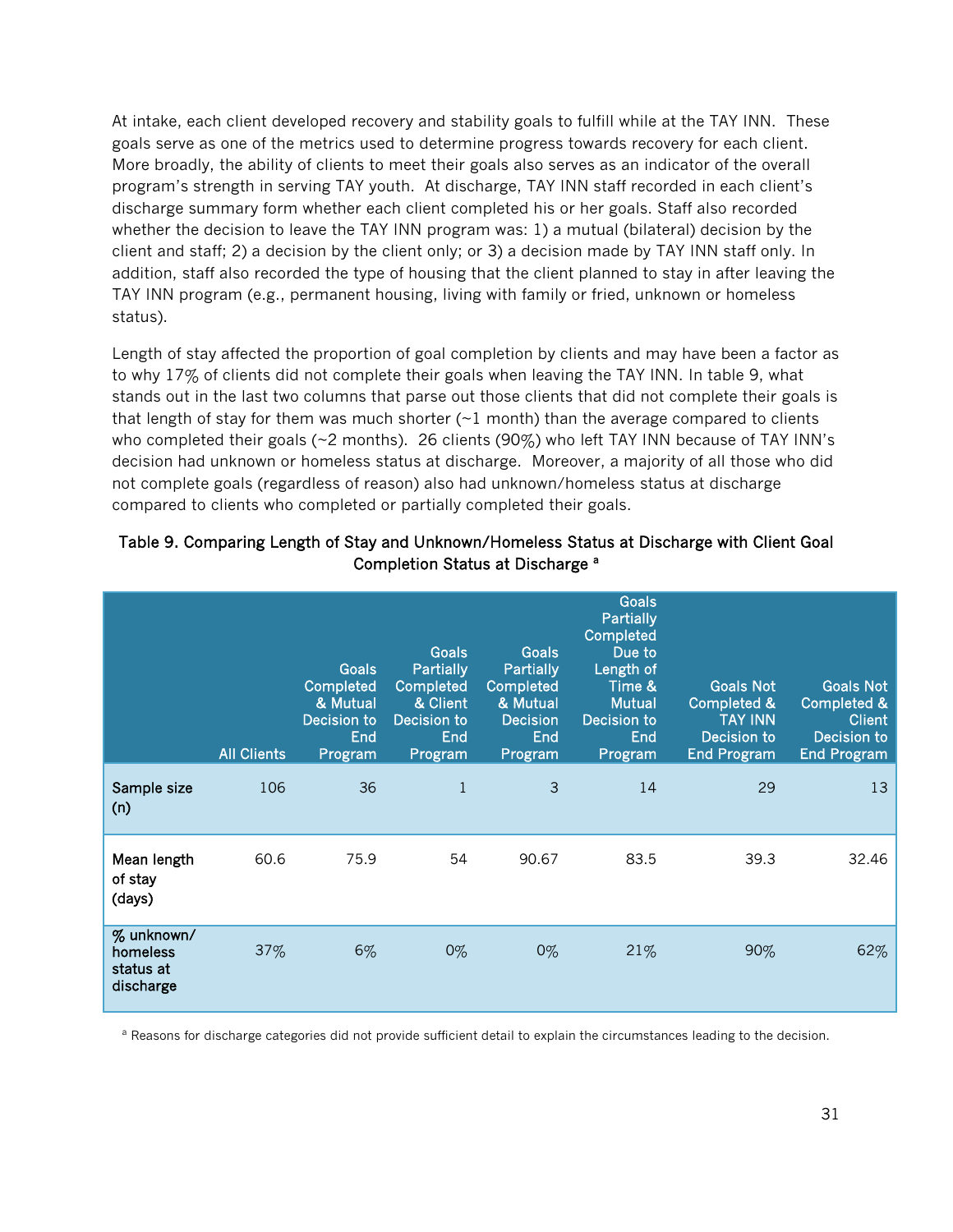Other characteristics were examined to understand more clearly factors that may have influenced goal completion. For instance, DSM Axis I diagnoses does not seem to be a factor in whether clients are able to complete their goals. According to the Self-Sufficiency Matrix, a greater percentage of clients who did not complete goals were "In crisis" or "Vulnerable" in the following domains at discharge compared to clients who completed or partially completed their goals: mental health; substance abuse; physical health; mobility; housing; access to services; community involvement; life skills; parenting score. Approximately half of clients who did not complete goals were in the "Discovery & Engagement" MORS stage at discharge.

For those clients where their status is either homeless or unknown at discharge, the mean length of stay is less than those who transitioned to more permanent housing, 39.6 days to 74.5 days respectively  $(p<0.01)$ . This group tended to have a greater proportion of males compared to those who transitioned to housing (74% vs. 56%) and only 5.1% of all participants with unknown/homeless status completed their goals. For those participants who left the INN early or their status is either homeless or unknown, the overwhelming reason for client discharge was a decision (unilateral) by TAY INN staff for a client to be discharged from the INN (66.7%). This may be partially explained by the initial stages of the program where the appropriate client to excel with the TAY INN program had not yet been identified. 64% of those discharged through a unilateral decision by TAY INN staff were in the first year of the program.

Clients did, on average, show some improvements as well along the MORS stages of recovery.  $6\%$ of the clients left the INN in Active Recovery and 37.5% were at the Building and Mastery stage upon discharge (up from 30%). Overall, self-sufficiency scores increased almost 10 points from 36 to 45. Approximately 19% of clients left the program without completing their goals due to the length of time.

59.6% of all participants who transitioned to more stable housing completed their goals (N=57), with only 5.3% of them that did not complete their goals (based on TAY INN decision to discontinue). This pattern is almost opposite of what happened with those with unknown/homeless status. Large number showed improvements in MORS from intake to discharge. For example, 61.4% of the clients were in Discovery & Engagement at intake versus 22.8% at discharge. Of those that left the INN with their housing status known, 42% were at the Active Recovery stage when discharged.

To determine any differences between clients who transitioned to housing compared to those that their status is unknown or homeless, the mean scores for self-sufficiency domains between those who had unknown/homeless status and those who transitioned to housing were compared. At intake, there wasn't a statistically significant difference in self-sufficiency total scores (37.21 for unknown or homeless compared to 36.21 for those who transitioned to housing). Both scores are considered in the safe stage or range along the continuum. At intake, three domains of the selfsufficiency matrix were statistically significant between the two groups (homeless/unknown vs. housing options). They were interpersonal relations (2.16 for unknown/homeless versus 1.72 for those who transitioned to housing); substance abuse (3.26 for unknown/homeless versus 3.72 for those who transitioned to housing) and parenting (3.57 for unknown/homeless versus 2.50 for those who transitioned to housing). At discharge, 11 domains had statistically significant differences between the two groups: life skills; income, employment, housing, food, mobility,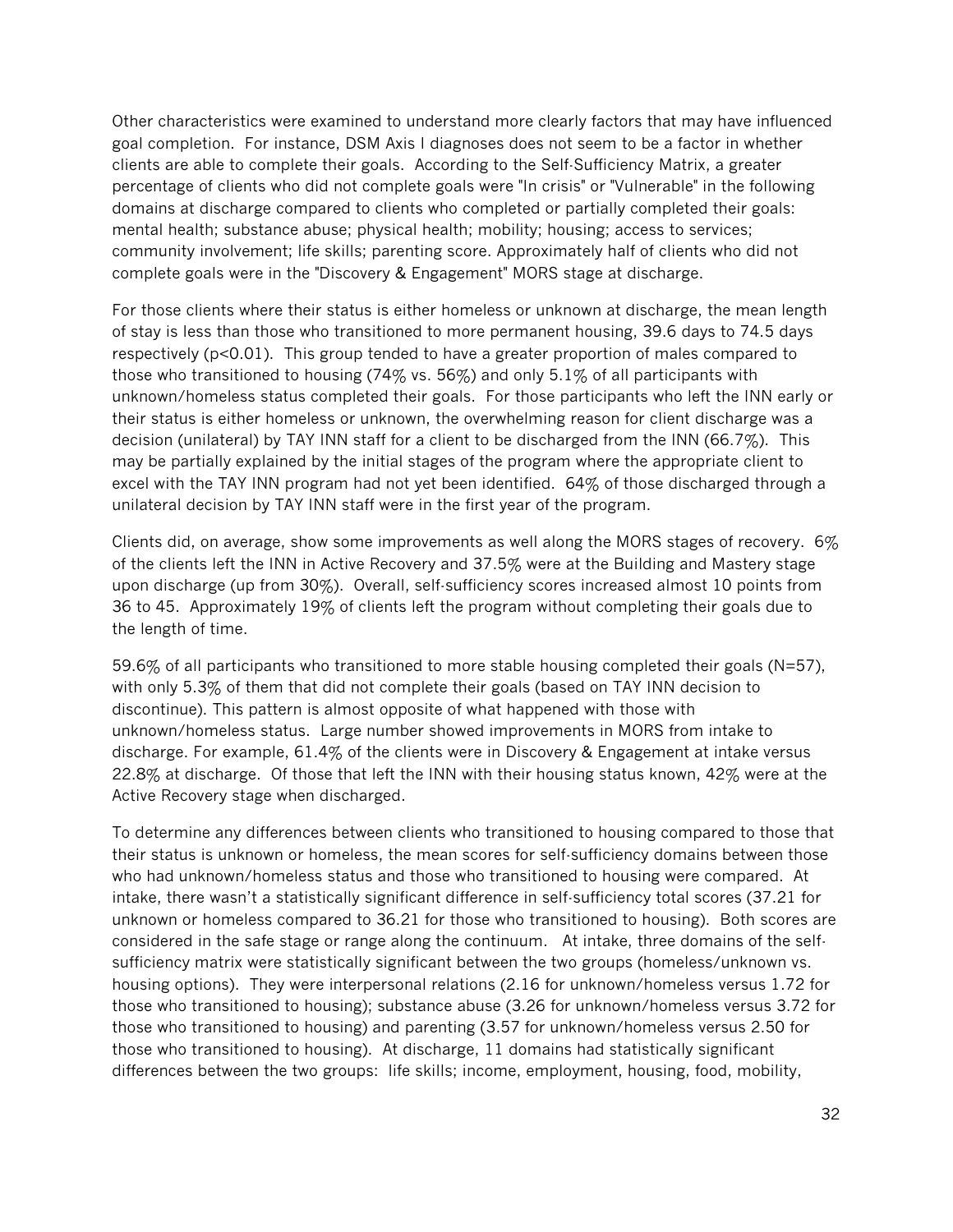interpersonal relations, mental health, substance abuse, community involvement, and access to services. At discharge, there was a statistically significant difference in self-sufficiency total scores (35.61 for unknown/homes versus 45.37 for those who transitioned to housing). And although these scores are still considered in the safe stage, there is a 10 point improvement in those that have housing post-discharge. For those clients that moved into more stable housing, self-sufficiency improved over multiple domains compared to those that did not. And yet, both groups (with housing vs. not at discharge) were relatively similar in self-sufficiency at intake.

#### TAY INN PEER PARTNERS AND YOUTH ADVOCATES

Quantitative data were collected from Peer Partners two times during the project period ( $N=16$ ). Additionally, focus group data was collected at three time points with 28 Peer Partner and Youth Advocates. Peer Partners also participated in an open discussion at the end of the program period (N=[6](#page-32-0)).<sup>6</sup>

| Date              | <b>Participants</b>                            | <b>Number in Attendance</b> |
|-------------------|------------------------------------------------|-----------------------------|
| <b>April 2012</b> | Peer Partners & Youth Advocates                | 10                          |
| October 2012      | Peer Partners, Youth Advocates, and<br>Manager |                             |
| <b>April 2013</b> | <b>Youth Advocates</b>                         |                             |
| May 2013          | Peer Partners                                  |                             |

|  |  | Table 10. Peer Mentor and Youth Advocates Focus Group Data Collection Timeline |  |
|--|--|--------------------------------------------------------------------------------|--|
|  |  |                                                                                |  |

The Peer Partner Approach to service provision for the TAY INN marks an innovative approach to assisting TAY clients move to self-sufficiency, implementing treatment plans and stability in living conditions. The peer-to-peer relationship in recovery and self-sufficiency holds promise to

facilitate engagement of high-risk youth in crisis in accessing ageappropriate services and supports since TAY consumer stakeholders have expressed strong preferences for services that are provided by individuals with similar life experiences. Mentoring programs should be based on an understanding of healthy human development to help facilitate the individual's development toward that state (Darling et. al., 2006).

Peer mentoring is likely to yield benefits in increased feelings of connectedness to recovery. The literature suggested the mentor-mentee match impacts effectiveness, with relational matches more effectiveness than those focused on tasks.

l

"I like how Peer Partners are open to working and helping us. I like how they share their experiences it gives me hope." TAY INN client

<span id="page-32-0"></span> $6$  TAY INN management participated in a focus group (N=4) providing information to inform the evaluation.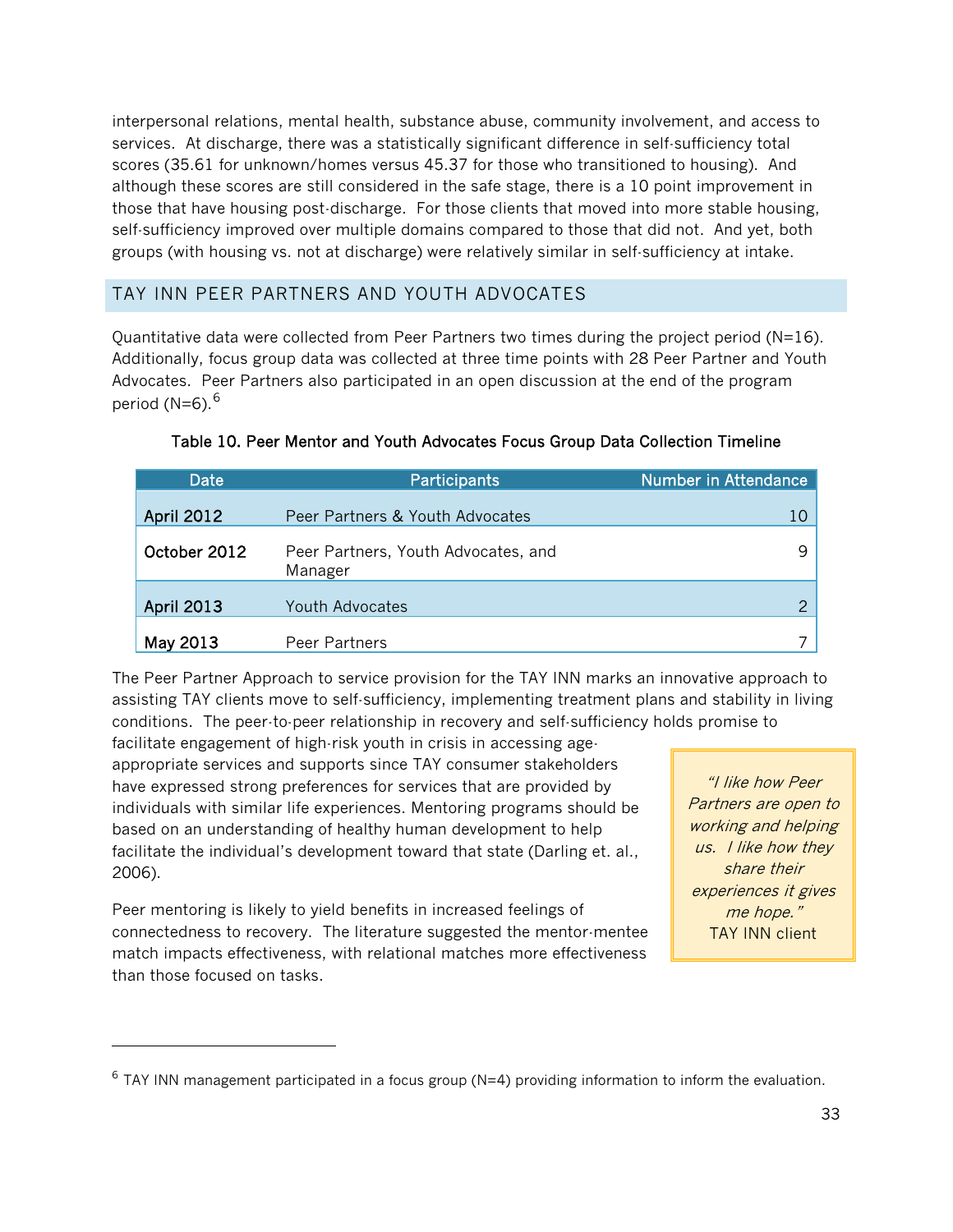## TRAINING

One consistent theme over the course of TAY INN program period was Peer Partner training. Peer Partners received training in the basic knowledge and skills needed to build an effective mentoring relationship. However, training for Peer Partners did not occur consistently over the entire course of the program period. Formal trainings for Peer Partners were strongest at the start of the TAY INN program implementation period and gradually decreased in frequency over time. Peer Partners who joined the program after the initial start phase have reported that they did not receive adequate training and were instead learning on the job.

Peer Partners expressed desire to receive consistent training over the program period and the research literature on peer-led programs supports the importance of having a strong system of support and training for peer staff. Ideally, trainings should match Peer Partners with a mentor, be provided in-person training, and should allow new Peer Partners to shadow and observe more experienced Peer Partners as they work with clients. Training should include the following: program rules; mentorship goals and expectations for the mentoring relationship; mentors' obligations and appropriate roles; relationship development and maintenance; ethical issues that may arise related to the mentoring relationship; effective closure of the mentoring relationship; and sources of assistance. All recognize that ongoing Peer Partner training is needed to ensure that staff is skilled in the areas of professionalism, boundary setting and group facilitation.

#### MATCHING

The assignment of Peer Partners to clients has some positive outcomes but also is the source of continuing challenges. Matching Peer Partners with clients has changed since the beginning of the program in which Peer Partners were not matched' to specific clients on a consistent basis at the end of the program.

Clients expressed their preferences for being matched with one Peer Partner for the duration of the stay in the program because this allows for a greater level of comfort and accountability to their Peer Partner. It is here that we see a disconnect between Peer Partners preferences and client preferences. Peer Partner staff appreciated the ability to mentor all clients, while clients prefer to be matched with one Peer Partner.

#### SUPERVISION

Peer Partners have reported experiencing inconsistent supervision since the beginning of the program. Over the course of the program period, Peer Partners had four different supervisors or supervisory structures. This discontinuity impacted the level of growth and learning opportunities experienced by staff. For many Peer Partners, this is one of the first professional jobs that they have had. Monitoring and support, especially for new Peer Partners, is crucial. Ongoing advice, problem-solving support and training opportunities for the duration of the Peer Partners' employment create opportunities for the individual to learn and grow, gaining important skills and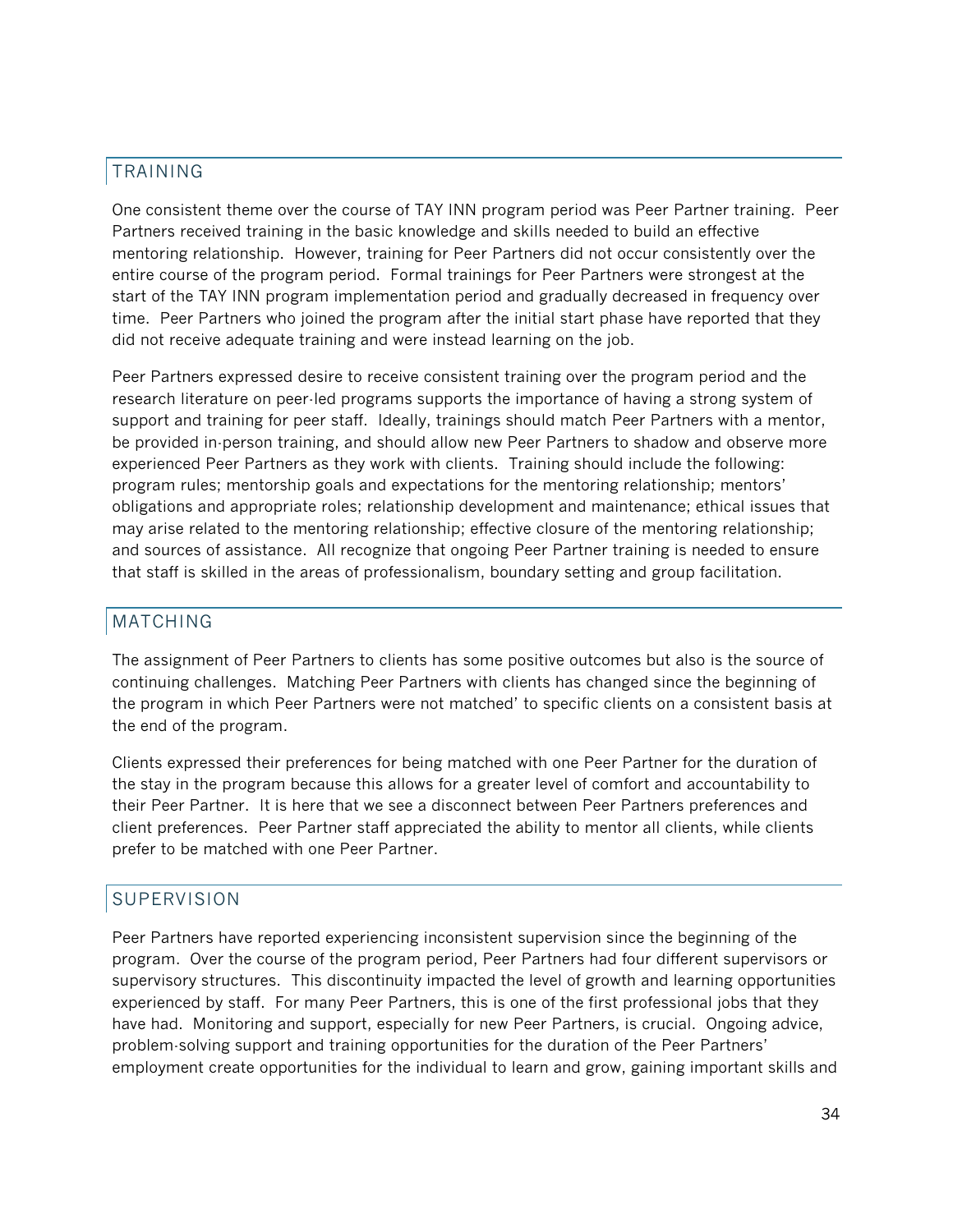experience. Inconsistent supervision (or lack of supervision) makes it especially difficult for new or inexperienced Peer Partners to adjust to a new job and new responsibilities. Peer Partners have also reported that turnover among supervisors has led to challenges in adjusting to different management styles and expectations from different supervisors.

## PEER PARTNER LEADERSHIP AND EMPOWERMENT

Peer Partners were assessed for satisfaction with professional opportunities, job climate, and empowerment to be part of the leadership of TAY INN. Peer Partners indicate communication challenges with management and cite the lack of useful mechanisms available to bring up their concerns and needs to program management staff. Furthermore, Peer Partners report feeling that their needs or opinions are not being acknowledged or that their contributions to the TAY INN program are being appreciated and recognized. For example, a Peer Partner indicated that he/she offered a suggestion for management to "remember to recognize small victories" and to remind us that "your opinions matter."

A lack of transparency in decision making and communication challenges has remained a constant for the program. Over time, Peer Partners have reported seeing some improvements with the implementation of communication logs and end-of-shift debriefs. In addition, communication challenges also occurred among Peer Partners and between them and the Youth Advocates. These communication challenges were attributed to a lack of meeting times between staff who worked in day versus night shifts; lack of professionalism; tensions between Youth Advocates and Peer Partners based on the overall ambiguity on each of their separate roles and responsibilities; and perceptions of a position hierarchy in which Youth Advocates are perceived to have a greater level of responsibilities and impact than Peer Partners.

Perception of workload has changed over time from not being an issue at the start of the program to being a commonly reported issue. The concerns are endemic, with TAY INN management and staff citing high workload and misjudging the available time to support TAY INN services. Related, many Peer Partners emphasize that there is not enough staff to support the program offerings as well as the Peer Partners adequately.

The establishment of a mentoring program for Peer Partners within the last year of the program has been a positive step to mitigate these challenges and to help Peer Partners to negotiate challenges; to conduct more in-depth assessment forms of their peer partner-client relationships; and to further their career development goals.

## PEER PARTNER SATISFACTION

Peer mentor programs may have positive effects on mentors, with mentors experiencing professional growth and improvement their career skills as well as interpersonal gains such development of communication skills, confidence, and identity. Much like TAY INN client perceptions of management, Peer Partners also perceive that not all clients and staff are treated equally. They recognize the difficulty in maintaining boundaries with clients when mentoring and often feel like "babysitters."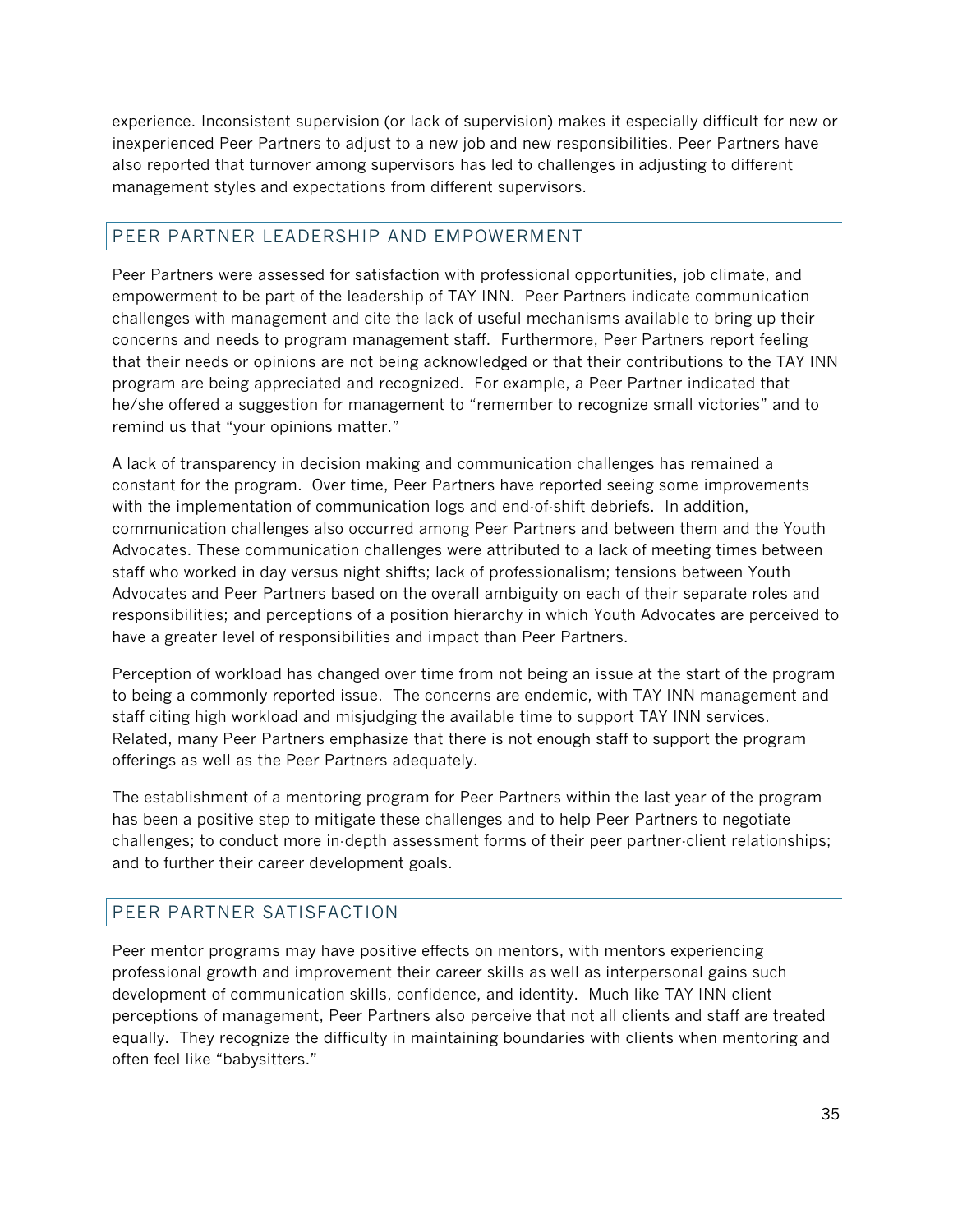Similar to satisfaction ratings received from TAY INN clients, peer partner and staff satisfaction with the TAY INN program for the entire sample as a whole  $(N=16)$  was high. The average scores for each item on the Peer Partner and Staff Satisfaction and Empowerment Survey were rated at 3.4 or higher (1 = Strongly Disagree to 5 = Strongly Agree). The top five items that received the highest mean scores included the following: 1) enjoyment of their job (mean=4.62); 2) that they are learning valuable skills and good experience for the future (mean=4.50); 3) that the program is sensitive to cultural, ethnic, and gender differences among clients (mean=4.50); 4) that the program offers ample opportunities for clients to participate in treatment and services (mean=4.50); and 5) that they are making a difference in the life of TAY clients (mean=4.47). , The four items that received the lowest scores included the following: 1) active involvement in creating the TAY Inn Program (mean=3.60); 2) perception that people bring their full energy and creativity (mean=3.63); 3) leaders make cooperative team decisions (mean=3.88); and 4) that staff feel empowered as partners in the organization (mean=3.50).

When analyzing mean satisfaction scores by year, we find that mean differences were small. Specifically, mean scores increased for 4 items (see Table 12). The highest increase in mean score from the first year to the second year of the program was in relation to Peer Partners and staff feeling that their performance was monitored and evaluated appropriately and fairly (mean score increasing from 3.91 to 4.20). This was followed by: perceptions that the program is sensitive to cultural, ethnic, and gender differences among clients; that the program offers ample opportunities for clients to participate in treatment and services; and that peer partner and staff were supported and appreciated by management. Conversely, the highest decreases in mean scores were found in the following areas: feeling like an important member of the team; feeling valued for their work and contributions; and the perception that innovation is encouraged and supported in the program. The following table displays the average Peer Partner and staff program satisfaction scores per year. Any changes, where the scores rose, fell, or remained the same are noted.

| Item                                                              | Jan. 2013 |            | Jan. 2014 |            | Change in<br>Mean         |
|-------------------------------------------------------------------|-----------|------------|-----------|------------|---------------------------|
|                                                                   | N         | Mean (SD)  | N         | Mean (SD)  | <b>Scores<sup>a</sup></b> |
| am productive and helpful                                         | 11        | 4.36(0.51) | 5         | 4.40(0.55) | same                      |
| am learning valuable skills and good<br>experience for the future | 11        | 4.64(0.51) | 5         | 4.20(0.84) | $\ddot{\phantom{1}}$      |
| am actively involved in creating the TAY Inn<br>Program           | 10        | 3.70(1.06) | 5         | 3.40(1.52) | $\ddot{\phantom{0}}$      |
| have opportunities for growth                                     | 11        | 4.36(0.81) | 5         | 4.00(1.22) | same                      |

Table 11. Peer Partner Staff Satisfaction Survey Results by Year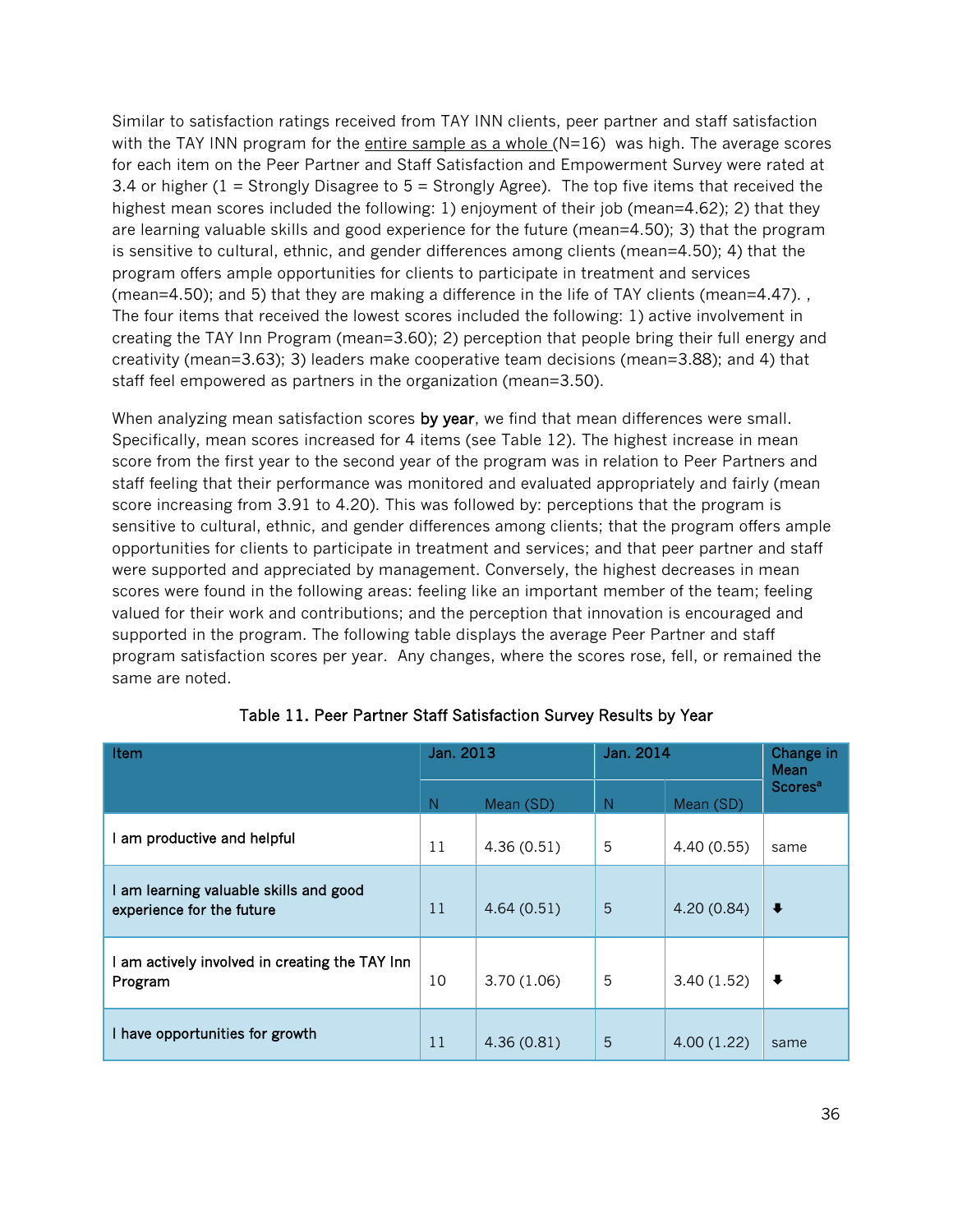| I am an important member in the team                                     | 10 | 4.40 (0.70) | 5              | 3.60(1.14) | $\ddot{\phantom{0}}$ |
|--------------------------------------------------------------------------|----|-------------|----------------|------------|----------------------|
| I am making a difference in the life of TAY<br>clients                   | 10 | 4.60(0.52)  | 5              | 4.20(0.84) | $\ddot{\phantom{0}}$ |
| I feel welcomed and accepted by the team                                 | 11 | 4.45 (0.69) | 5              | 4.00(0.71) | $\ddot{\phantom{1}}$ |
| I feel valued for my work and contributions                              | 11 | 4.45(0.93)  | 5              | 3.80(0.45) | $\ddot{\phantom{1}}$ |
| I enjoy my job                                                           | 11 | 4.64(0.51)  | 5              | 4.60(0.55) | same                 |
| The training I receive allows me to perform<br>my job successfully       | 11 | 4.36(0.67)  | 5              | 3.80(0.84) | $\ddot{\phantom{0}}$ |
| Management respects my voice and<br>perspectives                         | 11 | 4.27(0.65)  | $\overline{4}$ | 4.00(0.00) | $\ddot{\phantom{0}}$ |
| I have enough information and skills to make<br>good decisions           | 11 | 4.45(0.69)  | 5              | 4.20(0.45) | $\ddot{\phantom{1}}$ |
| I am supported and appreciated by<br>management                          | 11 | 4.27 (0.79) | 5              | 4.40(0.55) | ♠                    |
| People bring their full energy and creativity                            | 11 | 3.64(0.81)  | 5              | 3.60(0.89) | same                 |
| Staff feels empowered as partners in the<br>organization                 | 11 | 3.55(0.69)  | 5              | 3.40(0.55) | $\ddot{\phantom{1}}$ |
| Innovation is encouraged and supported                                   | 11 | 4.27(0.65)  | 5              | 3.60(0.55) | $\ddot{\phantom{1}}$ |
| I am actively involved in decisions that affect<br><b>TAY clients</b>    | 11 | 3.82(0.75)  | 5              | 3.60(1.14) | $\ddot{\phantom{1}}$ |
| Leaders here make cooperative team<br>decisions                          | 11 | 3.91(0.70)  | 5              | 3.80(0.45) | $\ddot{\phantom{0}}$ |
| Program is sensitive to<br>cultural/ethnic/gender differences of clients | 11 | 4.45 (0.69) | 5              | 4.60(0.55) | ↟                    |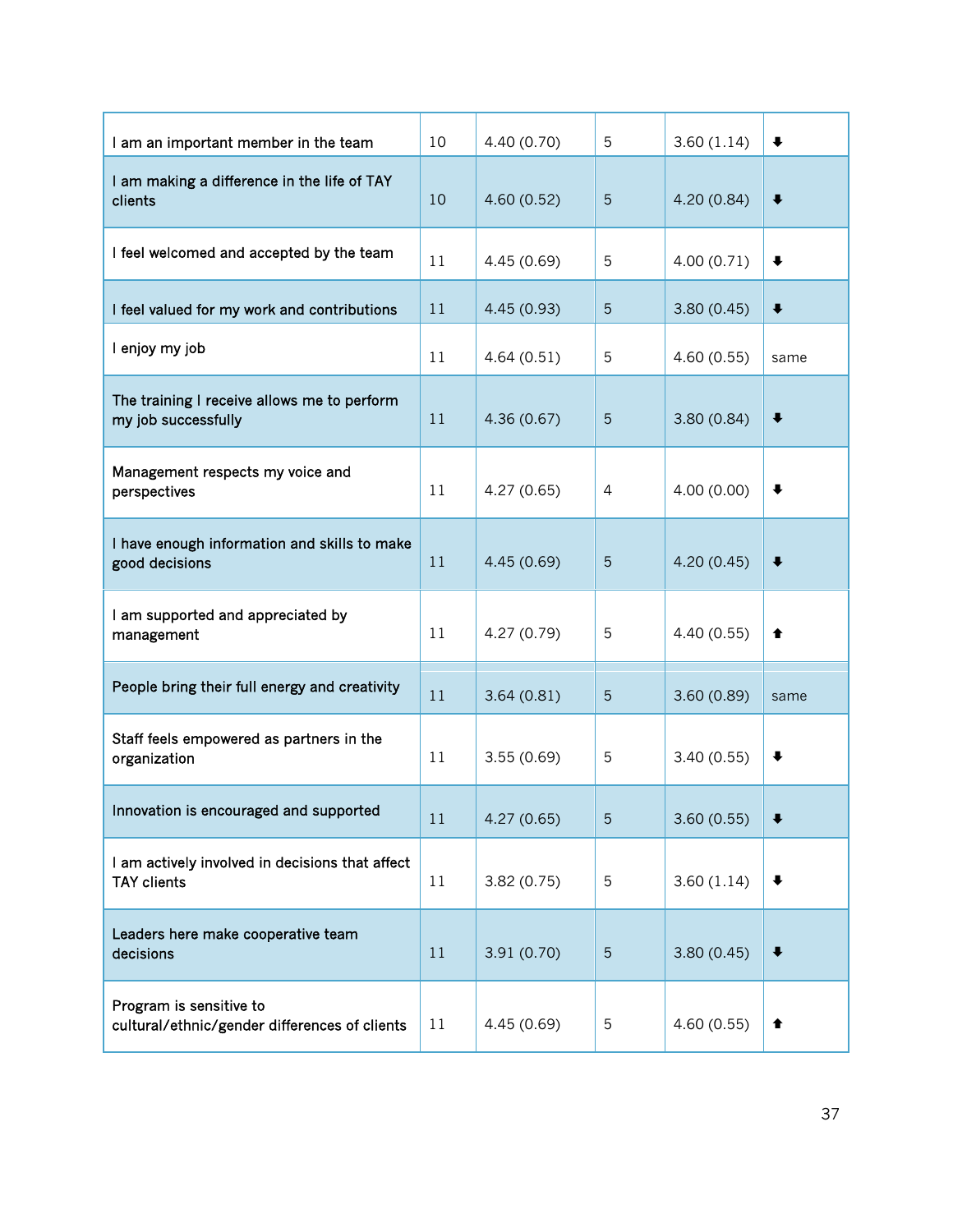| Program sensitive to cultural/ethnic/gender<br>differences of staff                           | 11 | 4.45(0.52) | 5 | 4.40(0.55) | same |
|-----------------------------------------------------------------------------------------------|----|------------|---|------------|------|
| My performance is monitored and evaluated<br>appropriately and fairly                         | 11 | 3.91(1.14) | 5 | 4.20(0.84) | 1    |
| Program offers ample opportunities for<br>clients to participate in treatment and<br>services | 11 | 4.45(1.21) | 5 | 4.60(0.55) | ↑    |

<sup>a</sup> Changes in mean scores equal to or less than 0.05 are noted as "same."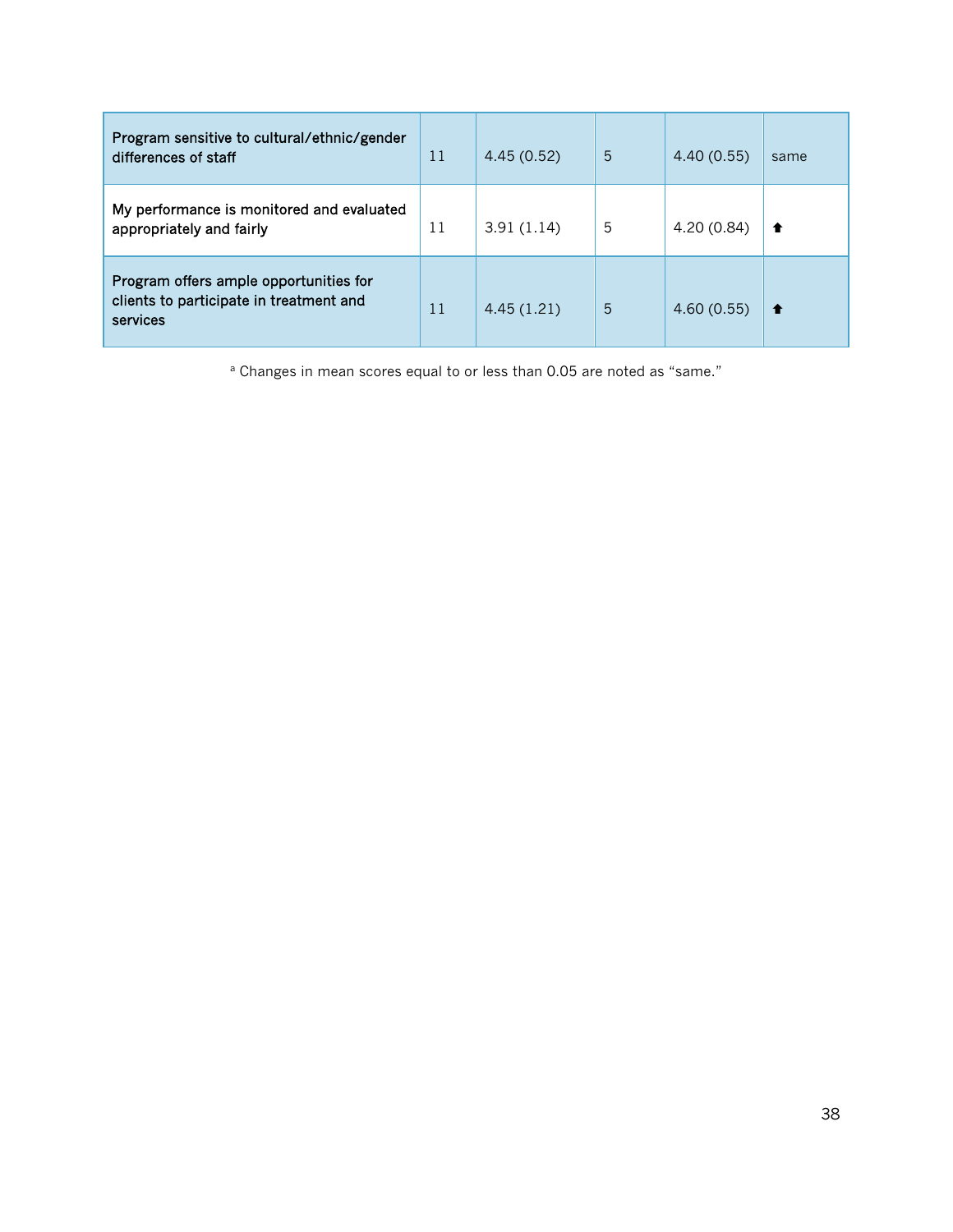#### CONCLUSION/RECOMMENDATIONS

Even the most sophisticated and experienced program implementers face real challenges in their efforts to develop or expand innovative programs for Transition Age Youth. In the process, they also learn and create new approaches to service provision and recovery efforts. SCCMHD sought to fulfill the following two learning objectives: 1) To develop a model to expand the leadership capacity of TAY Partners in delivery of services in a voluntary 24-hour care setting to improve access and outcomes for high risk TAY residents; and 2) To help TAY stabilize and gain selfawareness and skills in a safe environment and serve as a bridge to entry into appropriate ongoing services and supports in the broader system of care. These learning objectives were embodied by the TAY INN program. Insight into what worked well and challenges in the implementation of the program will assist in efforts to improve and enhance the existing program and create a blueprint for other agencies wishing to replicate the program in their setting.

To summarize, the Peer Partner approach marks an innovation to service delivery for TAY that holds promise for recovery and self-sufficiency for TAY INN clients. Additionally, the approach can also provide benefits to the Peer Partners including developing professional experience and leadership skills. If consistently and rigorously applied and nurtured, several aspects of the Peer Partner model of TAY INN can create positive trends for both Partners and clients. Ongoing and consistent training and supervision; and peer-to-peer matching, at times missing or disjointed, had real implications for program success and Peer Partner satisfaction.

Peer Partner leadership and empowerment was affected by communication challenges between staff and management; and perceived lack of transparent formal and informal mechanisms to provide feedback and address grievances. Role overlap, ambiguity and hierarchy between Peer Partners and Youth Advocates also contributed to Peer Partner job satisfaction and overall impact on TAY INN service provision. Subsequently, satisfaction for Peer Partners started to decline over time. And as much as these challenges are likely found in new peer model implementations, they can be (and are) correctable. The following recommendations are meant to assist in program replication, specifically to circumvent these challenges to positive Peer Partner experiences and the ability to fully utilize the unique qualities of peer-mentor models to service provision.

## IMPLEMENTING AN INNOVATIVE PEER MENTOR PROGRAM

Program success is fostered by individuals who carry out the program components with high shared morale, good communication, and a sense of ownership. The adoption of a new program by an organization, even when developed organically, does not necessarily mean that it will positively impact client outcomes or that it will be implemented or sustained. The support, motivation, and buy-in of Peer Partner staff are crucial to program survival.

Program developers should be clear about which peer mentor approach they take: either developmental (relationship/psychosocial) or instrumental (specific skills) (Karcher et al, 2006). Roles and responsibilities should be developed with the specific approach in mind. Much of the research literature suggests that programs with an instrumental focus are more effective. The peer partner model in the TAY INN utilized a blended approach that combined both a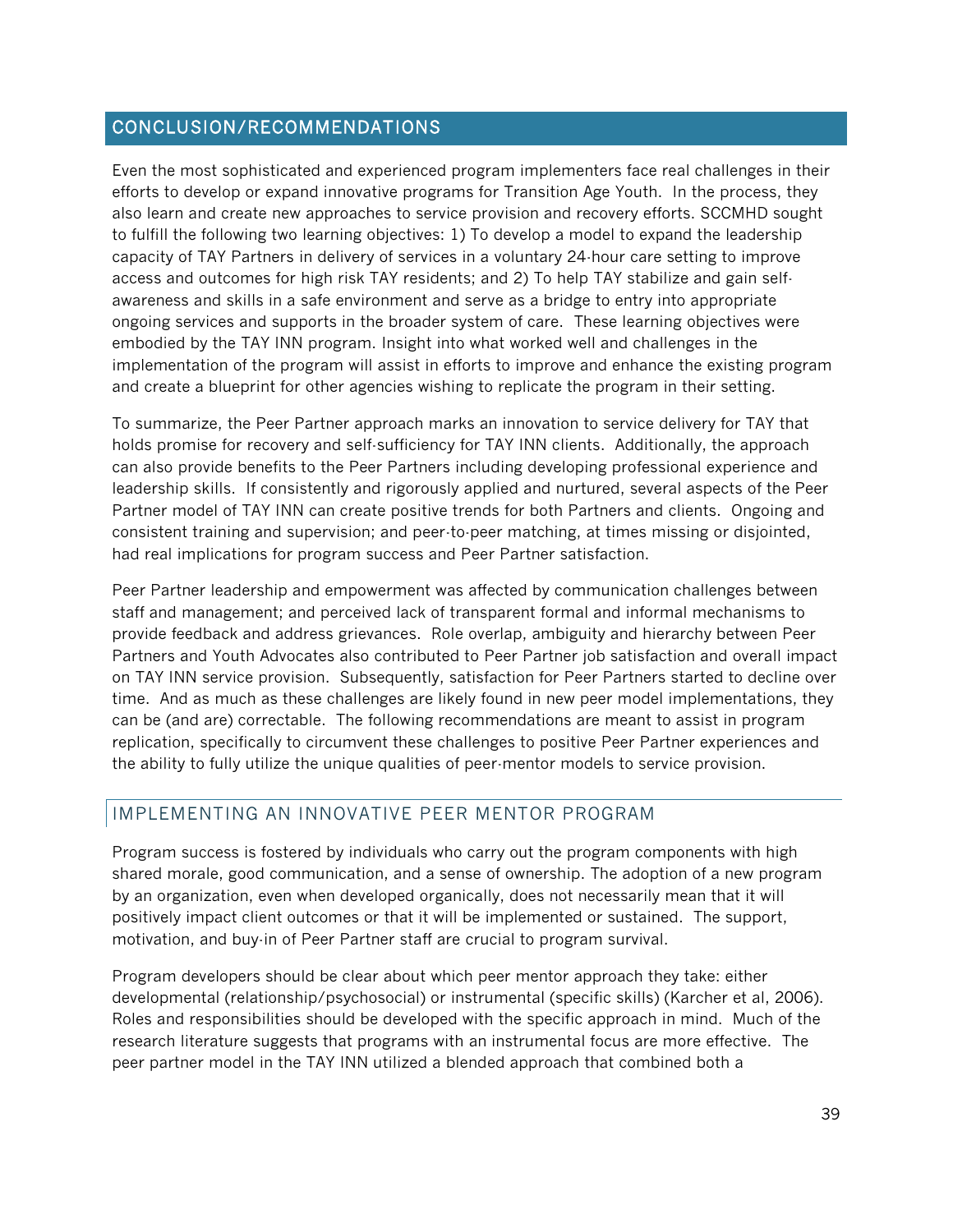developmental and instrumental approaches to program implementation. As such, particular attention must be paid to the mechanisms to support optimal peer-led service provision. The following mechanisms will aid program implementation and replication efforts.

## ROLES AND RESPONSIBILITIES

Roles and responsibilities among staff and program stakeholders must be clearly defined and/or understood. For example, the roles and responsibilities between Peer Partners and Youth Advocates must be clear and if they aren't, the result is frustration and confusion for staff and clients. Without a concerted effort to clarify roles and responsibilities of each group from the beginning and throughout the program, who makes decisions in any particular situation or context is unclear, and emotional and psychological reactions to decisions that are made will cloud any productive work to be done.

Recommendation 1 (Roles and Responsibilities): Determine the type of peer mentor approach to use e.g. developmental (relational/psychological), instrumental (specific skills) or blended and ensure that the roles and responsibilities of TAY INN staff reflect this approach.

Recommendation 2 (Roles and Responsibilities): Roles and responsibilities should be discussed and clarified for all early. The role of Youth Advocates, if present in a TAY INN program, must not inadvertently undermine the role of the Peer Partners.

Recommendation 3 (Roles and Responsibilities): It is important to ensure all involved develop shared goals and buy-in to the mission and goals of the program. Paramount here is the inclusiveness of Peer Partners in developing and realizing these goals.

#### PEER PARTNER TRAINING

The Peer Partner staff can be motivated, supported and empowered through initial and ongoing training, steady and supportive supervision and professional development mentorship opportunities.

Insufficient Peer Partner training can undermine program effectiveness, particularly if Peer Partners do not understand their expected level of personal involvement and responsibility working with clients. Peer Partner training curricula should emphasize sensitivity and complete confidentiality to clients' circumstances. TAY INN implementation experienced some challenges due to underestimating the degree of Peer Partner training —both initial and ongoing—that was required in order to implement the program successfully.

At the beginning of the program period, initial training started strong but ongoing training and new staff training degraded over time. While the large majority of programs focus on the initial training and screening of mentors, the screening and initial training of mentors has no effect on program effectiveness, while ongoing mentor training produces more positive results (Dubois et al, 2002). Therefore, the absence or inconsistency of training over the entire program period impacts program results. Staff turnover occurs and new staff must be trained using the same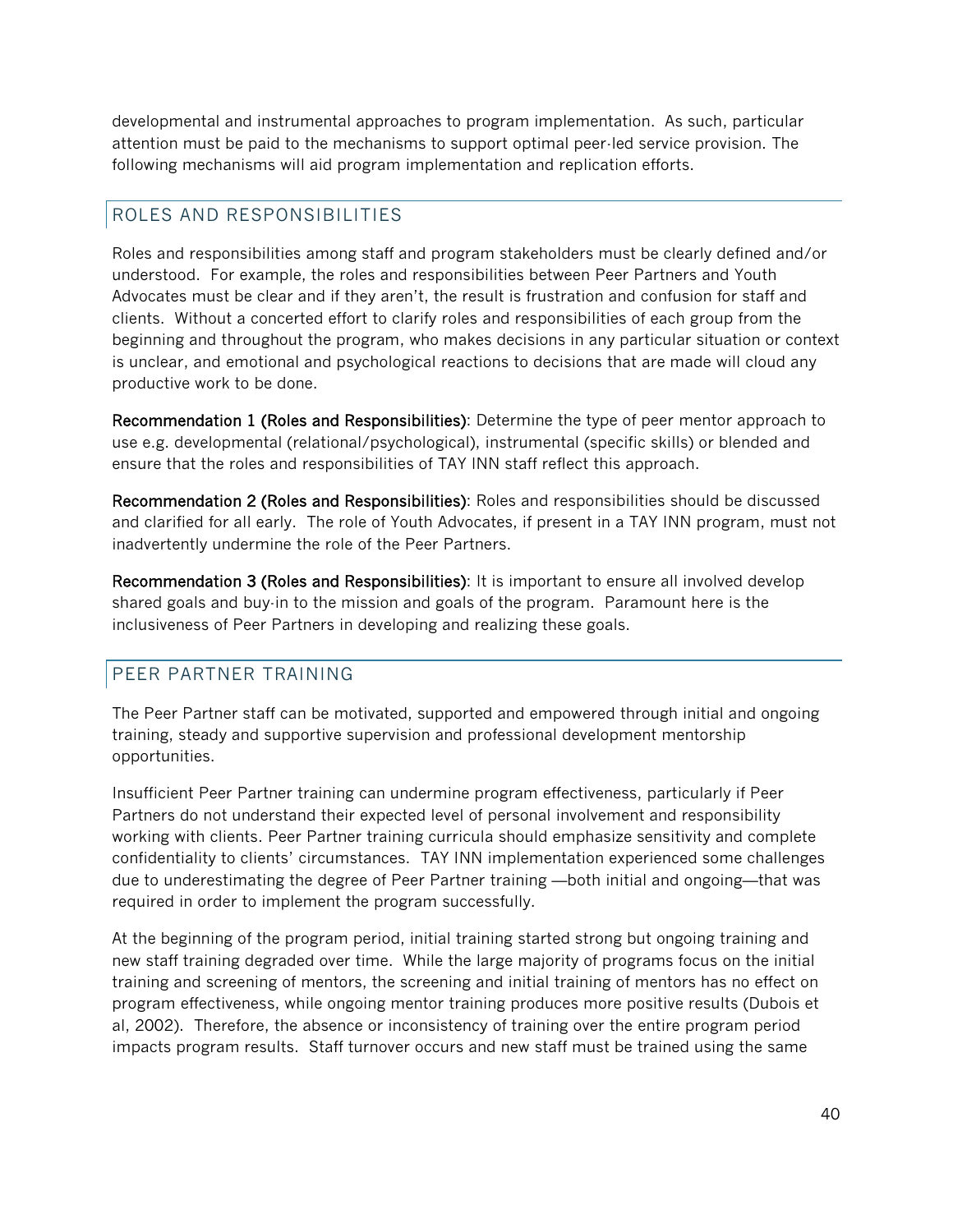mechanisms and curricula content as previous staff to ensure continuity and standardization of job expectations, necessary skills and knowledge to carry those out.

When working with a staff with less experience or skills to carry out the program's components, care must be taken to ensure they receive adequate and ongoing support. The more inexperienced staff members often require more background on key concepts and practice in learning program techniques. Training for less experience Peer Partners should also incorporate job obligations; appropriate roles; mentor-mentee relationship development and maintenance; and any ethical issues that may arise related to the mentoring relationship.

One mechanism utilized throughout the program was regular meetings to foster communication and support among Peer Partners and to troubleshoot problems. However, care should be taken to ensure that regular meetings are required for all staff regardless of their shift schedules that takes into account night-shift staff who may be unable to attend meetings during the day. Additionally, meetings should not be solely used to 'troubleshoot' or highlight problems or issues but to also recognize accomplishments, share information and teach new skills. Ongoing training should be standardized as part of the TAY INN program.

Recommendation 4 (Peer Partner Training): Formal pre-employment training is required with core curricula covering all aspects of the Peer Partner responsibilities, appropriate mentor-mentee relationships and any key program concepts or skills development related to service provision for TAY.

Recommendation 5 (Peer Partner Training): Yearly booster training for Peer Partners and Youth Advocates to ensure retention of fidelity to core program components and staff roles and responsibilities.

Recommendation 6 (Peer Partner Training): All new and relief staff must be required to receive the same level of training.

Recommendation 7 (Peer Partner Training): Regular meetings for all TAY INN staff will provide balanced opportunities for group learning, building staff morale and to provide two-way feedback between staff and management.

Recommendation 8 (Peer Partner Training): TAY INN management must identify and use mechanisms to keep relief and night staff informed and involved in the provision of the TAY INN services.

#### SKILLS DEVELOPMENT

Another factor that enhances the quality of TAY INN implementation is a staff with the requisite skills and experience to carry out the job. Mentors for Peer Partners and job shadowing are ancillary training modalities that are useful but should never take the place of more formal skills development and topical training. The program should provide one or more opportunities per year for Peer Partner skills development. These opportunities should not only develop skills and shared goals for the program but also generate enthusiasm by bringing together everyone involved.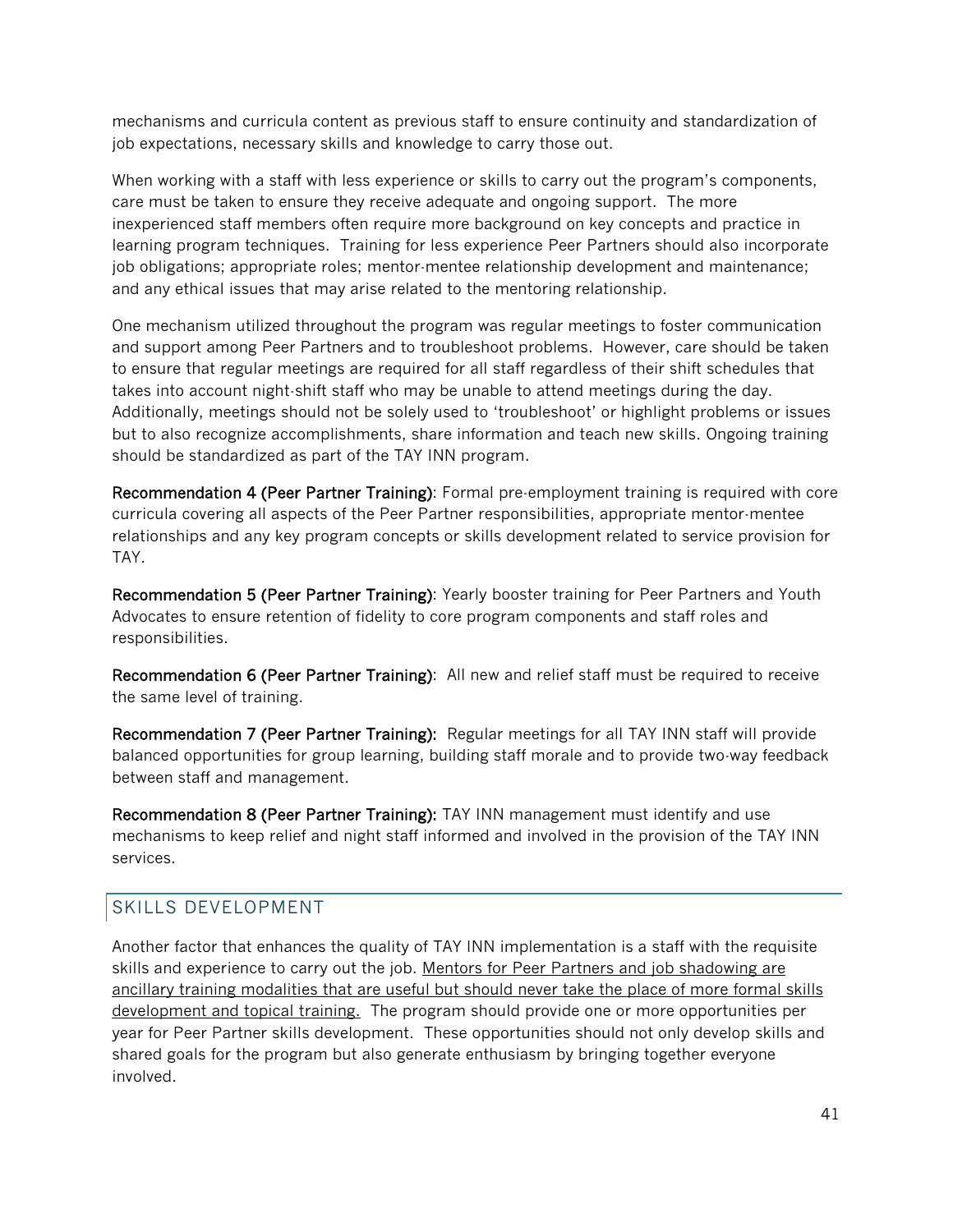Recommendation 9 (Skills Development): Create in-service learning and training opportunities for Peer Partners and Youth Advocates on topics related to their work: setting boundaries within the peer partner-client relationship; confidentiality; diagnoses types and treatment options.

Recommendation 10 (Skills Development): Job shadowing is an important part of the skills development process for Peer Partners and Youth Advocates. However, job shadowing should complement rather than take the place of formal training.

## PEER PARTNER SUPERVISION

There were a total of four supervisors (or supervisory structures) for the Peer Partners over the program period. Each supervisor type had a different management style, skill level, and expectations for Peer Partner staff. Not only is it difficult to adjust to a new supervisory style, the discontinuity caused by these changes for a less experienced workforce impacts program effectiveness and staff morale and empowerment.

It is understandable that the necessary competencies for an appropriate supervisor may evolve over the implementation of a new program as management identify what is needed and necessary to both supervise a peer mentor workforce with less experience and to ensure that the needs of the clients are met. At minimum, supervisor core competencies include knowledge of the treatment and service provision necessary for TAY; ability to standardize training and support services for Peer Partner workforce; a systematic approach to ensure that all staff feels empowered to provide ideas as well as voice concerns or grievances. The TAY INN supervisor also should advocate on behalf of the program, its participants and staff.

The Peer Partner supervisor should monitor the mentoring relationship milestones for each partner-client dyad and support with ongoing advice, problem-solving support and training opportunities for the duration of the program. The TAY INN program should provide Peer Partners with access to at least two transparent and impartial types of resources to help them negotiate challenges and to provide clear benchmarks for job advancement.

The Peer Partner supervisor may eventually be a Peer Partner who has been promoted due to their demonstrated aptitude, appropriate knowledge and experience to oversee patient treatment plans and supervisory experience with staff similar in age and background. However, at the outset of a program such as this, an experienced professional may be needed.

"A better peer mentor match would lead to more natural connections to better understand the client. Inappropriate relationships with clients and staff should be noted" TAY INN client

Recommendation 11 (Peer Partner Supervision): Identify an individual with the necessary core competencies and experience to supervise the Peer Partners. This position is key to the success of the Peer Partner model and is an integral part of delivering services within this type of environment.

#### MATCHING PEER PARTNERS WITH TAY INN CLIENTS

One of the key tenets to peer mentor models is the matching of mentors to mentees. Matching mentors and mentees increases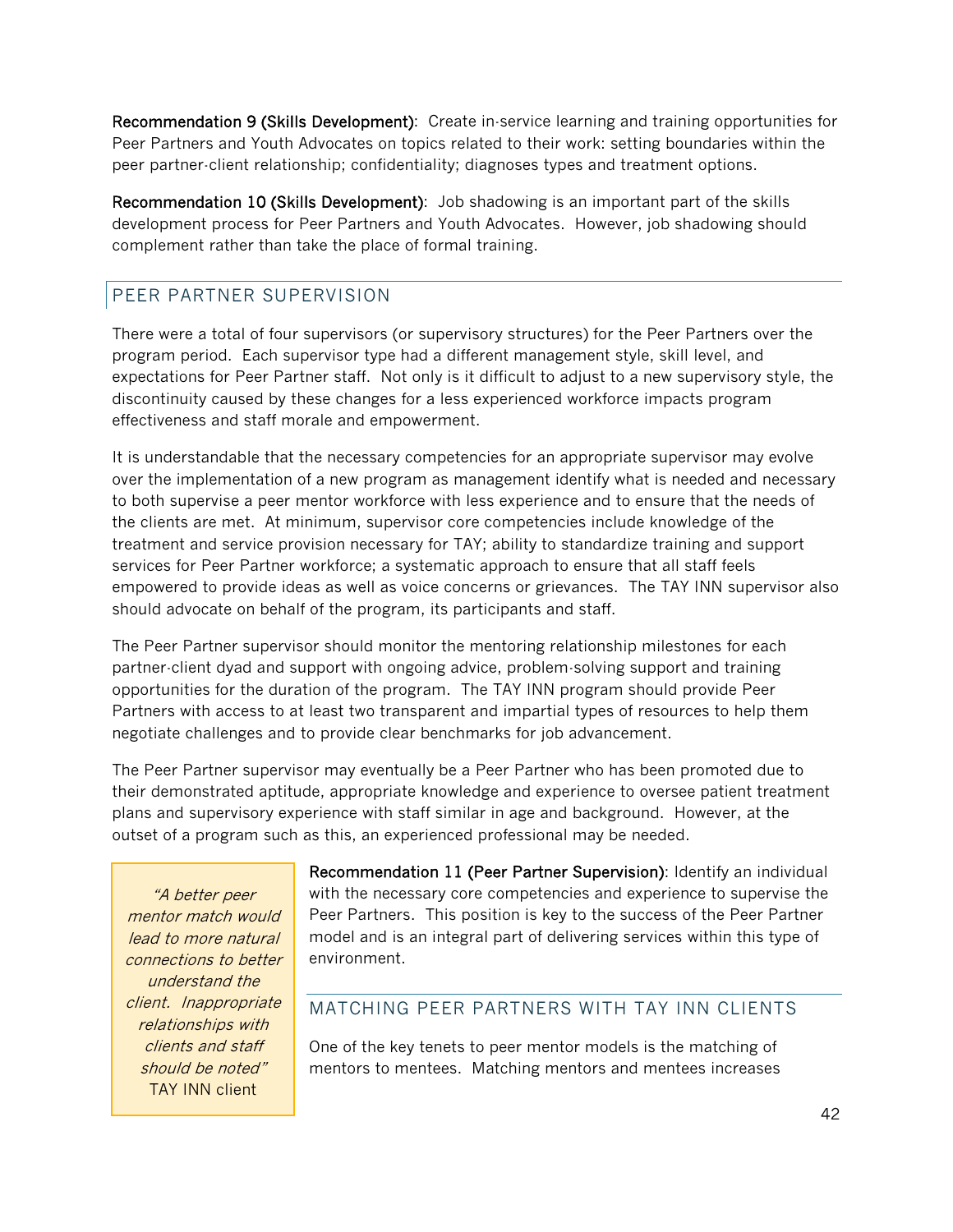accountability and access to the qualities of a peer mentor model that is assumed to work (e.g., having similar life experience, being more approachable). Matches should be done to increase the odds that the mentoring relationship will be effective and that it will endure. Matching should take into account the program goals as well as the characteristics of mentors and mentees (e.g., age, gender).

TAY INN must match each client to a Peer Partner consistently and with clear criteria for the match and for the expectations for the matched pair. When matching occurs, TAY INN staff and clients must understand what the match means in relation to the clients' time at the INN and their goals completion. Peer Partners perceived non-matching to be preferable in order to allow them to work with a diverse group of clients towards a common goal. And yet, clients indicated their preference to develop a relationship and work with a specific Peer Partner, someone they may be accountable to. For this reason, clients reported that relationships with Peer Partners are not as strong as they could be. Despite the incongruity between the Peer Partner and client perceptions of the optimal peer-to-peer relationship, both types of relationships can be accomplished simultaneously. Clients can be matched to one Peer Partner based on appropriate criteria including characteristics or common experiences. Additionally, opportunities can be created for all Peer Partners to interact and work with each client through workshops and other INN activities.

Recommendation 12 (Matching Peer Partners to TAY INN clients): Establish a consistent systematic approach to matching Peer Partners with clients based onto the program's characteristics, goals and mentor approach (relational, instrumental or blended). This should be part of the intake process for every TAY INN client.

Recommendation 13 (Matching Peer Partners to TAY INN clients): Develop activities and opportunities for all Peer Partners to connect with non-mentee clients.

## INTEGRATION OF PEER PARTNERS INTO CLIENT TREATMENT DECISIONS

Having everyone involved in the TAY INN program share the same vision of the program's goals and objectives is important. There must also be a balance between integrating Peer Partners' perspective and insight with the duties and responsibilities of mental health professionals and clinicians who make treatment decisions for clients. TAY INN management must ensure the safety and protections for TAY clients as they follow their treatment and service plan. Yet, Peer Partners may have valuable input into these options. Management should describe the methods or strategies for establishing this balance and developing information-sharing guidelines. Peer Partners should be made aware of any Federal and State regulations to facilitate appropriate information sharing and clearly understand the limits to the application of their input into a client's plan.

Additionally, there must be recognition for the tension inherent in the work performed by Peer Partners. They must enforce TAY INN rules and hold clients accountable while mentoring as a peer to these same clients. Peer Partners have raised this concern throughout the program period and yet, still feel it is unrecognized as an issue that significantly impacts the effectiveness of their work with clients and their overall job satisfaction.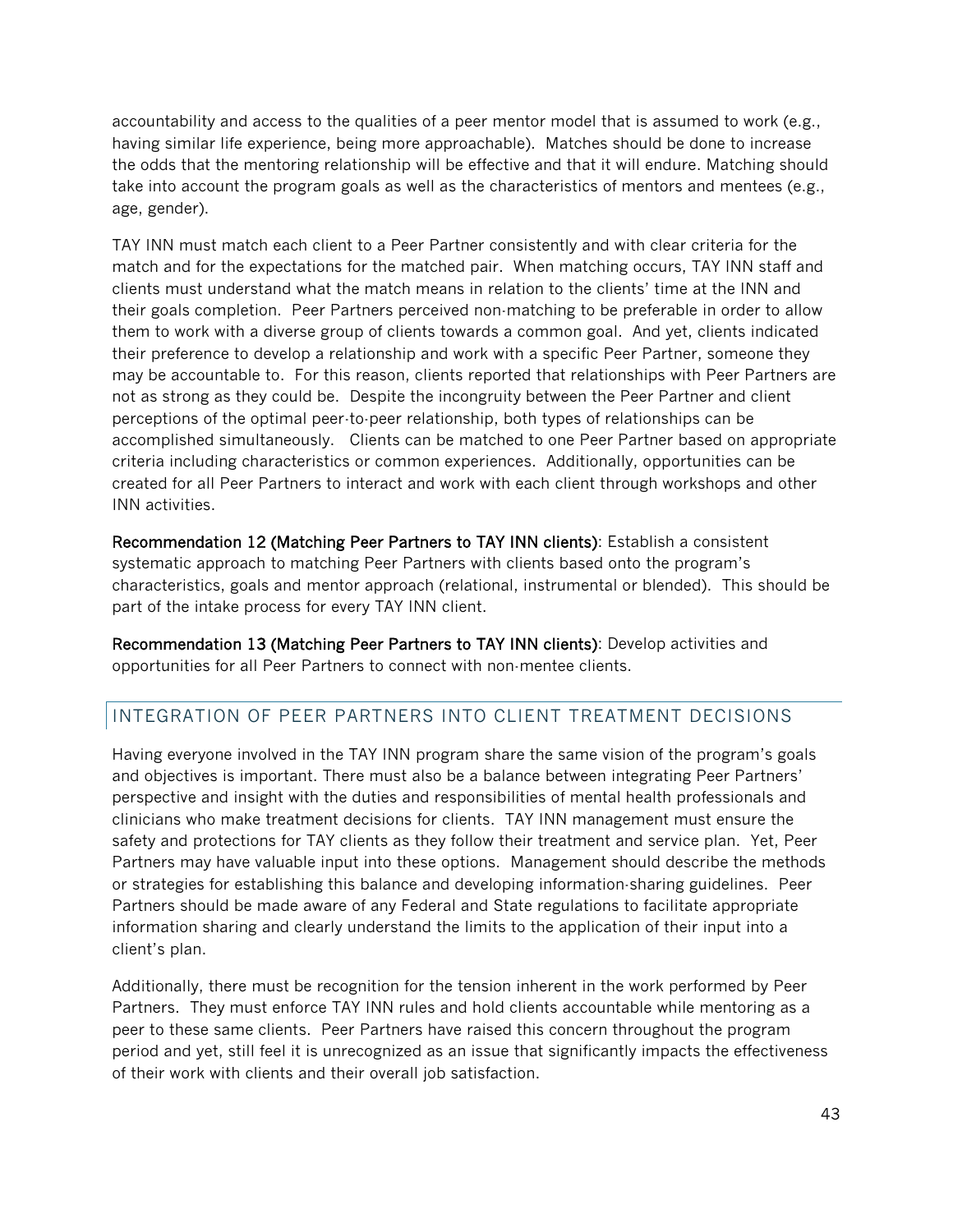Recommendation 14 (Integration of Peer Partners into Client Treatment Decisions): Create opportunities for team meetings to discuss treatment options and recovery opportunities with TAY INN staff, including how Peer Partners can provide input as well as support recovery for clients. Importance must be placed on closing the feedback loop with Peer Partners to indicate how the input was used and why decisions were made.

## TIME AND WORKLOAD

Peer Partners, Youth Advocates, and management staff report time and work load challenges. Recruiting, training, and matching mentors can be more difficult than anticipated and are likely to require more resources than expected which may delay start up or impact workload. Programs with staff with less experience will also show slower progress.

Lost productivity at the beginning should be expected as it is usually the result from time spent developing and implementing the program as the processes become institutionalized. When staff time is stretched, team-based case management is impacted and program effectiveness towards client plans for recovery and stability is compromised. Relief or drop-in staff can assist in filling gap areas or alleviate workload issues but relief staff must also receive training and support in order to be an important part of the team. Their buy-in and input is important to the process. Over the period, night shift and relief staff consistently expressed feeling isolated and disconnected from the development and operation of the INN.

Recommendation 15 (Time and workload issues): Successful implementation of peer-led programs requires adequate staff resource allocations that take into account the challenging nature of the work and the potential for high staff turnover.

Recommendation 16 (Time and workload issues): Expectations for program implementation and goal completion must be tempered by the nature and experience of the workforce and work.

## ESTABLISH TRANSPARENT FEEDBACK, GRIEVANCE AND DISPUTE RESOLUTION GUIDELINES

Conflicts can arise that can be broad or specific. To assist in resolving such conflicts, a dispute resolution and feedback mechanism must be devised, agreed upon by all groups involved, and documented. Procedures might include investigation and mediation processes and an impartial third party responsible for reviewing feedback and disputes. Formal and informal mechanisms to solicit feedback regarding the program should also be implemented. Organizations can work to minimize and resolve staff grievances and disputes by establishing and communicating formal guidelines and processes.

#### Recommendation 17 (Establish Transparent Feedback, Grievance and Dispute Resolution

Guidelines): Create both formal and informal feedback, grievance and dispute resolution guidelines and mechanisms. Consider using a neutral third party committee to assist in the mediation of grievances and the conduct of dispute resolutions. These guidelines and mechanisms should be communicated and reinforced frequently with TAY INN staff and clients.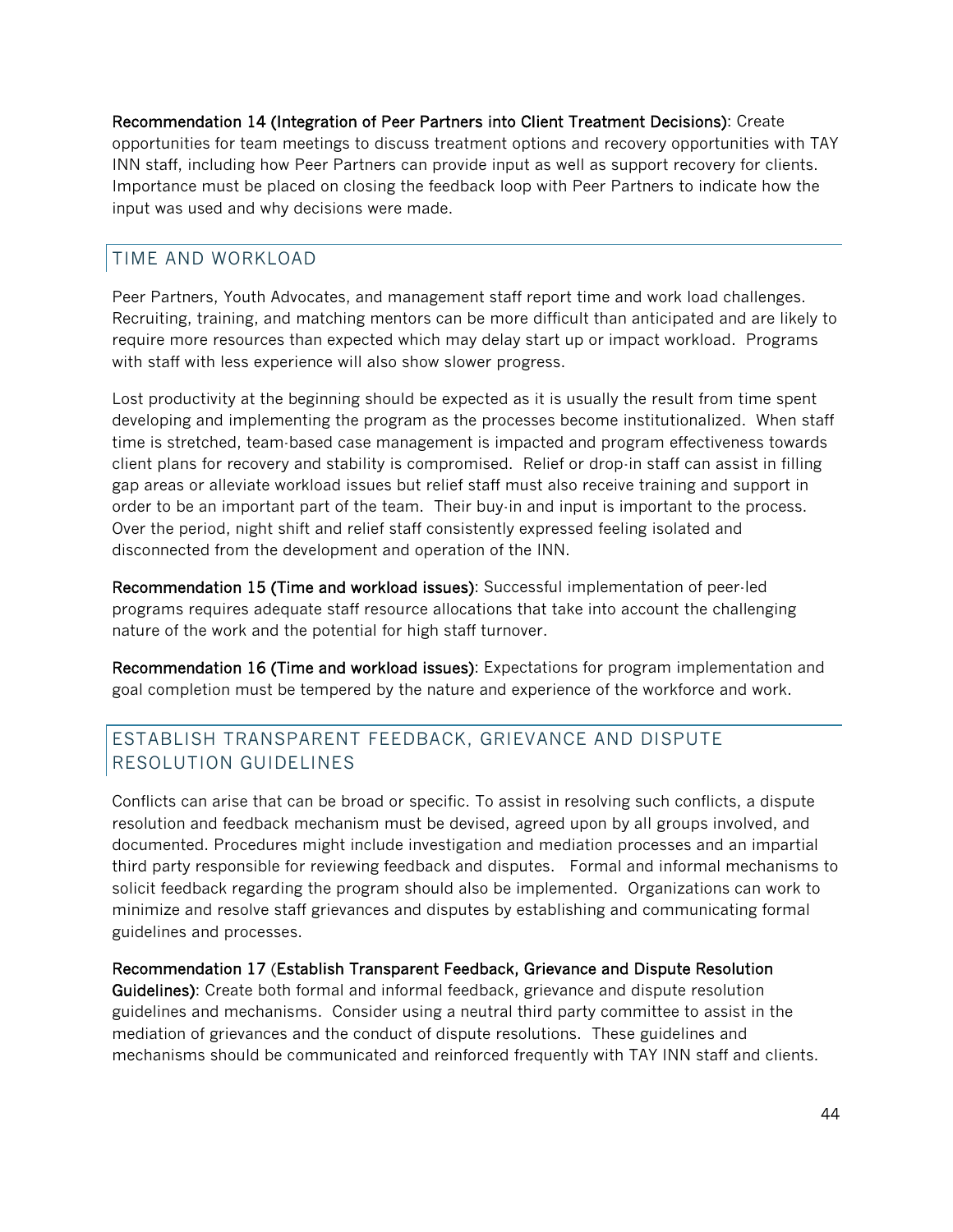## QUALITY IMPROVEMENT

l

Much like feedback and grievance procedures, program quality improvement mechanisms must be understood/known or consistently implemented. BWC's materials note that the program has a TAY QA/QI Team chaired by a Peer Partner that meets quarterly to review summary data, satisfaction surveys, outcomes, suggestions, and complaints.

The TAY QA/AI Team has established procedures when issues arise to creating quality improvement action plans that include monitoring and modifying services as recommended.<sup>[7](#page-44-0)</sup> It is unknown if and how this team operates.

Recommendation 19 (Quality Improvement): Develop multiple avenues for quality improvement from informal "suggestion boxes" to quality improvement task forces or 360 reviews.

The second aspect of the TAY INN program was the delivery of services and housing to assist TAY transition to self-sufficiency and more stable living conditions. To summarize, TAY INN clients represented a diverse population of transition age youth, with more than 2/3 of the population from underserved ethnic and cultural communities. The TAY INN was functioning at capacity for the entire project period providing access to age-appropriate health, mental health, substance abuse, educational and vocational services to increase self-sufficiency and more stable housing. Screening and admission procedures streamlined and improved over time allowing for the program to maximize its resources by providing services to those most likely to benefit from them. After completing an individualized plan and goals upon intake, clients received services, referrals, workshops and activities to explore and learn strategies to help them realize their goals and move towards recovery and self-sufficiency. Overall client satisfaction with the TAY INN program was high in virtually all aspects of the program, with satisfaction improving between the first and the second year.

Clients also experienced positive trends in recovery and self-sufficiency. One-third of the clients completed their goals within their stay at TAY INN. In fact, length of stay seemed to consistently arise as a factor that either mediated or influenced clients' outcomes and experience with the program.

The results of the TAY INN program implementation underscore necessary best practices and considerations. The following themes and subsequent recommendations are meant to aid in efforts to replicate the TAY INN program and increase recovery and stabilizing life circumstances for TAY.

<span id="page-44-0"></span> $<sup>7</sup>$  In the original evaluation design, there were mechanisms to inform possible modifications in program</sup> implementation. One of these, 'Plan-Do-Check-Act' (PDCA) cycle occurred during the second year of the program with some success. The PDCA cycle was meant to incorporate stakeholders' concerns, values, and perspectives into the evaluation design and strengthen buy-in, which helps to facilitate the entire evaluation process. These mechanisms were not envisioned to be the only mechanisms for quality improvements.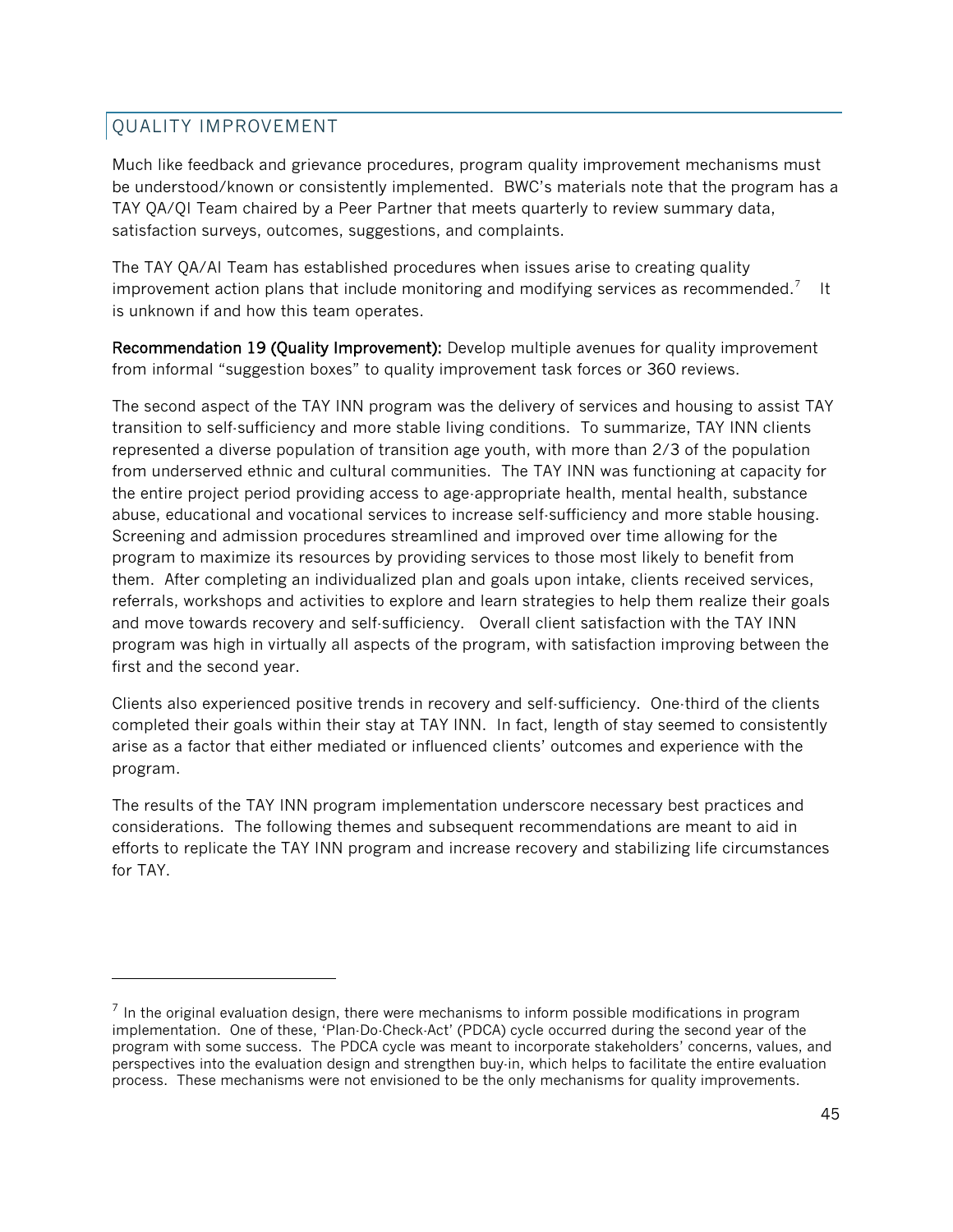## TREATMENT PLANS FOR TAY INN CLIENTS

Clients benefit by having an individualized treatment plan that is developed only after eligibility is determined by conducting a complete and standardized eligibility screening. By the conclusion of the program period, data suggested staff were utilizing efficient admittance criteria and procedures for determining those TAY eligible for admittance into the INN. Given the unique and needed offerings the INN provides, this is essential for ensuring that the INN resource allocation and service provision is utilized maximally.

"I don't like how they are all about numbers attending the workshop but not about rather if it is benefiting the clients."

Peer Partner

There needs to be a fit between the needs of clients and program characteristics that evolve over time and ensure that the program

learns from those clients that succeed and those that are unable to meet their treatment plan goals.

Recommendation 20 (Treatment Plans for TAY INN clients): In order to be effective, eligibility guidelines for TAY entering the INN must be documented clearly and disseminated to all key stakeholders including potential clients, Peer Partners and management, as well as colleagues or referees in participating systems. Eligible TAY are identified and appropriately enrolled only if screening and assessment are standardized, conducted with qualified personnel reflecting the program components.

Recommendation 21 (Treatment Plans for TAY INN clients): TAY clients will have a single, individualized treatment plan based on his or her needs rather than filling workshop or course seats.

Recommendation 22 (Treatment Plans for TAY INN clients): A single Youth Advocate and Peer Partner should be assigned to each client.

## FEMALE CLIENTS

TAY INN staff should understand and be sensitive to the needs and privacy of female clients in areas such as cross gender interactions in the house; personal space and belongings.

Recommendation 23 (Female Clients): Clients should be assigned same sex Peer Partners.

Recommendation 24 (Female Clients): Rules and training should be articulated and enforced to Peer Partners and clients to provide female clients with a private, secure and stable setting during their INN stay.

"Have only males enter male rooms and the same with females" TAY INN client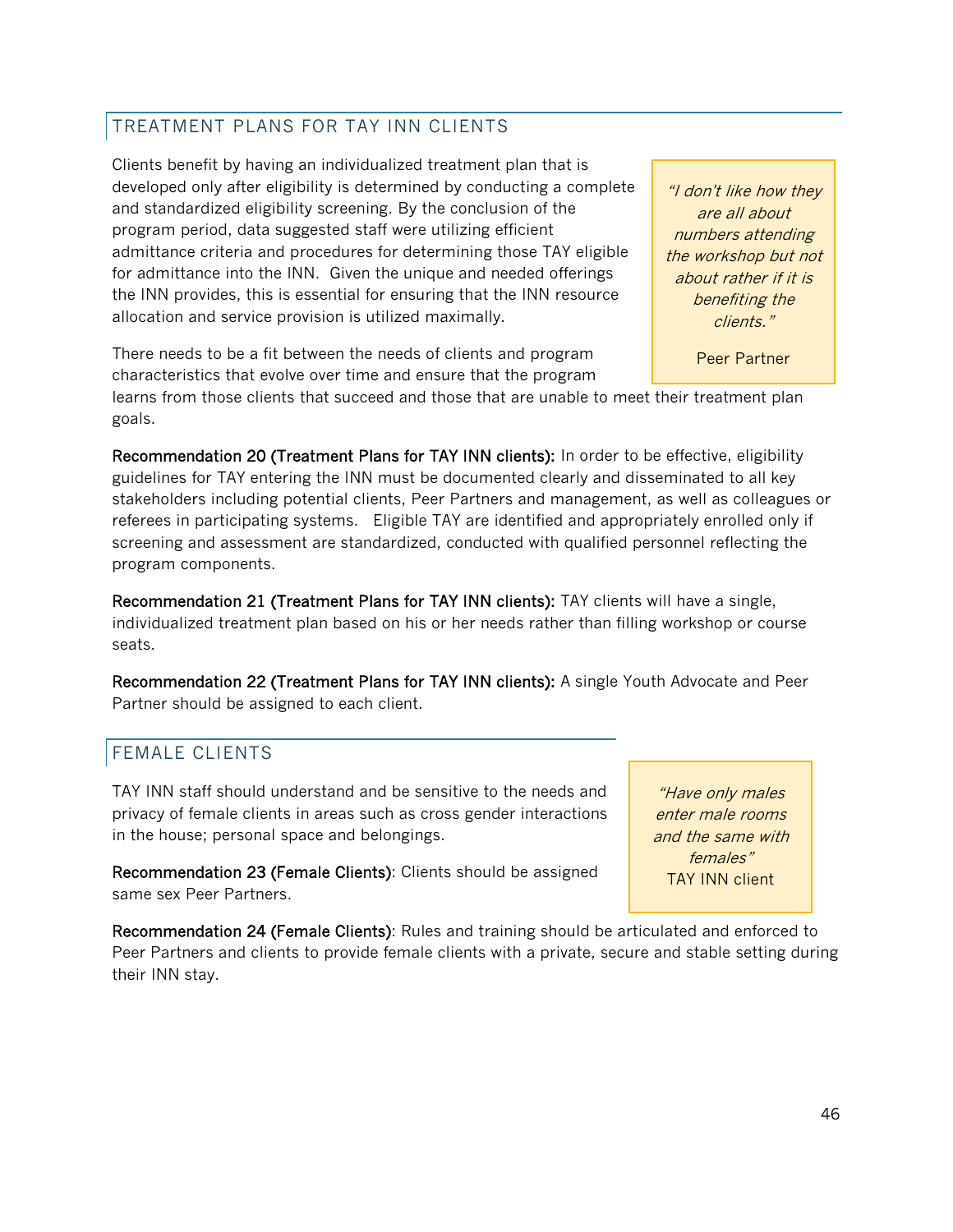## ESTABLISHING APPROPRIATE TRANSITIONAL OR CONTINUED SERVICES AFTER DISCHARGE.

Appropriate continuing or transitional care and relapse prevention should be provided to help ensure the recovery and stability for TAY after they leave the INN. This continuum of treatment services should be determined based on the characteristics of the TAY population, input from Peer Partners, Youth Advocates and TAY clients, as well as all agencies to which referrals are common.

TAY INN management report informally that many former clients return to attend workshops and services should they choose. Consideration should be placed on whether TAY INN should more formally establish a second phase of the program where greater attention is focused on maintaining successful and sustainable transitions towards stability and self-sufficiency postdischarge.

Recommendation 25 (Establishing an Appropriate Transitional or Continued Services After Discharge): Identify the transitional services or care needed for clients prior to discharge.

Recommendation 26 (Establishing an Appropriate Transitional or Continued Services After Discharge): Formalize transitional services for clients post-discharge to increase probability of sustained stability and self-sufficiency.

## LENGTH OF STAY

The TAY INN program infrastructure must demonstrate that the maximum length of stay of 90 days is sufficient to support client's housing goals. The TAY INN limits for maximum length of stay should be revisited since both clients and Peer Partners reported feelings of stress and anxiety regarding the difficulties in obtaining housing referrals within that timeframe. The 90-day limit for participating in the program also affected the proportion of goal completion by clients and may have been a factor as to why 17% of clients did not complete their goals when leaving the TAY INN.

There are other mechanisms to help as well. The creation of housing and employment specialist position(s) on site may alleviate this stress and anxiety experienced by Peer Partners and clients to find long-term stable housing and free up Peer Partner time to assist and work with clients on other issues. This would also address clients' requests for needing more time to find housing and/or secure employment.

Recommendation 28 (Length of Stay): Allow greater flexibility in changing the maximum length of stay limits for the program. Monitor and revisit length of time in light of each client's goal completion. Extend clients' stay to complete goals if necessary.

Recommendation 27 (Length of Stay): Create a position of housing and employment specialist position.

Building and sustaining commitment throughout the life of the project is crucial but also difficult, especially towards the end of the program period. Peer Partners or Youth Advocates on their own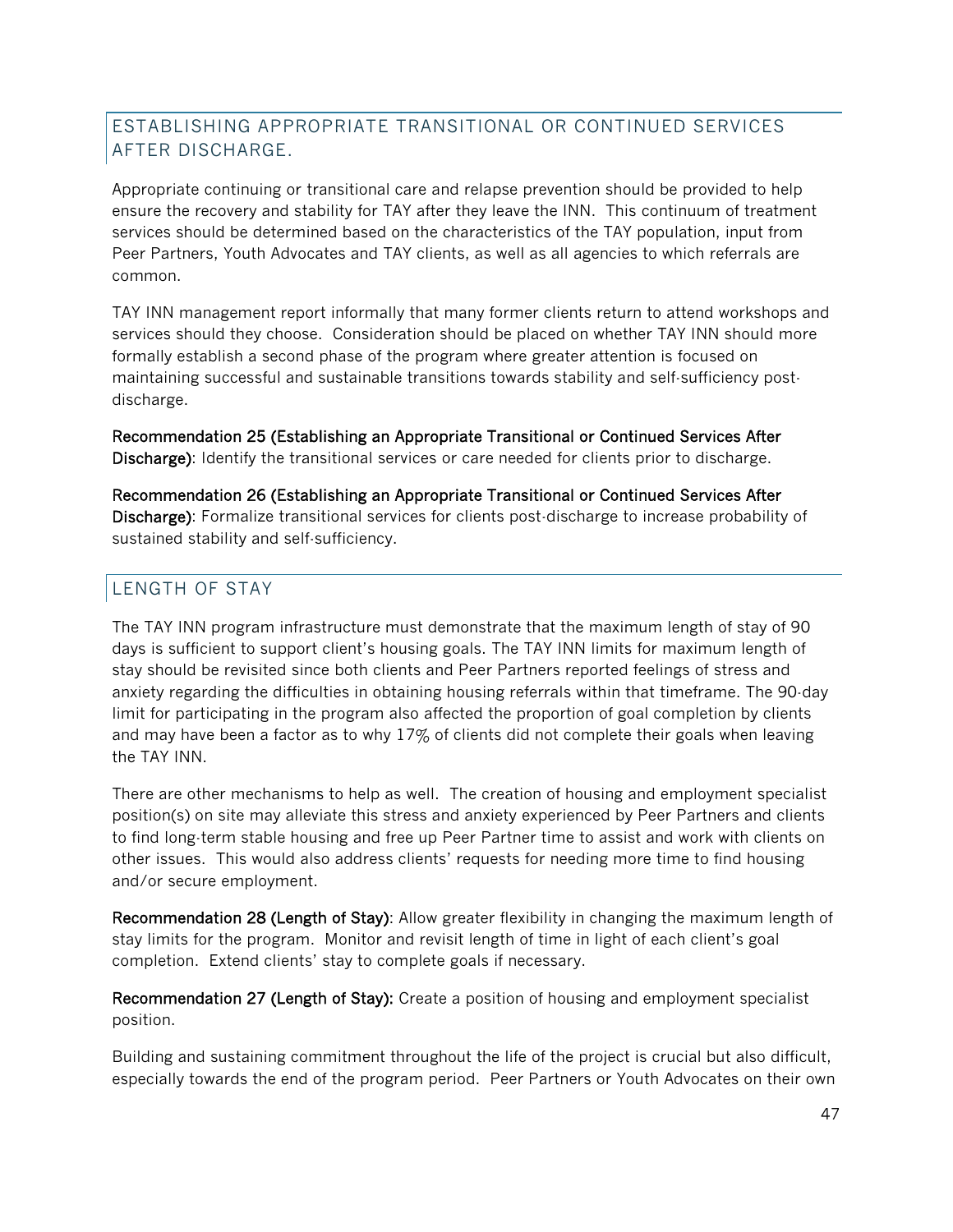can show (and have shown) spectacular success in creating new resources and services for their TAY clients, but in order for these successes to be sustained or for them to have a real impact, both supervisors and other management need to play an active and continuing role throughout the program period, capitalizing on momentum and progress. Without this commitment to preserving the key elements of the new program while refining them to address problems encountered, the program and accomplishments may degrade and ultimately forgo the innovative components and learning goals accomplished.